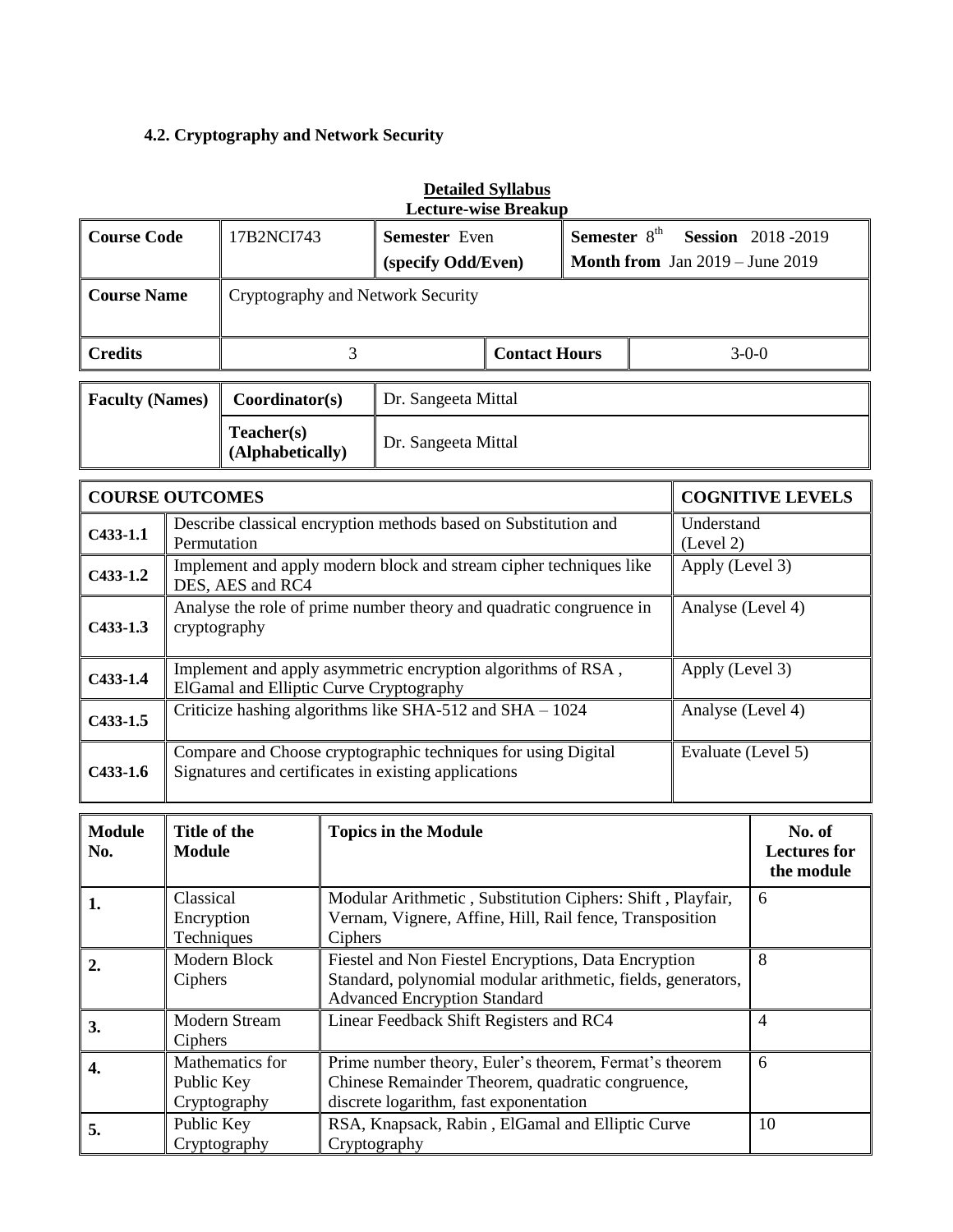|                | Hashing                                                                                                                                                                                   | Requirements of Hashes for Cryptography, Message                                                           | $\overline{4}$ |  |  |  |
|----------------|-------------------------------------------------------------------------------------------------------------------------------------------------------------------------------------------|------------------------------------------------------------------------------------------------------------|----------------|--|--|--|
| 6.             | Algorithms                                                                                                                                                                                | Digests, SHA-1                                                                                             |                |  |  |  |
| 7.             | <b>Digital Signatures</b><br>Elgamal Signatures, Digital Signature Standards, X.509<br>and Certificates<br>Certificates, Kerberos                                                         |                                                                                                            |                |  |  |  |
|                | <b>Total number of Lectures</b>                                                                                                                                                           |                                                                                                            |                |  |  |  |
|                | <b>Evaluation Criteria</b>                                                                                                                                                                |                                                                                                            |                |  |  |  |
|                | <b>Components</b>                                                                                                                                                                         | <b>Maximum Marks</b>                                                                                       |                |  |  |  |
| T1             |                                                                                                                                                                                           | 20                                                                                                         |                |  |  |  |
| T <sub>2</sub> |                                                                                                                                                                                           | 20                                                                                                         |                |  |  |  |
|                | <b>End Semester Examination</b>                                                                                                                                                           | 35                                                                                                         |                |  |  |  |
| <b>TA</b>      |                                                                                                                                                                                           | $25$ (5 Quiz + 5 Assignment + 5 Attendance + 10 Project)                                                   |                |  |  |  |
| <b>Total</b>   |                                                                                                                                                                                           | <b>100</b>                                                                                                 |                |  |  |  |
|                |                                                                                                                                                                                           |                                                                                                            |                |  |  |  |
|                | <b>Recommended Reading material:</b> Author(s), Title, Edition, Publisher, Year of Publication etc. (Text books,<br>Reference Books, Journals, Reports, Websites etc. in the IEEE format) |                                                                                                            |                |  |  |  |
| 1.             | William Stallings, Cryptography and Network Security 5 <sup>th</sup> Edition, Prentice Hall 2011                                                                                          |                                                                                                            |                |  |  |  |
| 2.             | Hill, 2015                                                                                                                                                                                | B A Forouzan and Debdeep Mukhopadhyay, Cryptography and Network Security, 3 <sup>rd</sup> Edition, Mc Graw |                |  |  |  |

**3.** W Trappe, L.C. Washington, Introduction to Cryptography with Coding Theory 2<sup>nd</sup> Edition, Pearson Education,2006 **4.** Network security essentials: applications and standards by William Stallings.,5/e, Prentice Hall,2013

**5.** ACM Transactions on Information and system security

**6.** IEEE Press Computer Security and Privacy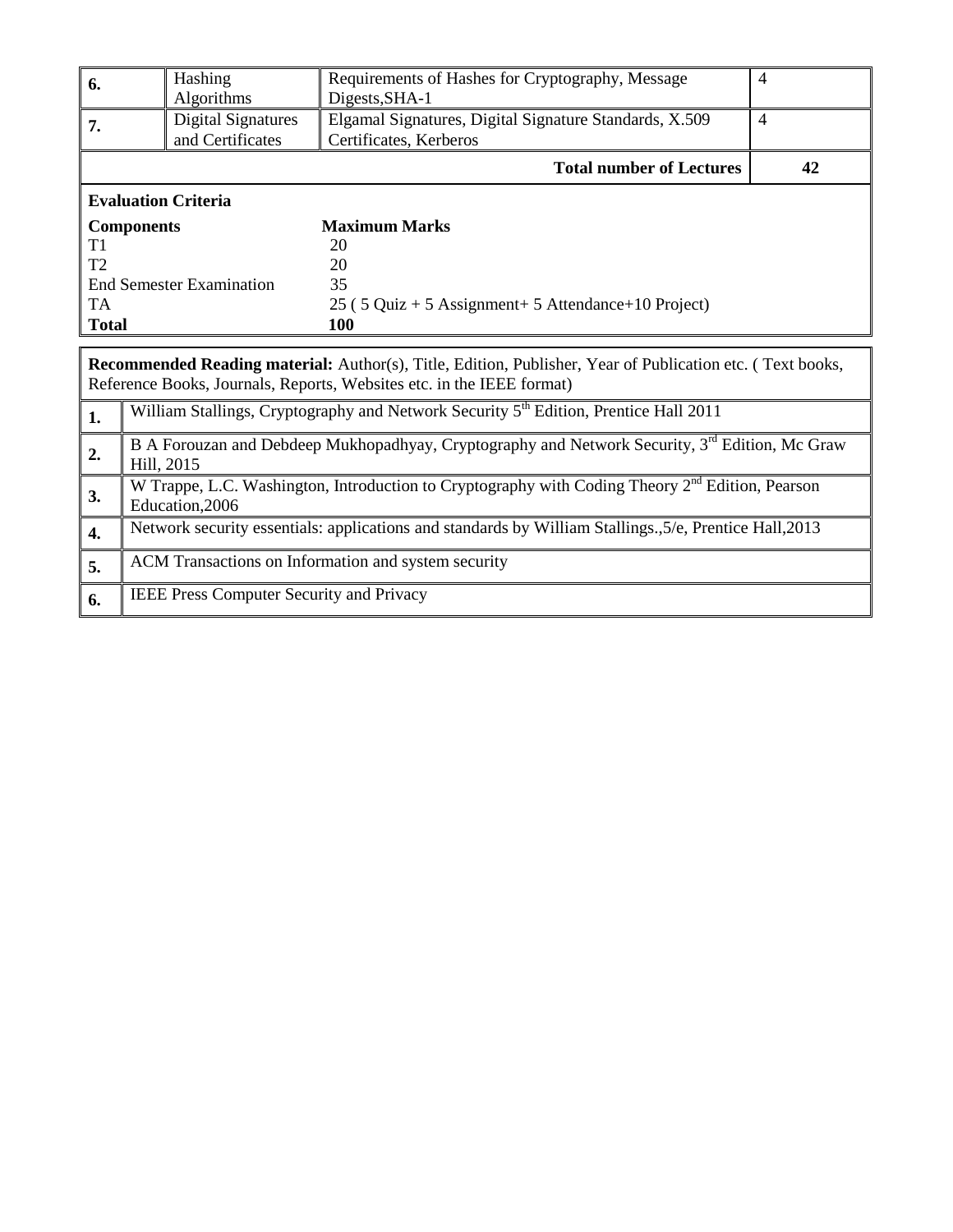# **4.3. Distributed Computing**

| Subject Code   18B12CS419 |                                             | <b>Semester Even</b><br>(Even) | <b>Semester VIII Session 2018 - 19</b><br><b>Month from January to May</b> |  |  |
|---------------------------|---------------------------------------------|--------------------------------|----------------------------------------------------------------------------|--|--|
|                           | <b>Subject Name</b>   Distributed Computing |                                |                                                                            |  |  |
| Credits                   | $3 + 1$                                     | <b>Contact Hours</b>           | 3 Lectures +1 Tutorial                                                     |  |  |

| <b>Faculty</b>         | Coordinator(s)                                               | Dr. Parmeet Kaur                                                                                                                                                                                                                                   |                                 |
|------------------------|--------------------------------------------------------------|----------------------------------------------------------------------------------------------------------------------------------------------------------------------------------------------------------------------------------------------------|---------------------------------|
| (Names)                | Teacher(s)<br>(Alphabetically                                | Dr. Parmeet Kaur<br>Dr. Prakash Kumar<br>$2^{\circ}$                                                                                                                                                                                               |                                 |
| <b>COURSE OUTCOMES</b> |                                                              |                                                                                                                                                                                                                                                    | <b>COGNITIVE LEVELS</b>         |
| $C433-2.1$             | problems occurring due to various<br>clock implementations). | Identify and solve event ordering related<br>synchronization related issues in distributed<br>systems (e.g., using Lamport, Vector, Matrix                                                                                                         | Identify, Solve Level 3         |
| $C433-2.2$             |                                                              | Compare and explain the solutions for mutual<br>exclusion and deadlock related issues for various<br>application specific scenarios that may occur in<br>distributed environments (e.g., using token and<br>non-token based techniques). [Level 2] | Compare Level 2                 |
| $C433 - 2.3$           | scenarios.                                                   | Examine and distinguish data consistency and<br>replication related issues for various distributed                                                                                                                                                 | Examine and Distinguish Level 4 |
| $C433-2.4$             | environments.                                                | Evaluate and assess fault tolerance related issues<br>for perceiving reliable systems in distributed                                                                                                                                               | <b>Evaluate Level 5</b>         |
| $C433-2.5$             | cloud based systems.                                         | Show how the concepts of distributed computing<br>have been applied in existing distributed<br>database systems, distributed file systems and                                                                                                      | Show Level 1                    |

| Module No.       | <b>Title of the Module</b>                                              | Topics in the module                                                                                                                                                   | No. of<br><b>Lectures</b><br>for the<br>module |
|------------------|-------------------------------------------------------------------------|------------------------------------------------------------------------------------------------------------------------------------------------------------------------|------------------------------------------------|
| 1.               | Review of principles,<br>concepts foundation to<br>Distributed Systems. | Review of Operating Systems principles,<br>Introduction to Distributed Systems.                                                                                        | 2                                              |
| $\overline{2}$ . | Consistency and<br><b>Replication Issues</b>                            | Data-centric consistencies, Client-centric<br>consistencies. Epidemic Protocols and<br>Implementation Issues.                                                          | 6                                              |
| 3.               | <b>Fault Tolerance and</b><br>Reliability                               | Fault Tolerance, Reliability in Distributed Systems,<br>group communications, and Distributed commit.<br>Two Phase commit and Three Phase commit.<br>Failure Recovery. |                                                |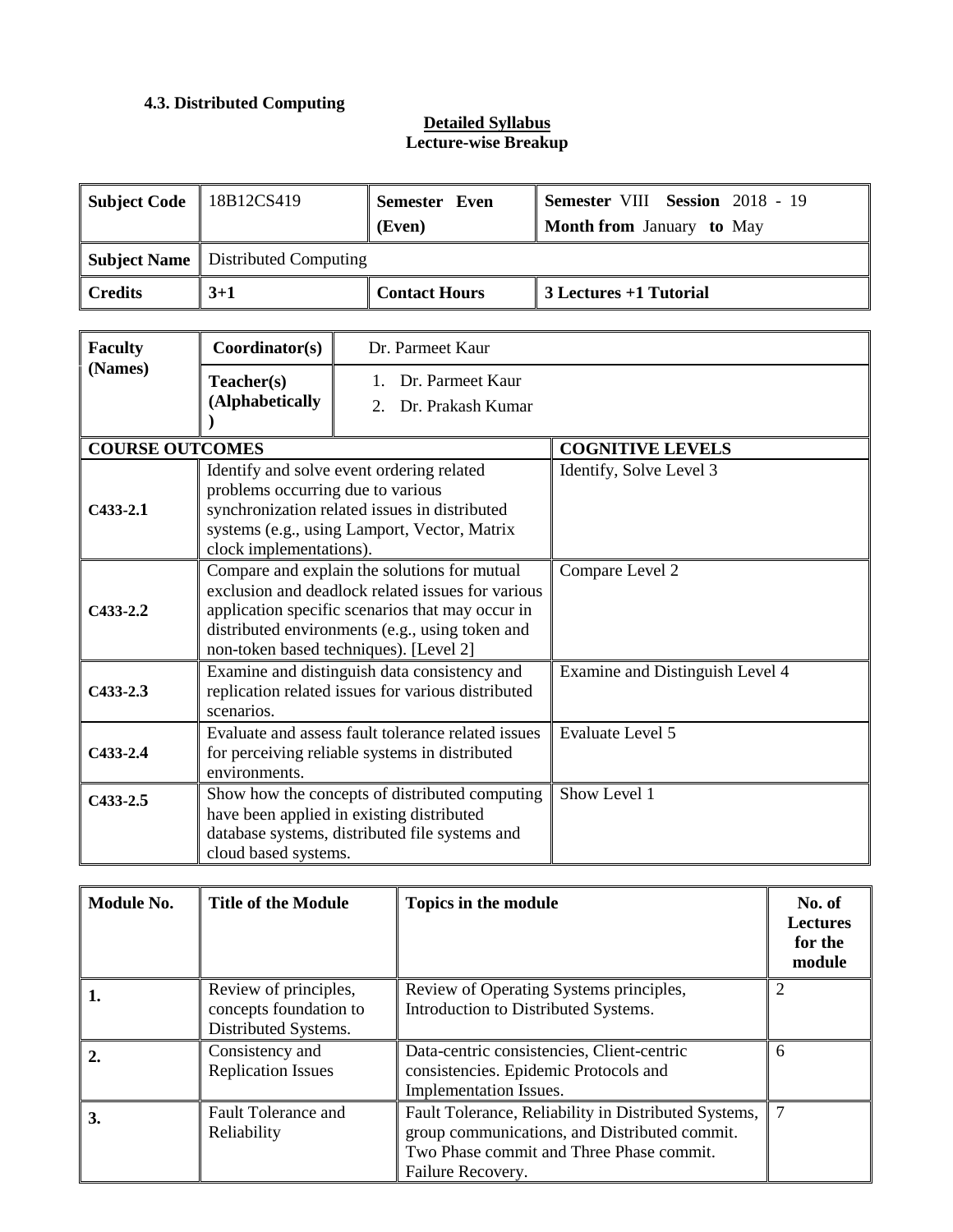| 4.                                                                                                 | Synchronization<br>Resource models. Clock synchronization, Inherent<br>6<br>mechanisms<br>limitations of distributed operating systems. Event<br>ordering. Timestamps. Global state collection<br>mechanisms. Termination Detection, Bully<br>Algorithm. Ring Algorithm. |                                                                                                                                                                                                                  |                |  |  |  |
|----------------------------------------------------------------------------------------------------|--------------------------------------------------------------------------------------------------------------------------------------------------------------------------------------------------------------------------------------------------------------------------|------------------------------------------------------------------------------------------------------------------------------------------------------------------------------------------------------------------|----------------|--|--|--|
| 5.                                                                                                 | Mutual Exclusion and<br>Deadlock handling                                                                                                                                                                                                                                | Process deadlocks in DS. Distributed mutual<br>exclusion. Token and non-token based algorithms.<br>Comparative performance analysis.                                                                             | 9              |  |  |  |
| 6.                                                                                                 | <b>Agreement Protocols</b>                                                                                                                                                                                                                                               | System Model, Classification, Byzantine Problems<br>and solutions.                                                                                                                                               | $\overline{4}$ |  |  |  |
| 7.                                                                                                 | <b>Distributed Computing</b><br>Vs Cloud Computing.                                                                                                                                                                                                                      | $\overline{2}$<br>Introduction, Challenges, Cloud Computing<br>architectures, Virtualization in Cloud Computing,<br>Building applications and Infrastructures in the<br>cloud, Security Issues.                  |                |  |  |  |
| 8.                                                                                                 | <b>Self Stabilizing Systems</b>                                                                                                                                                                                                                                          | System model, Self-Stabilization design issues and<br>$\overline{4}$<br>methodologies, Theoretical Foundations,<br>Stabilizing DMEs, Stabilizing protocols, and<br>Stabilizing Synchronization, Limitations etc. |                |  |  |  |
| 9.                                                                                                 | <b>Case Studies</b>                                                                                                                                                                                                                                                      | Distributed File Systems and Distributed Databases                                                                                                                                                               | $\overline{2}$ |  |  |  |
|                                                                                                    |                                                                                                                                                                                                                                                                          |                                                                                                                                                                                                                  | 42             |  |  |  |
| <b>Components</b><br>T1<br>T <sub>2</sub><br><b>End Semester Examination</b><br>TA<br><b>Total</b> | <b>Maximum Marks</b><br>20<br>20<br>35<br><b>100</b>                                                                                                                                                                                                                     | 25 (Programming assignment: 10, Assignments: 10, Attendance: 5)                                                                                                                                                  |                |  |  |  |
|                                                                                                    | Reference Books, Journals, Reports, Websites etc. in the IEEE format)                                                                                                                                                                                                    | Recommended Reading material: Author(s), Title, Edition, Publisher, Year of Publication etc. (Text books,                                                                                                        |                |  |  |  |
| 1.                                                                                                 | Edition, Prentice Hall.                                                                                                                                                                                                                                                  | Tanenbaum, A.S, Marten, V. Steen, Distributed Systems : Principles and Paradigms, 2 <sup>nd</sup>                                                                                                                |                |  |  |  |
| $\boldsymbol{2}$                                                                                   | McGraw-Hill, 1994.                                                                                                                                                                                                                                                       | M. Singhal, N. G. Shivaratri, Advanced Concepts in Operating Systems, 1st Ed., Tata                                                                                                                              |                |  |  |  |
| 3.                                                                                                 | "Introduction to Cloud Computing Architecture" Sun's White Paper, 1st Edition, June, 2009.                                                                                                                                                                               |                                                                                                                                                                                                                  |                |  |  |  |
| 4.                                                                                                 | Tanenbaum, A. S Distributed Operating Systems, 1st Ed., Prentice-Hall, Englewood Cliffs, NJ,<br>1995.                                                                                                                                                                    |                                                                                                                                                                                                                  |                |  |  |  |
| 5.                                                                                                 | Sukumar Ghosh "Distributed Systems An Algorithmic Approach". Chapman and Hall/ CRC,<br>Taylor and Francis Group.                                                                                                                                                         |                                                                                                                                                                                                                  |                |  |  |  |
| 6.                                                                                                 | IEEE, ACM Transactions, Journals and Conference papers on "Distributed and Cloud<br>Computing."                                                                                                                                                                          |                                                                                                                                                                                                                  |                |  |  |  |
| 7.                                                                                                 | the Cloud" O'REILLY publication.                                                                                                                                                                                                                                         | George Reese, "Cloud Application Architectures: Building Applications and Infrastructure in                                                                                                                      |                |  |  |  |
| 8.                                                                                                 | "Virtualization Overview", White paper, VM Ware.                                                                                                                                                                                                                         |                                                                                                                                                                                                                  |                |  |  |  |
| 9.                                                                                                 |                                                                                                                                                                                                                                                                          | "Implementing Virtualization" White paper, Intel virtualization Technology, 2008                                                                                                                                 |                |  |  |  |
| 10.                                                                                                | Tulloch, Mitch, Understanding Microsoft virtualization solutions: From the Desktop to Data<br>Center, Microsoft Press.                                                                                                                                                   |                                                                                                                                                                                                                  |                |  |  |  |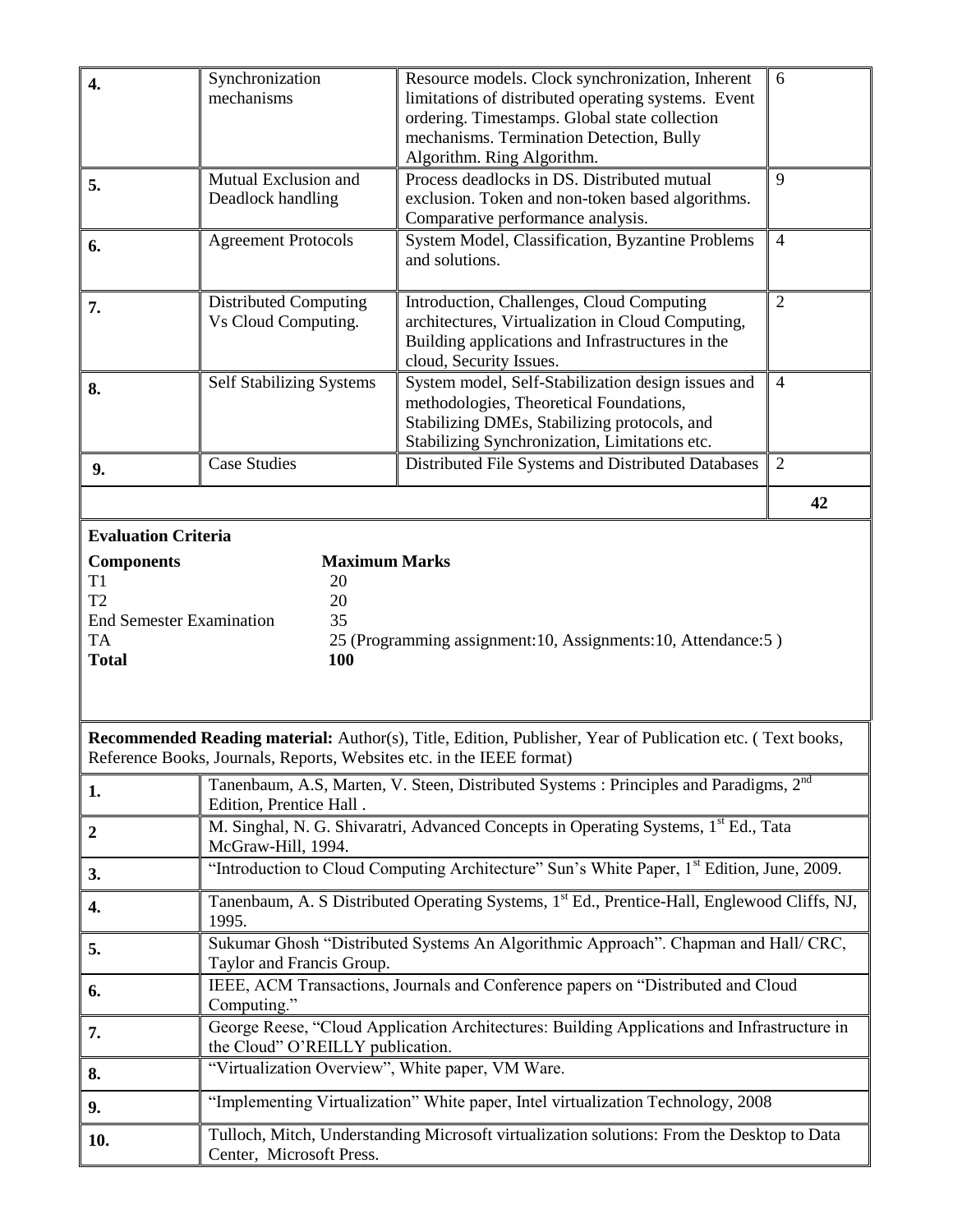#### **4.4. HIGH PERFORMANCE WEB & MOBILE APPLICATIONS Detailed Syllabus Lab-wise Breakup**

|                                          | <b>Course Code</b><br>17B1NCI735<br>Semester VIII Session 2018-2019<br><b>Semester Even</b><br>Month from Jan to July<br>(Even) |                     |                             |                                                                                                                                 |                      |    |  |                                             |                         |
|------------------------------------------|---------------------------------------------------------------------------------------------------------------------------------|---------------------|-----------------------------|---------------------------------------------------------------------------------------------------------------------------------|----------------------|----|--|---------------------------------------------|-------------------------|
| <b>Course Name</b>                       |                                                                                                                                 |                     |                             | HIGH PERFORMANCE WEB & MOBILE APPLICATIONS                                                                                      |                      |    |  |                                             |                         |
| <b>Credits</b>                           |                                                                                                                                 | 3                   |                             |                                                                                                                                 | <b>Contact Hours</b> |    |  | 4                                           |                         |
| <b>Faculty (Names)</b><br>Coordinator(s) |                                                                                                                                 |                     |                             | Prashant Kaushik                                                                                                                |                      |    |  |                                             |                         |
| Teacher(s)<br>(Alphabetically)           |                                                                                                                                 |                     |                             | <b>Prashant Kaushik</b>                                                                                                         |                      |    |  |                                             |                         |
| <b>COURSE OUTCOMES</b>                   |                                                                                                                                 |                     |                             |                                                                                                                                 |                      |    |  |                                             | <b>COGNITIVE LEVELS</b> |
| $C433-3.1$                               | applications.                                                                                                                   |                     |                             | Analyze differentiating aspects of high performance and regular web                                                             |                      |    |  | Analyze Level<br>(Level 4)                  |                         |
| $C433-3.2$                               | applications.                                                                                                                   |                     |                             | Explain the design goals of high performance web $&$ mobile                                                                     |                      |    |  | <b>Understand Level</b><br>(Level 2)        |                         |
| $C433-3.3$                               | environment                                                                                                                     |                     |                             | Design and develop Server and mobile applications for Multi threaded                                                            |                      |    |  | <b>Create Level</b><br>(Level 6)            |                         |
| $C433-3.4$                               |                                                                                                                                 |                     |                             | Build the performance metrics for evaluating the application load.                                                              |                      |    |  | <b>Evaluate Level</b><br>(Level 6)          |                         |
| $C433-3.5$                               | Make use application testing suite for performance testing<br>Apply Level<br>(Level 3)                                          |                     |                             |                                                                                                                                 |                      |    |  |                                             |                         |
| $C433-3.6$                               |                                                                                                                                 |                     |                             | Analyze the crash reports for various types of crashes due to multiple<br>platforms of mobile devices in a consolidated manner. |                      |    |  | Apply Level<br>(Level 4)                    |                         |
| <b>Module</b><br>No.                     | Title of the<br><b>Module</b>                                                                                                   |                     | <b>Topics in the Module</b> |                                                                                                                                 |                      |    |  | No. of<br><b>Lectures</b> for<br>the module |                         |
| 1.                                       | Intro to HPC                                                                                                                    |                     | variants                    | Introduction to HPC systems and web and its mobile                                                                              |                      |    |  |                                             | 01                      |
| 2.                                       | <b>MQTT</b>                                                                                                                     |                     |                             | MQTT, other high performance protocols                                                                                          |                      |    |  |                                             | 04                      |
| 3.                                       | <b>MOTT</b>                                                                                                                     | programming         |                             | Programming of MQTT protocols                                                                                                   |                      |    |  |                                             | 04                      |
| 4.                                       |                                                                                                                                 | <b>MQTT Testing</b> |                             | Testing the MQTT with loading                                                                                                   |                      |    |  |                                             | 04                      |
| 5.                                       |                                                                                                                                 | DB replication      |                             | Replication of web servers and databases                                                                                        |                      |    |  |                                             | 04                      |
| 6.                                       |                                                                                                                                 | HPC comparision     |                             | Comparisons of web servers with new and old                                                                                     |                      |    |  |                                             | 06                      |
| 7.                                       | <b>Replication Testing</b><br>Testing the replication system with various metrics and load                                      |                     |                             |                                                                                                                                 |                      | 06 |  |                                             |                         |
| 8.                                       | Mobile app simulator for load of mobile devices<br>Load generator                                                               |                     |                             |                                                                                                                                 | 06                   |    |  |                                             |                         |
| 9.                                       |                                                                                                                                 | <b>MQTT</b> Server  |                             | Server with mqtt and high performance outputs                                                                                   |                      |    |  |                                             | 04                      |
| 10.                                      | Hackathon                                                                                                                       |                     |                             | Live Hackathon for creating High performance protocols                                                                          |                      |    |  |                                             | 03                      |
|                                          |                                                                                                                                 |                     |                             |                                                                                                                                 |                      |    |  | <b>Total number of Lectures</b>             | 42                      |
| <b>Evaluation Criteria</b>               |                                                                                                                                 |                     |                             |                                                                                                                                 |                      |    |  |                                             |                         |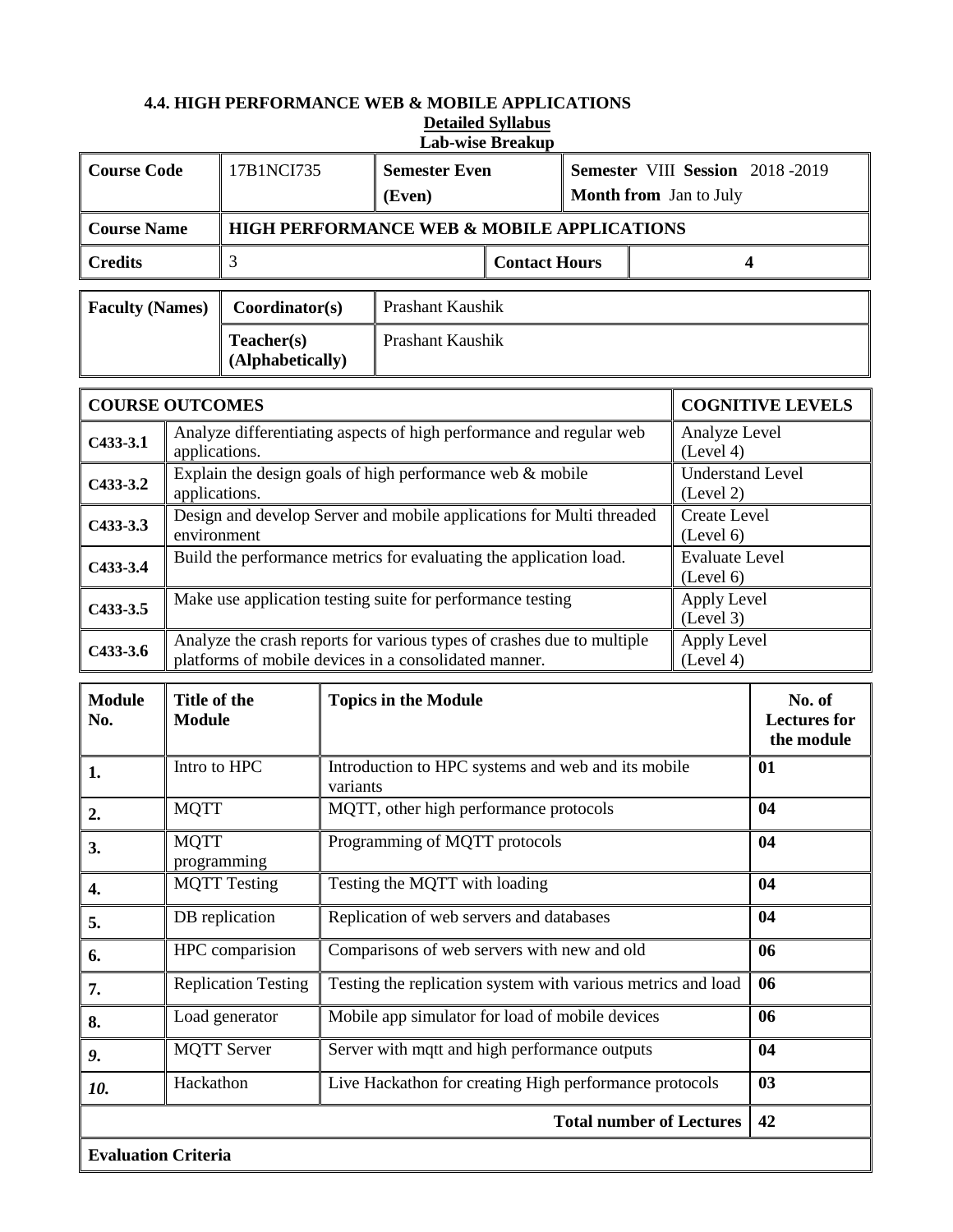| <b>Components</b>               | <b>Maximum Marks</b> |
|---------------------------------|----------------------|
| TT1                             | 20                   |
| T                               | 20                   |
| <b>End Semester Examination</b> | 35                   |
| <b>TA</b>                       | 25                   |
| <b>Total</b>                    | 100                  |

|                  | Recommended Reading material: Author(s), Title, Edition, Publisher, Year of Publication etc. (Text books,<br>Reference Books, Journals, Reports, Websites etc. in the IEEE format) |  |  |  |  |
|------------------|------------------------------------------------------------------------------------------------------------------------------------------------------------------------------------|--|--|--|--|
| 1.               | Hands-On Mqtt Programming with Python By Gaston C Hillar                                                                                                                           |  |  |  |  |
| $\overline{2}$ . | <b>MQTT A Concise and Practical Tutorial By Gerard Blokdyk</b>                                                                                                                     |  |  |  |  |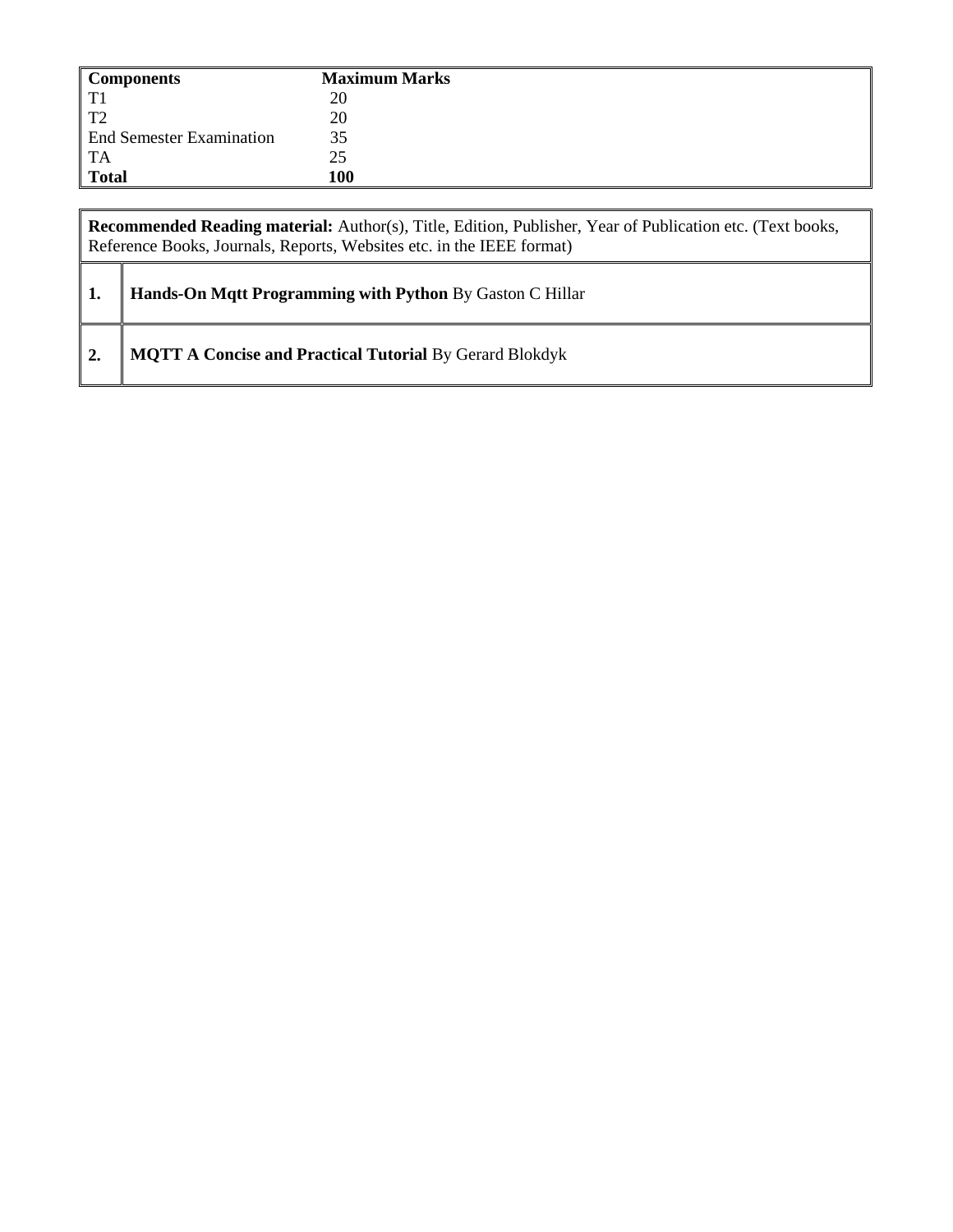# **4.5. Geoinformatics**

| <b>Course Code</b>     |                                                                                                                                                                                                              | 19B12CS411                                   |                                                                                                                                                                                                                                     | <b>Semester Even</b><br>(specify Odd/Even)                                                                               |                      |                         |         | Semester VIII Session 2018-2019<br><b>Month from January to May</b> |                                             |  |
|------------------------|--------------------------------------------------------------------------------------------------------------------------------------------------------------------------------------------------------------|----------------------------------------------|-------------------------------------------------------------------------------------------------------------------------------------------------------------------------------------------------------------------------------------|--------------------------------------------------------------------------------------------------------------------------|----------------------|-------------------------|---------|---------------------------------------------------------------------|---------------------------------------------|--|
| <b>Course Name</b>     |                                                                                                                                                                                                              | Geoinformatics                               |                                                                                                                                                                                                                                     |                                                                                                                          |                      |                         |         |                                                                     |                                             |  |
| <b>Credits</b>         |                                                                                                                                                                                                              |                                              | 3                                                                                                                                                                                                                                   |                                                                                                                          | <b>Contact Hours</b> |                         | $3L+1T$ |                                                                     |                                             |  |
| <b>Faculty (Names)</b> |                                                                                                                                                                                                              | Coordinator(s)                               |                                                                                                                                                                                                                                     | Ankita                                                                                                                   |                      |                         |         |                                                                     |                                             |  |
|                        |                                                                                                                                                                                                              | Teacher(s)<br>(Alphabetically)               |                                                                                                                                                                                                                                     | Ankita                                                                                                                   |                      |                         |         |                                                                     |                                             |  |
| <b>COURSE OUTCOMES</b> |                                                                                                                                                                                                              |                                              |                                                                                                                                                                                                                                     |                                                                                                                          |                      | <b>COGNITIVE LEVELS</b> |         |                                                                     |                                             |  |
| $C433-4.1$             |                                                                                                                                                                                                              | world applications.                          |                                                                                                                                                                                                                                     | Illustrate Geoinformatics concepts, branches, techniques and real                                                        |                      |                         |         | (C2)                                                                | <b>Understanding Level</b>                  |  |
| $C433-4.2$             |                                                                                                                                                                                                              | tree, geotree etc to different applications. |                                                                                                                                                                                                                                     | Apply appropriate vector and raster data structures like k-d tree, quad                                                  |                      |                         |         | Apply Level (C3)                                                    |                                             |  |
| $C433-4.3$             |                                                                                                                                                                                                              | output in QGIS tool.                         |                                                                                                                                                                                                                                     | Sketch maps using the basics of data capture, storage, analysis, and                                                     |                      |                         |         | Apply Level (C3)                                                    |                                             |  |
| $C433-4.4$             | Apply various spatial statistical methods like Local indictors of spatial<br>association for point pattern analysis in numerous Geoinformatics<br>Apply Level $(C3)$<br>applications.                        |                                              |                                                                                                                                                                                                                                     |                                                                                                                          |                      |                         |         |                                                                     |                                             |  |
| $C433-4.5$             | Compare and contrast different spatial data mining techniques to select<br>the appropriate one for discovering useful information from spatial<br>Analyze Level (C4)<br>data belonging to different domains. |                                              |                                                                                                                                                                                                                                     |                                                                                                                          |                      |                         |         |                                                                     |                                             |  |
| $C433-4.6$             |                                                                                                                                                                                                              | shapes in spatial and spatio-temporal data.  |                                                                                                                                                                                                                                     | Implement different algorithms for detection of hotspots of different                                                    |                      |                         |         | Apply Level (C3)                                                    |                                             |  |
| <b>Module</b><br>No.   | Title of the<br><b>Module</b>                                                                                                                                                                                |                                              |                                                                                                                                                                                                                                     | <b>Topics in the Module</b>                                                                                              |                      |                         |         |                                                                     | No. of<br><b>Lectures for</b><br>the module |  |
| 1.                     |                                                                                                                                                                                                              | Introduction to<br>Geoinformatics            |                                                                                                                                                                                                                                     | Definition, branches, case studies. GIS components, map<br>scales, georeferencing, projections, and time zones.          |                      |                         |         |                                                                     | 03                                          |  |
| 2.                     |                                                                                                                                                                                                              | Spatial data models                          | attributes                                                                                                                                                                                                                          | Vector and Raster data models. Spatial data Acquisition:<br>topographical & thematic mapping, Geocoding. Non spatial     |                      |                         |         |                                                                     | 04                                          |  |
| 3.                     | spatial data                                                                                                                                                                                                 | Data Structures for                          | k-d tree, Quadtree: region quadtree, point quadtree, point<br>08<br>region quadtree, Geo-tree. Insertion, deletion and k nearest<br>neighbor queries.                                                                               |                                                                                                                          |                      |                         |         |                                                                     |                                             |  |
| 4.                     |                                                                                                                                                                                                              | Spatial data mining                          | Basic concepts, spatial databases. Preprocessing spatial<br>04<br>data: data cleaning, conversions of georeferencing systems,<br>spatial interpolation using Voronoi diagrams.                                                      |                                                                                                                          |                      |                         |         |                                                                     |                                             |  |
| 5.                     | patterns                                                                                                                                                                                                     | Families of SDM                              | Spatial collocation and association patterns, spatial<br>08<br>clustering for large data, decision trees for spatial analysis,<br>outlier detection. Applications and case studies in<br>criminology, epidemiology, earth sciences. |                                                                                                                          |                      |                         |         |                                                                     |                                             |  |
| 6.                     | Point pattern<br>analysis                                                                                                                                                                                    |                                              |                                                                                                                                                                                                                                     | Spatial processes, Spatial statistical methods for point<br>pattern analysis: LISA, kernel density functions, heat maps. |                      |                         |         |                                                                     | 05                                          |  |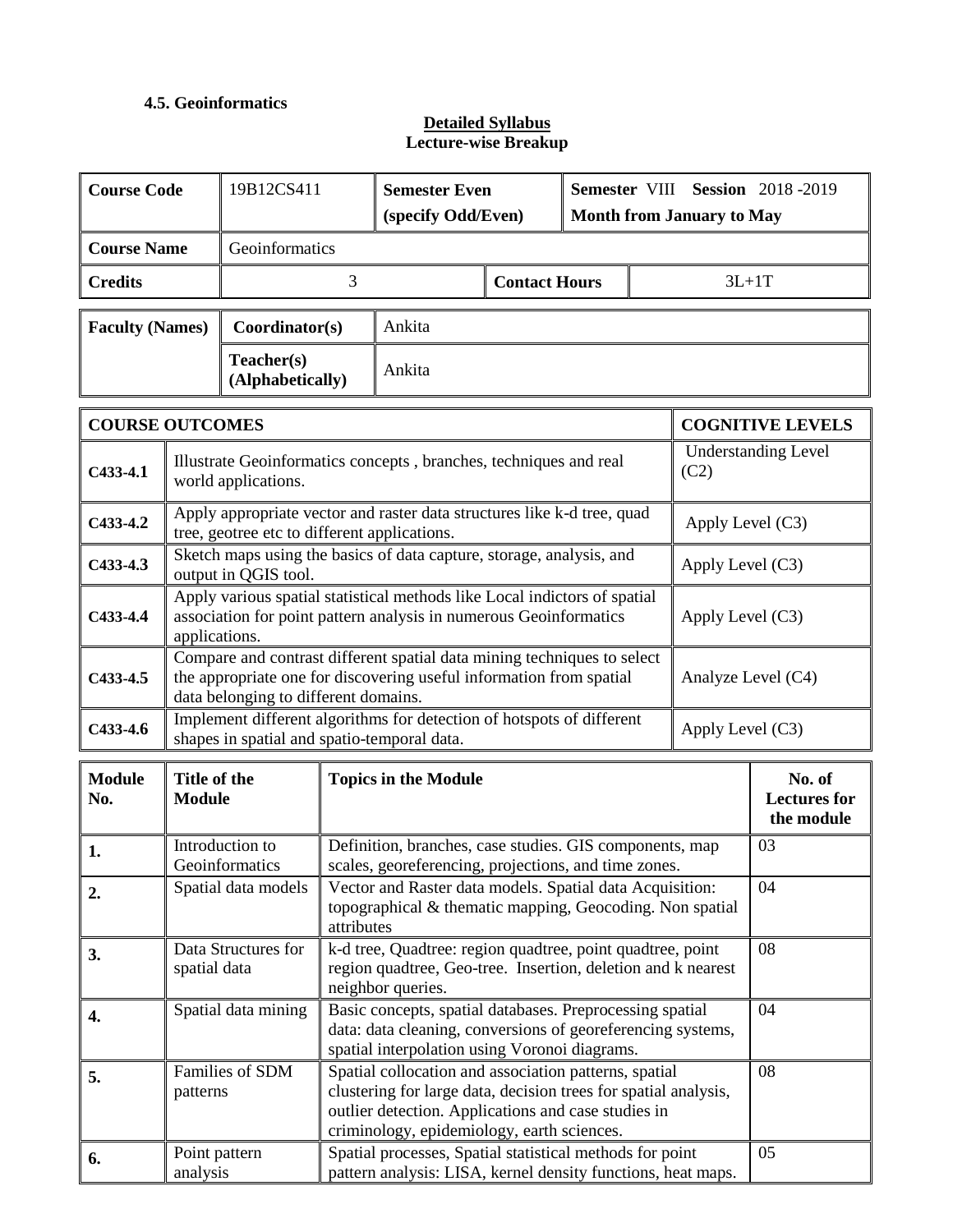| 7.                                                                                                               | Spatial and Spatio<br>temporal hotspot<br>detection                                                                                                                                          | Scan statistics based techniques for spatial and spatio<br>temporal detection of various shapes hotspots. | 06 |  |  |
|------------------------------------------------------------------------------------------------------------------|----------------------------------------------------------------------------------------------------------------------------------------------------------------------------------------------|-----------------------------------------------------------------------------------------------------------|----|--|--|
| 8.                                                                                                               | <b>QGIS</b> tool<br>Layering, vector, raster and spatialite files, attribute tables,<br>styling, labeling etc. Basic map making operations.<br>Analysis using Voronoi diagram and buffering. |                                                                                                           |    |  |  |
|                                                                                                                  |                                                                                                                                                                                              | <b>Total number of Lectures</b>                                                                           | 42 |  |  |
| <b>Evaluation Criteria</b>                                                                                       |                                                                                                                                                                                              |                                                                                                           |    |  |  |
| <b>Components</b>                                                                                                |                                                                                                                                                                                              | <b>Maximum Marks</b>                                                                                      |    |  |  |
| T1                                                                                                               |                                                                                                                                                                                              | 20                                                                                                        |    |  |  |
| T <sub>2</sub>                                                                                                   |                                                                                                                                                                                              | 20                                                                                                        |    |  |  |
|                                                                                                                  | <b>End Semester Examination</b>                                                                                                                                                              | 35                                                                                                        |    |  |  |
| TA.<br>25 (mini project, class performance, attendance)                                                          |                                                                                                                                                                                              |                                                                                                           |    |  |  |
| <b>Total</b>                                                                                                     |                                                                                                                                                                                              | 100                                                                                                       |    |  |  |
| <b>Recommended Reading material:</b> Author(s), Title, Edition, Publisher, Year of Publication etc. (Text books, |                                                                                                                                                                                              |                                                                                                           |    |  |  |

Reference Books, Journals, Reports, Websites etc. in the IEEE format)

| 1. | Francis Harvey, A Primer of GIS, Fundamental Geographic and Cartographic Concepts, Second Edition,<br>THE GUILFORD PRESS, London, 2008. |
|----|-----------------------------------------------------------------------------------------------------------------------------------------|
| 2. | Paul, J.C. Geographical Information Systems and computer Cartography, Longman, 2005.                                                    |
| 3. | Karen K. Kemp, Encyclopedia of geographic information, SAGE Publications, 2008.                                                         |
| 4. | A. Stewart Fotheringham and Peter A. Rogerson, The SAGE handbook of spatial analysis, SAGE<br>publications, 2009.                       |
| 5. | Shellito, Bradley, Introduction to geospatial technologies, fourth edition, Freeman publications, 2018.                                 |
| 6. | https://mgimond.github.io/Spatial/introGIS.html                                                                                         |
| 7. | https://www.qgis.org/en/docs/index.html                                                                                                 |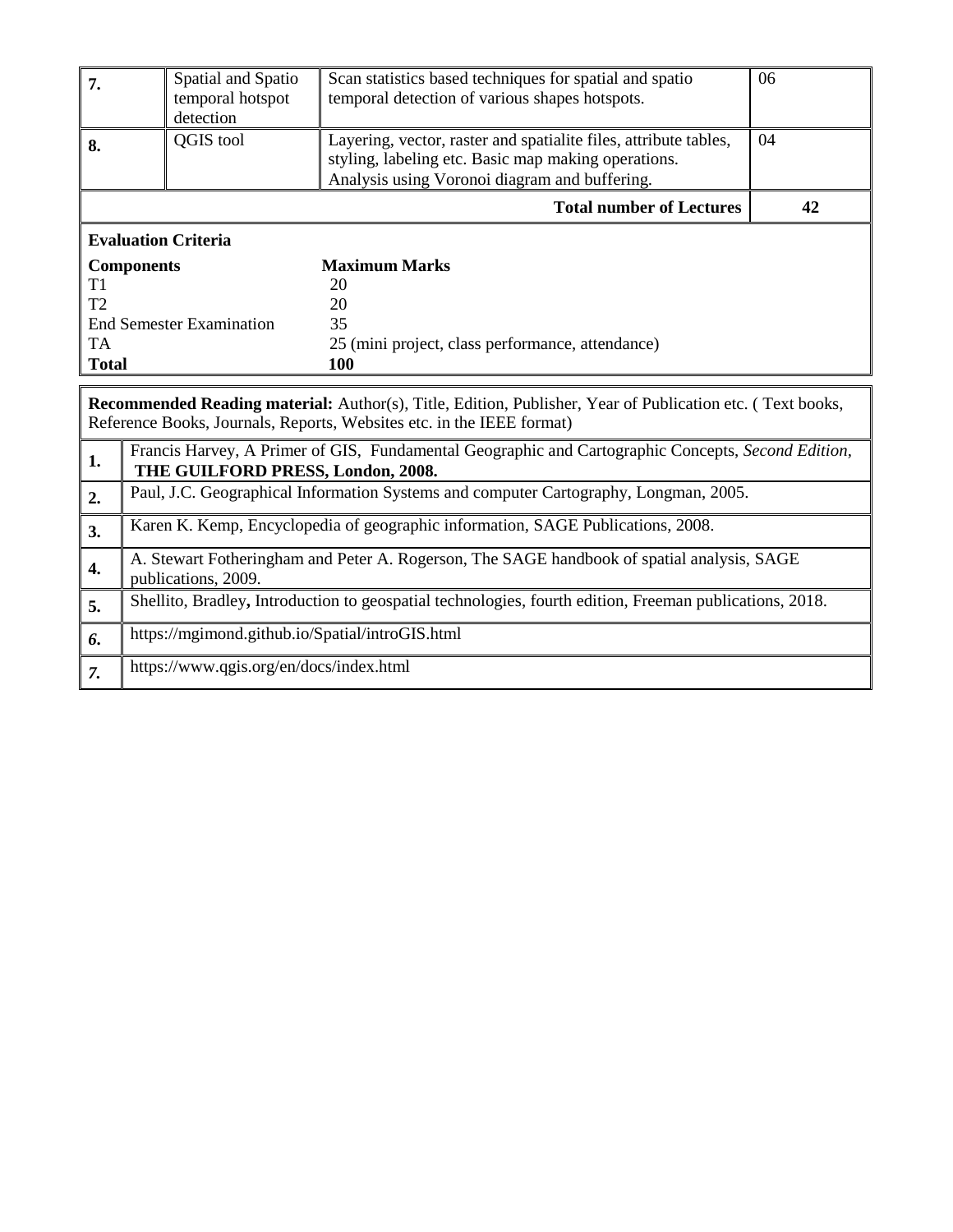# **4.6. Bitcoin and Cryptocurrency Technologies**

| <b>Detailed Syllabus</b>    |
|-----------------------------|
| <b>Lecture-wise Breakup</b> |

| <b>Course Code</b>     |                                                                                                                                                                                                                                                                                         | 19B12CS413                                                                                                                                                                         |                                                                                                                                                                                                  | Semester (Even)<br>Month from January-June                              |                      | Semester VIII Session 2018-2019  |                                             |                                         |                         |
|------------------------|-----------------------------------------------------------------------------------------------------------------------------------------------------------------------------------------------------------------------------------------------------------------------------------------|------------------------------------------------------------------------------------------------------------------------------------------------------------------------------------|--------------------------------------------------------------------------------------------------------------------------------------------------------------------------------------------------|-------------------------------------------------------------------------|----------------------|----------------------------------|---------------------------------------------|-----------------------------------------|-------------------------|
| <b>Course Name</b>     |                                                                                                                                                                                                                                                                                         |                                                                                                                                                                                    |                                                                                                                                                                                                  | Bitcoin and Cryptocurrency Technologies                                 |                      |                                  |                                             |                                         |                         |
| <b>Credits</b>         |                                                                                                                                                                                                                                                                                         |                                                                                                                                                                                    | 03                                                                                                                                                                                               |                                                                         | <b>Contact Hours</b> |                                  |                                             | $(L+T)$ (3+1)                           |                         |
| <b>Faculty (Names)</b> |                                                                                                                                                                                                                                                                                         | Coordinator(s)                                                                                                                                                                     |                                                                                                                                                                                                  | Dr. P. Raghu Vamsi                                                      |                      |                                  |                                             |                                         |                         |
|                        |                                                                                                                                                                                                                                                                                         | Teacher(s)<br>(Alphabetically)                                                                                                                                                     |                                                                                                                                                                                                  | Dr. P. Raghu Vamsi                                                      |                      |                                  |                                             |                                         |                         |
| <b>COURSE OUTCOMES</b> |                                                                                                                                                                                                                                                                                         |                                                                                                                                                                                    |                                                                                                                                                                                                  |                                                                         |                      |                                  |                                             |                                         | <b>COGNITIVE LEVELS</b> |
| $C434-1.1$             |                                                                                                                                                                                                                                                                                         |                                                                                                                                                                                    |                                                                                                                                                                                                  | Understand cryptographic primitives used for cryptocurrency.            |                      |                                  |                                             | Remember Level<br>(Level 1)             |                         |
| $C434-1.2$             |                                                                                                                                                                                                                                                                                         |                                                                                                                                                                                    |                                                                                                                                                                                                  | Understand and describe implementation of crypto currency using         |                      |                                  |                                             | Understand Level                        |                         |
| $C434-1.3$             | Blockchain.                                                                                                                                                                                                                                                                             |                                                                                                                                                                                    |                                                                                                                                                                                                  | Identify and analyse the real world problems that the cryptocurrency is |                      |                                  |                                             | (Level 2)<br>Apply Level                |                         |
| $C434-1.4$             |                                                                                                                                                                                                                                                                                         | trying to solve.<br>and blockchain application.                                                                                                                                    |                                                                                                                                                                                                  | Examine and implement tools and techniques to build a cryptocurrency    |                      |                                  |                                             | (Level 3)<br>Analyze Level<br>(Level 4) |                         |
| $C434-1.5$             |                                                                                                                                                                                                                                                                                         |                                                                                                                                                                                    |                                                                                                                                                                                                  | Explore the platforms such as Bitcoin, Ethereum, and Hyperledger to     |                      |                                  |                                             | <b>Evaluate Level</b><br>(Level 5)      |                         |
| $C434-1.6$             | create and evaluate the cryptocurrency implementation.<br>Build, compose and test the concepts, policies and strategies of<br>specified crypto currency implementation.                                                                                                                 |                                                                                                                                                                                    |                                                                                                                                                                                                  |                                                                         |                      | <b>Create Level</b><br>(Level 6) |                                             |                                         |                         |
| <b>Module</b><br>No.   |                                                                                                                                                                                                                                                                                         | Title of the<br><b>Topics in the Module</b><br><b>Module</b>                                                                                                                       |                                                                                                                                                                                                  |                                                                         |                      |                                  | No. of<br><b>Lectures</b> for<br>the module |                                         |                         |
| 1.                     | Introduction                                                                                                                                                                                                                                                                            | 3<br>Introduction to Cryptography and Cryptocurrencies -<br>Introduction to cryptographic hash functions; Hash pointers<br>and data structures; Digital signatures; Public keys as |                                                                                                                                                                                                  |                                                                         |                      |                                  |                                             |                                         |                         |
| 2.                     | identities; A simple cryptocurrency.<br><b>Bitcoin</b><br>How Bitcoin achieves decentralization; Distributed<br>3<br>consensus; Consensus without identity using Blockchain;<br>Incentives and Proof of Work (PoW); Attacks on PoW;<br>Advantages and Limitations of PoW; Bitcoin - NG. |                                                                                                                                                                                    |                                                                                                                                                                                                  |                                                                         |                      |                                  |                                             |                                         |                         |
| 3.                     | 3<br>Mechanics of<br>Bitcoin transactions; Bitcoin scripts; Applications of<br><b>Bitcoin</b><br>Bitcoin scripts; Bitcoin blocks; Bitcoin network;<br>Limitations and improvements                                                                                                      |                                                                                                                                                                                    |                                                                                                                                                                                                  |                                                                         |                      |                                  |                                             |                                         |                         |
| 4.                     | 3<br>Storing and Using<br>Simple local storage; Hot and cold storage; Splitting and<br>Sharing Keys; Online wallets and exchanges; Payment<br><b>Bitcoins</b><br>services; Transaction Fee; Currency Exchange Markets                                                                   |                                                                                                                                                                                    |                                                                                                                                                                                                  |                                                                         |                      |                                  |                                             |                                         |                         |
| 5.                     |                                                                                                                                                                                                                                                                                         | Bitcoin as platform                                                                                                                                                                | 3<br>Bitcoin as append only log; Bitcoin as smart property;<br>Secure Multi party lotteries in Bitcoin; Bitcoin as public<br>randomness source; Predication markets and real world data<br>feeds |                                                                         |                      |                                  |                                             |                                         |                         |
| 6.                     |                                                                                                                                                                                                                                                                                         | <b>Bitcoin Mining</b><br>Task of Bitcoin miners; Mining Hardware; Energy<br>3<br>consumption and Ecology; Mining pools; Mining<br>Incentives and strategies.                       |                                                                                                                                                                                                  |                                                                         |                      |                                  |                                             |                                         |                         |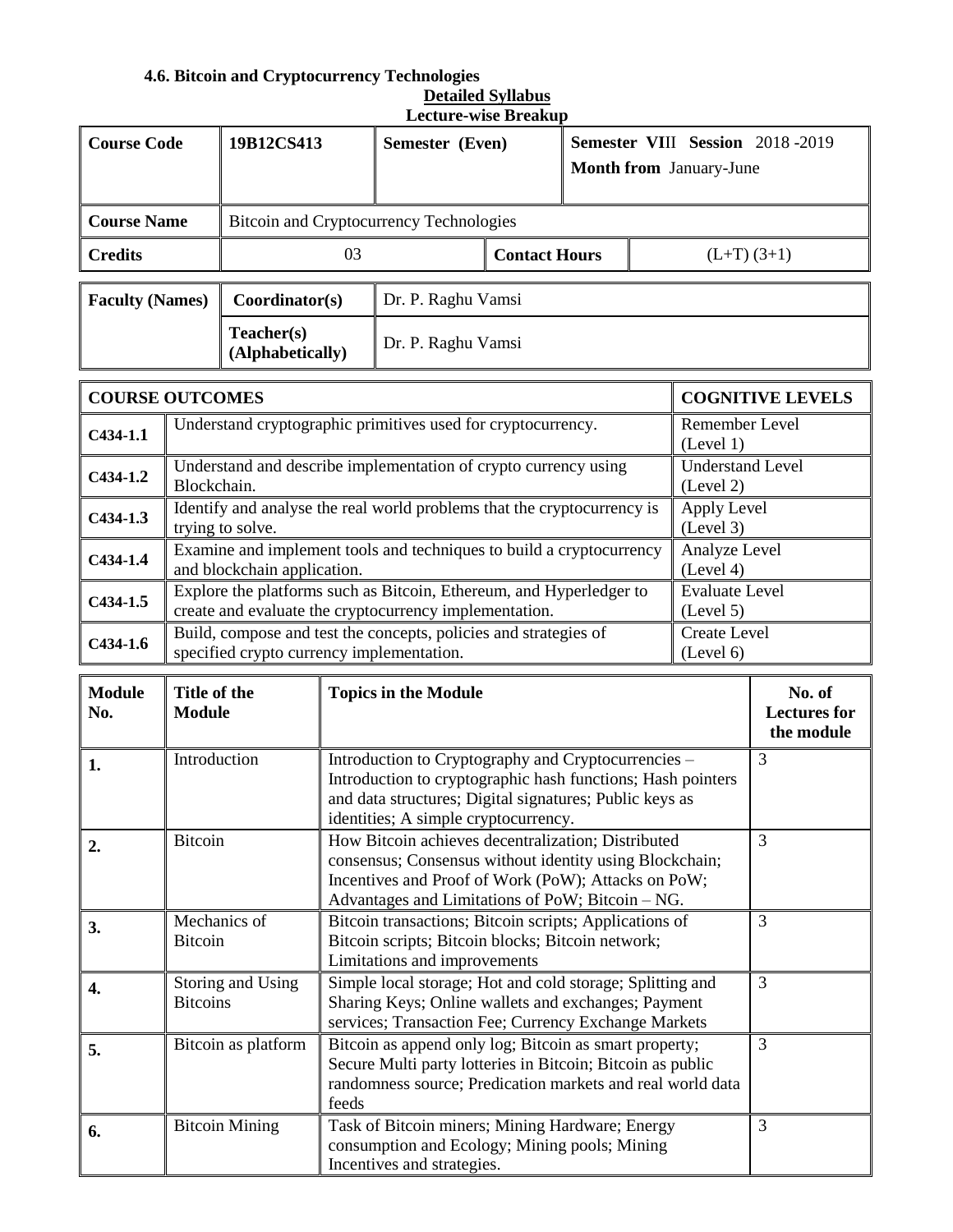| 7.                                                                                 | <b>Bitcoin</b> and<br>Anonymity            | Anonymity basics; De-Anonymizing Bitcoin; Mixing -<br>Decentralized Mixing; Zero coin and Zero hash                                                                                                          | 3              |
|------------------------------------------------------------------------------------|--------------------------------------------|--------------------------------------------------------------------------------------------------------------------------------------------------------------------------------------------------------------|----------------|
| 8.                                                                                 | Community,<br>Politics, and<br>Regulations | Consensus in Bitcoin; Bitcoin software; Stakeholders;<br>Roots of Bitcoin; Governments and Bitcoin; Anti-money<br>laundering; Regulation; New York's Bitcoin License<br>proposal                             | 3              |
| 9.                                                                                 | Alternative mining<br>puzzles              | Essential puzzle requirements; ASIC- resistant puzzles;<br>Proof of Useful Work; Non-out-sourceable puzzles; Proof<br>of Stake and virtual mining.                                                           | 3              |
| 10.                                                                                | Decentralized<br>institutions              | Future of Bitcoin; Blockchain as vehicle for<br>decentralization; Routes to blockchain integration;<br>Templates for decentralization; Decentralization<br>implementation requirements.                      | $\overline{3}$ |
| 11.                                                                                | Creating a<br>Cryptocurrency               | Solidity basics; Meta mask framework; Remix IDE;<br>Ethereum and Truffle IDE; A working example.                                                                                                             | 8              |
| Alteoins and the<br>12.<br>Cryptocurrency eco<br>system                            |                                            | Altcoins history and motivation; Few Altcoins in detail;<br>Relation between Bitcoin and Altcoin; Merge mining;<br>Atomic cross chain swaps; Bitcoin backed Altcoins;<br><b>Ethereum and Smart contracts</b> | $\overline{4}$ |
|                                                                                    |                                            | <b>Total number of Lectures</b>                                                                                                                                                                              | 42             |
| <b>Evaluation Criteria</b>                                                         |                                            |                                                                                                                                                                                                              |                |
| <b>Components</b><br>T <sub>1</sub><br>T <sub>2</sub><br><b>TA</b><br><b>Total</b> | <b>End Semester Examination</b>            | <b>Maximum Marks</b><br>20<br>20<br>35<br>25<br>100                                                                                                                                                          |                |

**Recommended Reading material:** Author(s), Title, Edition, Publisher, Year of Publication etc. ( Text books, Reference Books, Journals, Reports, Websites etc. in the IEEE format)

| 1. | Arvind Narayanan, Joseph Bonneau, Edward Felten, Andrew Miller, Steven Goldfeder. Bitcoin and<br>Cryptocurrency Technologies: A Comprehensive Introduction, Princeton University Press, 2016.                                              |
|----|--------------------------------------------------------------------------------------------------------------------------------------------------------------------------------------------------------------------------------------------|
| 2. | Antonopoulos, Andreas M. "Mastering Bitcoin: unlocking digital cryptocurrencies", O'Reilly Media, Inc.,<br>2014.                                                                                                                           |
| 3. | Dannen, Chris. "Introducing Ethereum and Solidity", Berkeley: Apress, 2017.                                                                                                                                                                |
| 4. | Prusty, Narayan. "Building Blockchain Projects", Packt Publishing Ltd, 2017.                                                                                                                                                               |
| 5. | S Nakamoto, "Bitcoin: A peer-to-peer cash system", 2009. https://bitcoin.org/bitcoin.pdf                                                                                                                                                   |
| 6. | Conti, Mauro, Sandeep Kumar, Chhagan Lal, and Sushmita Ruj. "A survey on security and privacy issues<br>of bitcoin." IEEE Communications Surveys & Tutorials (2018).                                                                       |
| 7. | Khalilov, Merve Can Kus, and Albert Levi. "A Survey on Anonymity and Privacy in Bitcoin-like Digital<br>Cash Systems." IEEE Communications Surveys & Tutorials (2018).                                                                     |
| 8. | Clark, Joseph Bonneau Andrew Miller Jeremy, Arvind Narayanan Joshua A. Kroll Edward, and W.<br>Felten. "Research Perspectives and Challenges for Bitcoin and Cryptocurrencies." url: https://eprint. iacr.<br>org/2015/261. pdf $(2015)$ . |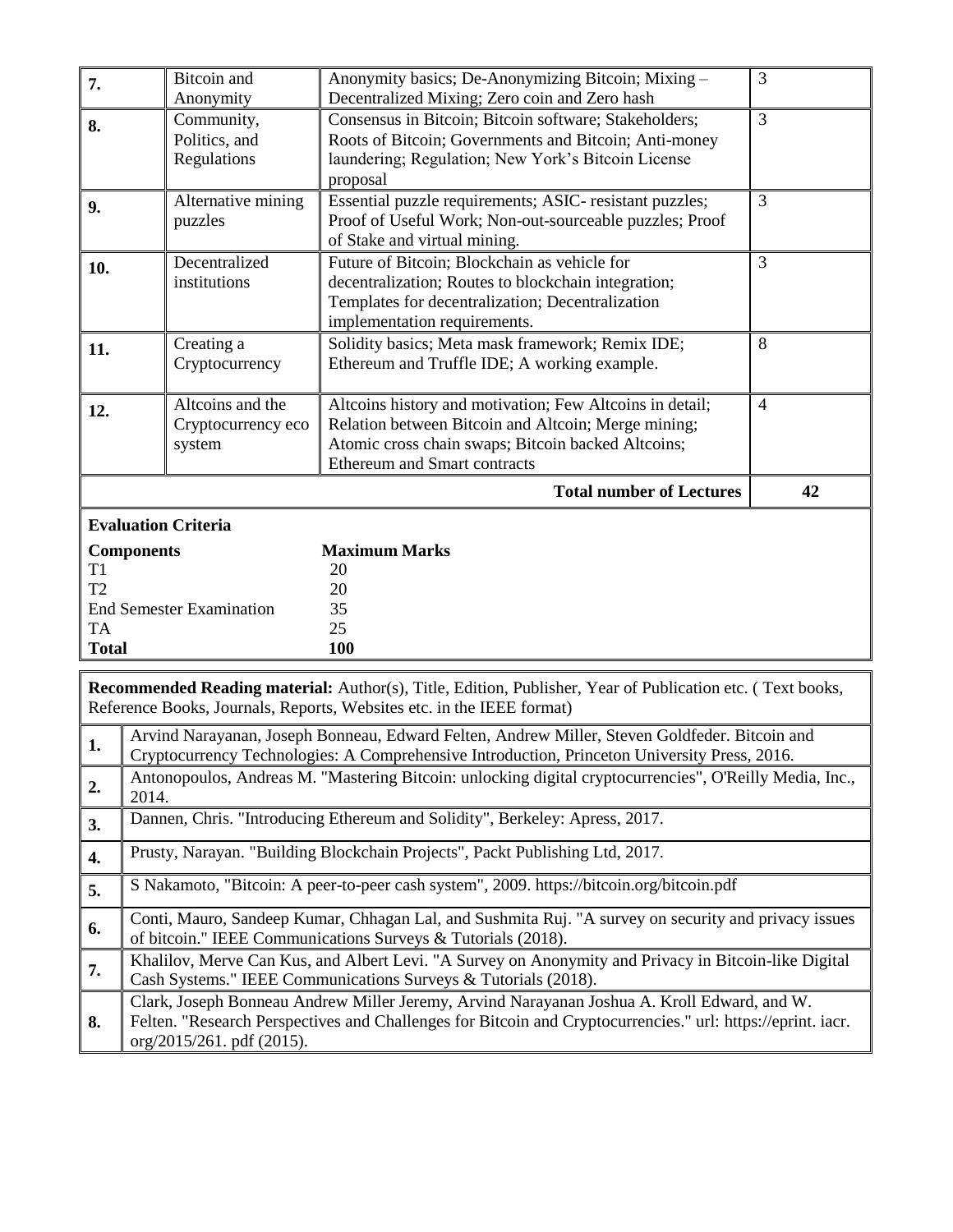# **4.7. Search-Based Software Engineering (SBSE)**

| <b>Lecture-wise Breakup</b> |                                                                                                                                               |                                                                                                                                  |                                            |  |                                                                               |  |                         |
|-----------------------------|-----------------------------------------------------------------------------------------------------------------------------------------------|----------------------------------------------------------------------------------------------------------------------------------|--------------------------------------------|--|-------------------------------------------------------------------------------|--|-------------------------|
| <b>Course Code</b>          |                                                                                                                                               | 18B12CS415                                                                                                                       | <b>Semester EVEN</b><br>(specify Odd/Even) |  | <b>Semester VIII Session 2018-2019</b><br>Month from January 2019 - June 2019 |  |                         |
| <b>Course Name</b>          |                                                                                                                                               | <b>Search-Based Software Engineering (SBSE)</b>                                                                                  |                                            |  |                                                                               |  |                         |
| <b>Credits</b>              |                                                                                                                                               |                                                                                                                                  | $3-1-0$                                    |  | <b>Contact Hours</b><br>4                                                     |  |                         |
| <b>Faculty (Names)</b>      |                                                                                                                                               | Coordinator(s)                                                                                                                   | Dr. Amarjeet Prajapati                     |  |                                                                               |  |                         |
|                             |                                                                                                                                               | Teacher(s)<br>(Alphabetically)                                                                                                   | $\cdots$                                   |  |                                                                               |  |                         |
| <b>COURSE OUTCOMES</b>      |                                                                                                                                               |                                                                                                                                  |                                            |  |                                                                               |  | <b>COGNITIVE LEVELS</b> |
| $C434-2.1$                  | Define the various types of optimization problems in context of<br>software engineering.                                                      |                                                                                                                                  |                                            |  | Remember Level<br>(Level 1)                                                   |  |                         |
| $C434-2.2$                  | Explain and demonstrate various software engineering activities/tasks<br>as search-based optimization problem.                                |                                                                                                                                  |                                            |  | <b>Understand Level</b><br>(Level 2)                                          |  |                         |
| $C434-2.3$                  | Design and develop methods for finding optimal solutions using<br><b>Create Level</b><br>search-based meta-heuristic techniques.<br>(Level 6) |                                                                                                                                  |                                            |  |                                                                               |  |                         |
| $C434-2.4$                  | Apply and Implement different optimization techniques on various<br>Apply Level<br>forms of software optimization problems.<br>(Level 3)      |                                                                                                                                  |                                            |  |                                                                               |  |                         |
| $C434-2.5$                  |                                                                                                                                               | Analyze the behavior of different optimization techniques<br>corresponding to different forms of software optimization problems. |                                            |  | Analyze Level<br>(Level 4)                                                    |  |                         |
| $C434-2.6$                  | Evaluate the performance of different single and multi-objective<br>optimization techniques using different quality indicators.               |                                                                                                                                  |                                            |  | <b>Evaluate Level</b><br>(Level 5)                                            |  |                         |

| <b>Detailed Syllabus</b> |
|--------------------------|
| Lecture-wise Rreakun     |

| Module No.       | <b>Subtitle of the Module</b> | Topics in the module                                                                                                                                                                                                                            | No. of<br><b>Lectures</b><br>for the<br>module |
|------------------|-------------------------------|-------------------------------------------------------------------------------------------------------------------------------------------------------------------------------------------------------------------------------------------------|------------------------------------------------|
| 1.               | Introduction                  | Search-based Software Engineering (SBSE),<br>why SBSE, architecture of SBSE, commonly<br>used search techniques, Optimization<br>Problems, Metaheuristic Algorithms,<br>software engineering problem as a search-<br>based optimization problem | 6                                              |
| $\overline{2}$ . | Optimization                  | Various types of optimization problems (e.g.,<br>linear and non-linear, convex and non-<br>convex, single and multi-objective, etc.) in<br>the context of software engineering                                                                  | 6                                              |
| 3                | <b>Problem Formulation</b>    | Define and formulate various software<br>engineering activities/tasks e.g., requirement<br>analysis, software design and software<br>restructuring as search-based optimization<br>problem                                                      | $\overline{4}$                                 |
| 4.               | Meta-heuristics               | Tailoring various optimization methods and<br>algorithms such as Harmony Search (HS),<br>Artificial Bee Colony (ABC), Particle<br>Swarm Optimization (PSO), etc., according                                                                     | 6                                              |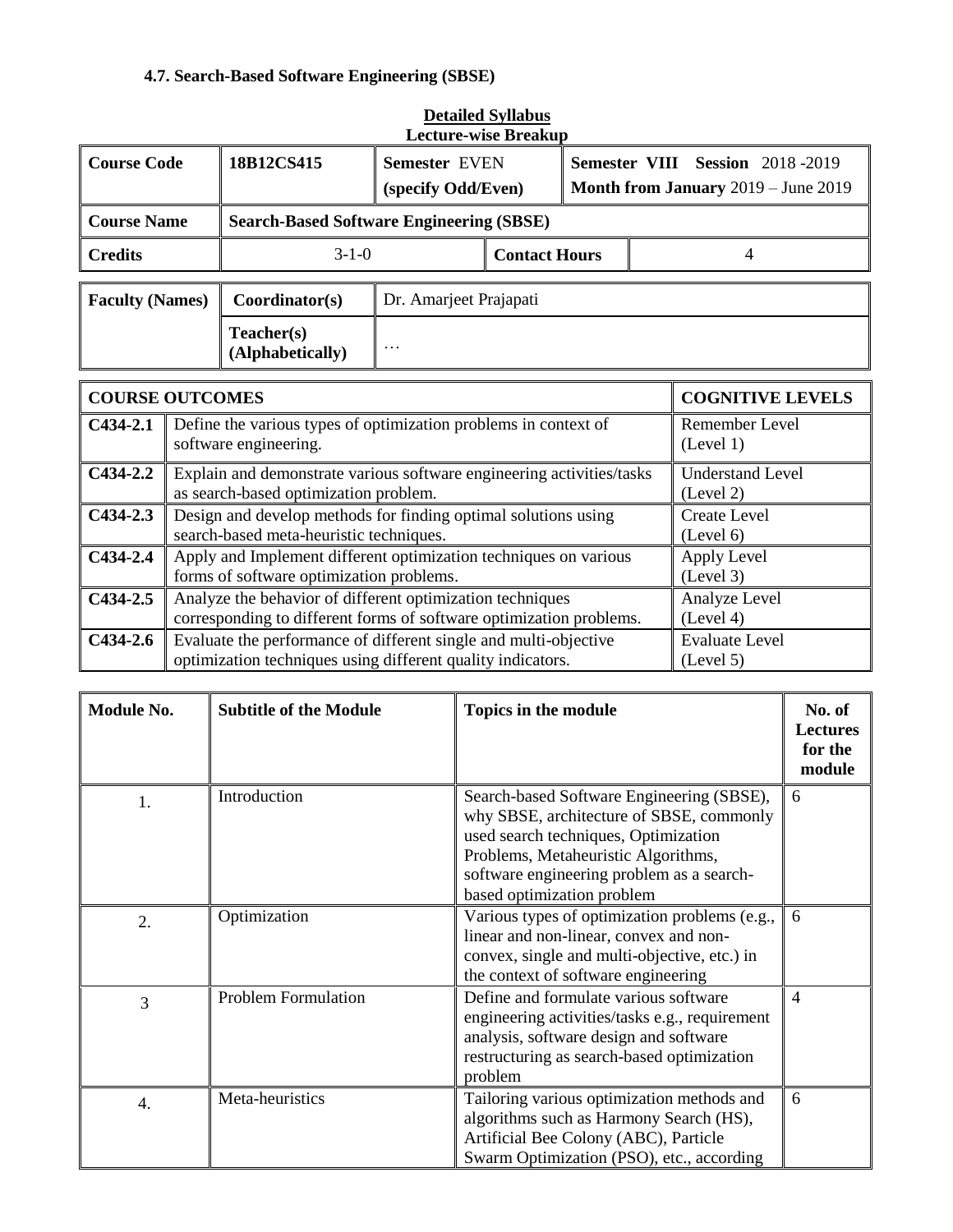|                                 |                                                |                      | to their suitability with respect to various                                                                                                                                                                                                                                                    |    |
|---------------------------------|------------------------------------------------|----------------------|-------------------------------------------------------------------------------------------------------------------------------------------------------------------------------------------------------------------------------------------------------------------------------------------------|----|
|                                 |                                                |                      | classes of software engineering problems                                                                                                                                                                                                                                                        |    |
| 5.                              | Application to software<br>engineering problem |                      | Apply and Implement different optimization<br>techniques on various forms of software                                                                                                                                                                                                           | 6  |
|                                 |                                                |                      | optimization problems e.g., software<br>architecture recovery, software refactoring,<br>and software remodularization                                                                                                                                                                           |    |
| 6.                              | <b>Statistical Analysis</b>                    |                      | Statistical hypothesis testing, parametric and<br>nonparametric statistical tests                                                                                                                                                                                                               | 6  |
| 7.                              | Evaluation                                     |                      | Evaluate the performance of different single<br>and multi-objective optimization techniques<br>using different quality indicators such as<br>Generational Distance (GD), Inverted<br>Generational Distance (IGD), hyper-volume<br>(HV), Error Ratio, Set Coverage Metric,<br>Spacing and Spread | 8  |
|                                 |                                                |                      | <b>Total number of Lectures</b>                                                                                                                                                                                                                                                                 | 42 |
| <b>Evaluation Criteria</b>      |                                                |                      |                                                                                                                                                                                                                                                                                                 |    |
| <b>Components</b>               |                                                | <b>Maximum Marks</b> |                                                                                                                                                                                                                                                                                                 |    |
| T1                              |                                                | 20                   |                                                                                                                                                                                                                                                                                                 |    |
| T <sub>2</sub>                  |                                                | 20                   |                                                                                                                                                                                                                                                                                                 |    |
| <b>End Semester Examination</b> |                                                | 35                   |                                                                                                                                                                                                                                                                                                 |    |
| <b>TA</b>                       |                                                |                      | 25 (To be mapped from Class Test 1,2,3)                                                                                                                                                                                                                                                         |    |
|                                 |                                                | <b>Total</b>         | <b>100</b>                                                                                                                                                                                                                                                                                      |    |

|    | <b>Recommended Reading material:</b> Author(s), Title, Edition, Publisher, Year of Publication etc. (Text books,<br>Reference Books, Journals, Reports, Websites etc. in the IEEE format) |  |  |  |  |  |  |  |
|----|-------------------------------------------------------------------------------------------------------------------------------------------------------------------------------------------|--|--|--|--|--|--|--|
| 1. | Nature-Inspired Optimization Algorithms, by Xin-She Yang<br>Publisher: Elsevier Release Date: February 2014, ISBN: 9780124167438                                                          |  |  |  |  |  |  |  |
| 2. | Practical Optimization, Book by Philip E. Gill                                                                                                                                            |  |  |  |  |  |  |  |
| 3. | Practical Methods of Optimization, Book by R. Fletcher                                                                                                                                    |  |  |  |  |  |  |  |
| 4. | Object-Oriented Modeling and Design with UML (2nd Edition) Michael R. Blaha; James R Rumbaugh                                                                                             |  |  |  |  |  |  |  |
| 5. | Head First Object-Oriented Analysis and Design A Brain Friendly Guide to OOA&D By Brett<br>McLaughlin, Gary Pollice, David West                                                           |  |  |  |  |  |  |  |
| 6. | OBJECT-ORIENTED ANALYSIS AND DESIGN With applications Third EDITION Grady Booch<br>Rational Santa Clara, California                                                                       |  |  |  |  |  |  |  |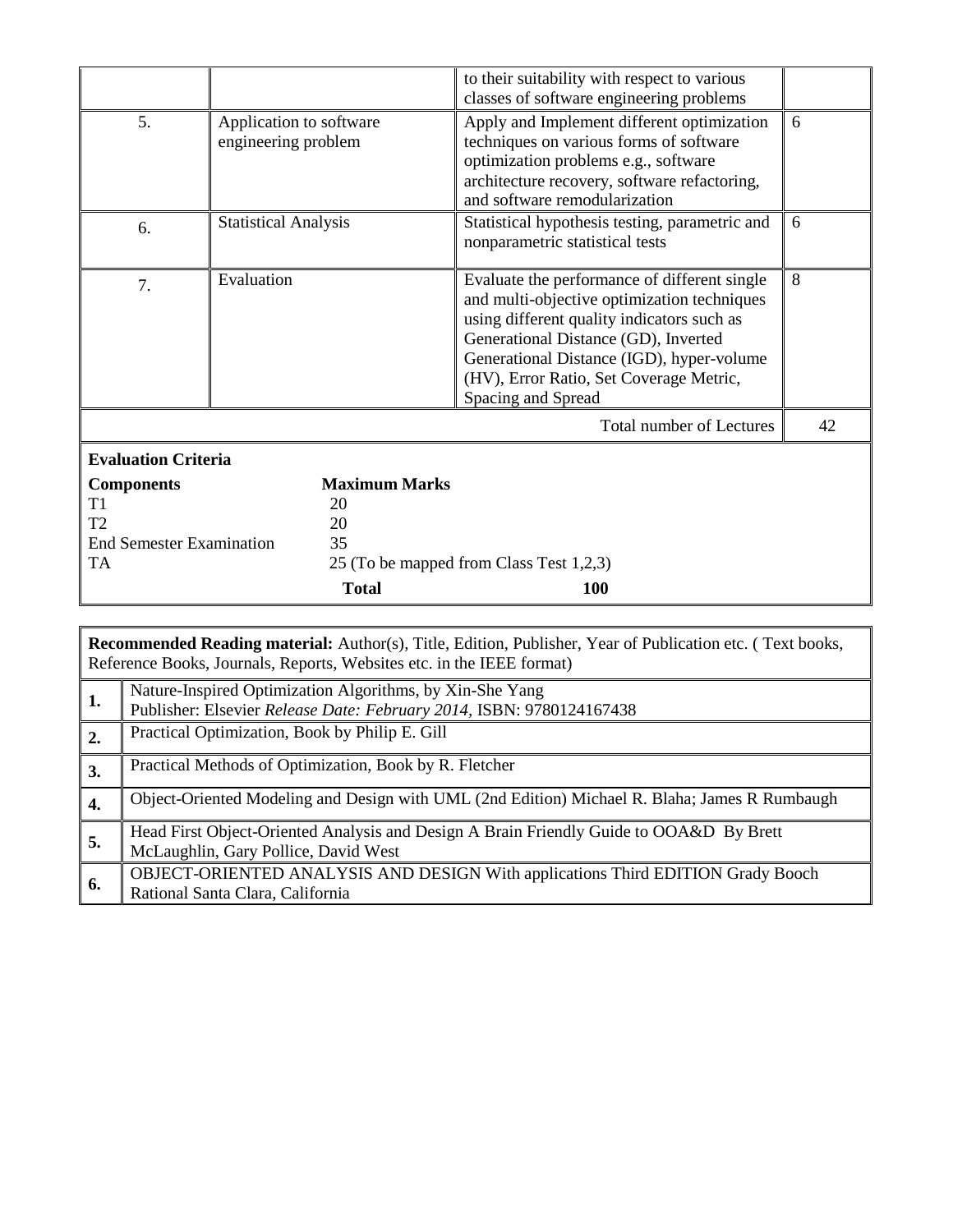# **4.8. Introduction to Deep Learning**

| <b>Detailed Syllabus</b> |                                |                                   |  |                                                                             |    |  |  |
|--------------------------|--------------------------------|-----------------------------------|--|-----------------------------------------------------------------------------|----|--|--|
| <b>Course Code</b>       | 18B12CS428                     | Semester : EVEN                   |  | Semester : VIII  Session 2018 -<br>2019<br><i>Month:</i> from Jan-May, 2019 |    |  |  |
| <b>Course Name</b>       | Introduction to Deep Learning  |                                   |  |                                                                             |    |  |  |
| <b>Credits</b>           | 04                             | <b>Contact Hours</b>              |  |                                                                             | 04 |  |  |
| <b>Faculty (Names)</b>   | Coordinator(s)                 | Satish Chandra                    |  |                                                                             |    |  |  |
|                          | Teacher(s)<br>(Alphabetically) | Himanshu Mittal<br>Satish Chandra |  |                                                                             |    |  |  |

| Sr. No.     | <b>Description</b>                                                                                                                                                               | <b>Cognitive Level (Bloom's</b><br>Taxonomy) |
|-------------|----------------------------------------------------------------------------------------------------------------------------------------------------------------------------------|----------------------------------------------|
|             |                                                                                                                                                                                  |                                              |
|             | <b>C434-3.1</b> Identify and express the motivation behind and need of Deep<br>Learning.                                                                                         | Understanding (Level-2)                      |
|             | C434-3.2 Comprehend the basic theory of learning, probability in learning,<br>error minimization and regularization techniques.                                                  | Understanding (Level-2)                      |
|             | C434-3.3 Design and Model Convolution Neural Networks fot Image<br>recognition and Computer Vision.                                                                              | Apply (Level-3)                              |
|             | C434-3.4 Apply Recurrent Neural Networks and LSTM for temporal data                                                                                                              | Apply (Level-3)                              |
| $C$ 434-3.5 | Assess the Deep Learning techniques on the basis of performance<br>measures such as training speed, classification error, kappa<br>coefficient, precision, recall and F-Measure. | Evaluate (Level-5)                           |

#### **Lecture Plan:**

| Sr. | <b>Module</b>                      | <b>Topic</b>                                | No. of          |
|-----|------------------------------------|---------------------------------------------|-----------------|
| No. |                                    |                                             | <b>Lectures</b> |
| 1.  | Introduction                       | Course overview: What is deep learning?     | 02              |
|     |                                    | DL successes; DL versus Shallow Networks    |                 |
| 2.  | <b>Mathematics for Machine</b>     | Math review : Gradient descent, logistic    | 04              |
|     | Learning                           | regression. Probability, continuous and     |                 |
|     |                                    | discrete distributions; maximum likelihood. |                 |
|     |                                    | PAC.                                        |                 |
| 3.  | <b>Neural Network Fundamentals</b> | Neural networks : cost functions,           | 04              |
|     |                                    | hypotheses and tasks; training data;        |                 |
|     |                                    | maximum likelihood based cost, cross        |                 |
|     |                                    | entropy, MSE cost; feed-forward networks;   |                 |
|     |                                    | MLP, sigmoid units. Backpropagation by      |                 |
|     |                                    | <b>Gradient Descent Optimization</b>        |                 |
| 5.  | Deep Neural Network-1              | Deep learning strategies: GPU training,     | 04              |
|     |                                    | regularization, RELU, dropouts etc.         |                 |
| 6.  | Deep Neural Network-2              | Convolutional neural networks: HPC in       | 06              |
|     |                                    | Deep Learning                               |                 |
| 7.  | Deep Neural Network-3              | CNN Architectures LeNet, AlexNet, VGG       | 06              |
|     |                                    | Net, GooleNet: a comparative analysis       |                 |
| 8.  | RNN-1                              | Recurrent neural networks : architecture,   | 06              |
|     |                                    | application and performance evaluation      |                 |

# **Course Description**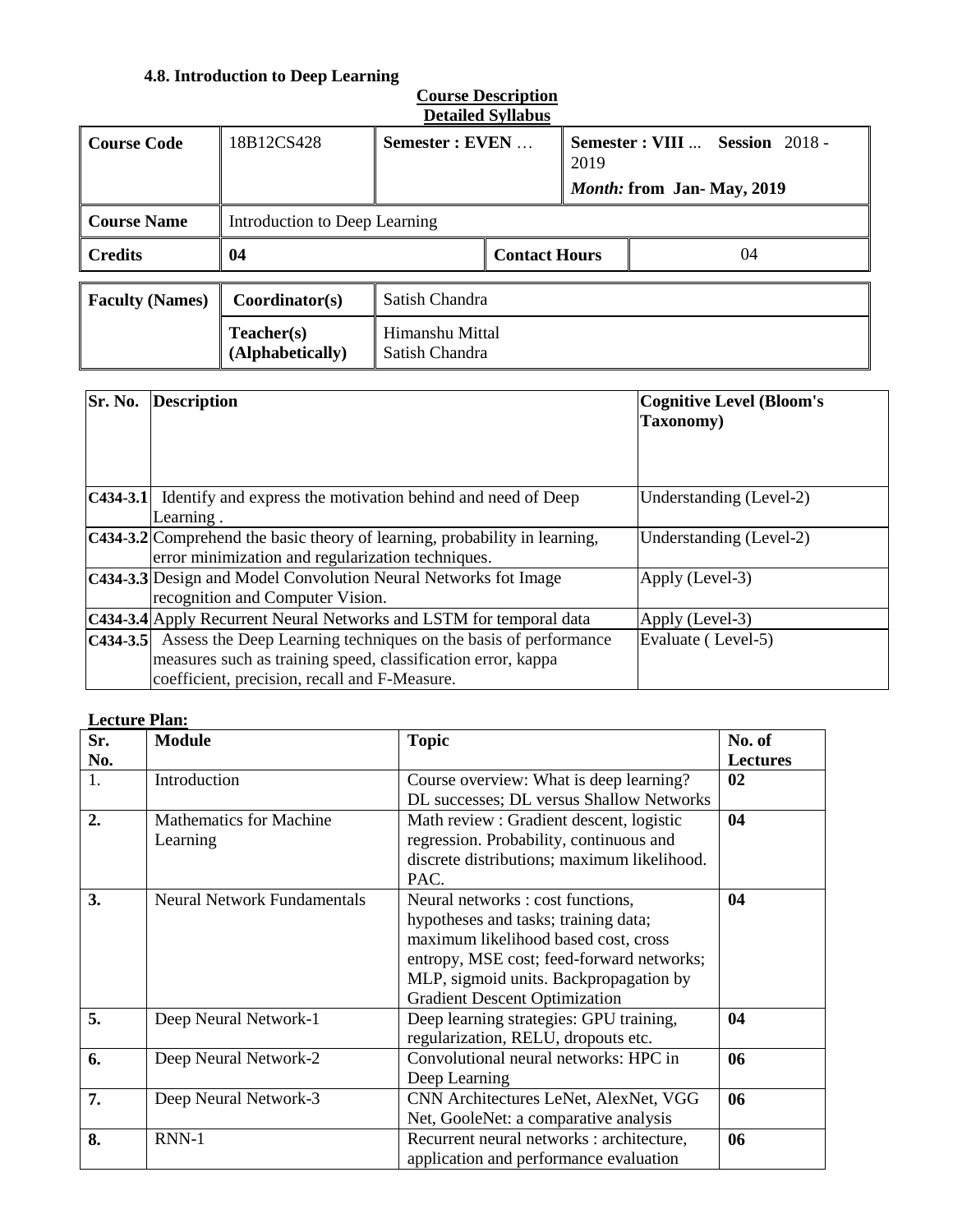| $RNN-2$                    | LSTM and gated networks: architecture,    | 06 |
|----------------------------|-------------------------------------------|----|
|                            | application and performance evaluation    |    |
| Unsupervised Deep learning | Unsupervised deep learning (autoencoders) | 04 |

| <b>Evaluation Criteria</b>      |                      |  |  |
|---------------------------------|----------------------|--|--|
| <b>Components</b>               | <b>Maximum Marks</b> |  |  |
| T1                              | 20                   |  |  |
| T <sub>2</sub>                  | 20                   |  |  |
| <b>End Semester Examination</b> | 35                   |  |  |
| TA                              | 25                   |  |  |
| <b>Total</b>                    | 100                  |  |  |

| <b>Recommended Reading material:</b> Author(s), Title, Edition, Publisher, Year of Publication etc. (Text books,<br>Reference Books, Journals, Reports, Websites etc. in the IEEE format) |                                                                                  |  |
|-------------------------------------------------------------------------------------------------------------------------------------------------------------------------------------------|----------------------------------------------------------------------------------|--|
|                                                                                                                                                                                           | Nikhil Buduma, Fundamentals of Deep Learning, Shroff Publishers, 2018            |  |
|                                                                                                                                                                                           | Ian Goodfellow, Yoshua Bengio and Aaron Courville, Deep Learning, MIT Pess, 2017 |  |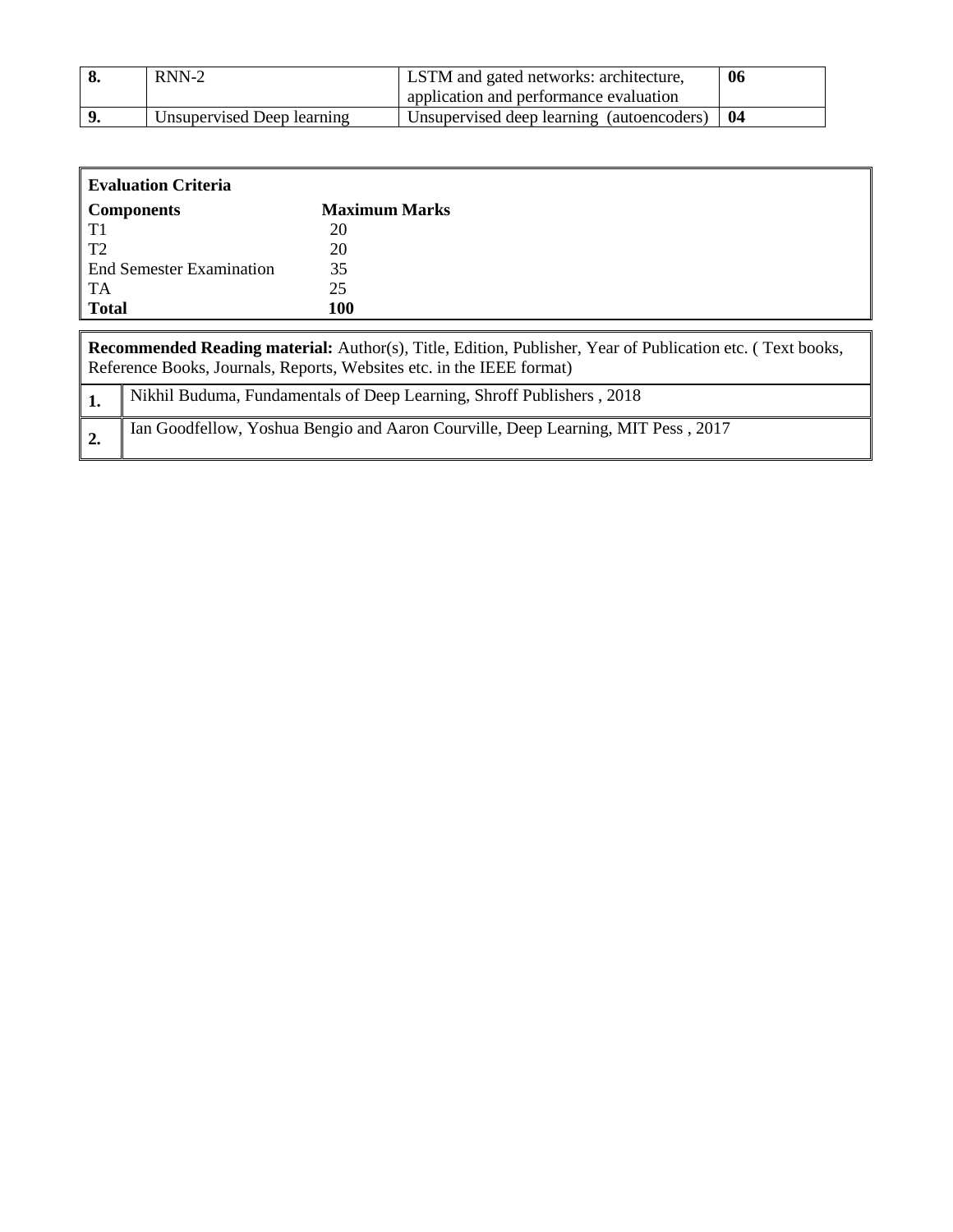### **4.9. Autonomous Decision Making**

| Subject Code   | 18B12CS412                            | <b>Semester: Even</b><br>(specify Odd/Even) | Semester VIII Session 2018-2019<br><b>Month from Jan19 to June19</b> |
|----------------|---------------------------------------|---------------------------------------------|----------------------------------------------------------------------|
| Course Name    | Autonomous Decision Making            |                                             |                                                                      |
| <b>Credits</b> |                                       | <b>Contact Hours</b>                        | $3-1-0$                                                              |
|                |                                       |                                             |                                                                      |
| <b>Faculty</b> | <b>Coordinator(s)</b> Dr. Shikha Jain |                                             |                                                                      |

| <b>Faculty</b> | <b>Coordinator(s)</b> Dr. Shikha Jain |                 |
|----------------|---------------------------------------|-----------------|
| (Names)        | Teacher(s)                            | Dr. Shikha Jain |
|                | (Alphabetically)                      |                 |

| <b>COURSE OUTCOMES</b> |                                                                                                                                        | <b>COGNITIVE LEVEL</b>  |
|------------------------|----------------------------------------------------------------------------------------------------------------------------------------|-------------------------|
| $C434-4.1$             | Comprehend and represent the type of agents and<br>environment                                                                         | Understanding (Level 2) |
| $C434-4.2$             | Apply various search techniques in partially-<br>observable and dynamic environment and<br>optimizing path.                            | Applying (Level 3)      |
| $C434-4.3$             | Develop exact and approximate reasoning models<br>for uncertain input and uncertain environment.                                       | Applying (Level 3)      |
| $C434-4.4$             | Construct temporal, utility-based, temporal-utility-<br>based and multi-agents based models for reasoning<br>in uncertain environment. | Applying (Level 3)      |
| $C434-4.5$             | Examine and analyse the application of various<br>techniques in different scenario of uncertain<br>environment.                        | Analyzing (Level 4)     |
| C434-4.6               | Evaluate and compare the performance of different<br>techniques on the basis of complexity.                                            | Evaluating (Level 5)    |

| Module No. | <b>Title of the Module</b>         | Topics in the module                                                                                                                                                                                                                                                              | <b>No. of Lectures</b><br>for the module |
|------------|------------------------------------|-----------------------------------------------------------------------------------------------------------------------------------------------------------------------------------------------------------------------------------------------------------------------------------|------------------------------------------|
| 1.         | Introduction                       | Formulating problem solving as state-<br>space search, Analysis of uninformed<br>search (BFS and DFS)                                                                                                                                                                             | 2                                        |
| 2.         | Exploring Roadmaps and<br>Paths    | Exploring Roadmaps: configuration space,<br>combinatorial Planning (visibility graph,<br>voronoi diagram, exact cell, approximate<br>cell, fixed cell), Sampling based planning<br>(probabilistic roadmap, rapidly exploring<br>random tree); Exploring paths: informed<br>search | 6                                        |
| 3.         | Search in Dynamic<br>Environments  | Agent centered search (Learning Real-<br>Time A*, Real-Time Adaptive A*),<br>Anytime search (repeated weighted A*,<br>Anytime Repairing A*), Incremental<br>Search (Lifelong Planning A*), Anytime<br>and incremental search (Anytime D <sup>*</sup> ), Path<br>optimization      | $\overline{7}$                           |
| 4.         | Reasoning in an Uncertain<br>World | Bayes rule, Bayesian Network, Markov<br><b>Blanket, Utility Theory</b>                                                                                                                                                                                                            | $\overline{2}$                           |
| 5.         | Probabilistic Reasoning            | Probabilistic Reasoning using uncertain<br>evidence, unreliable evidence; Exact                                                                                                                                                                                                   | $\overline{7}$                           |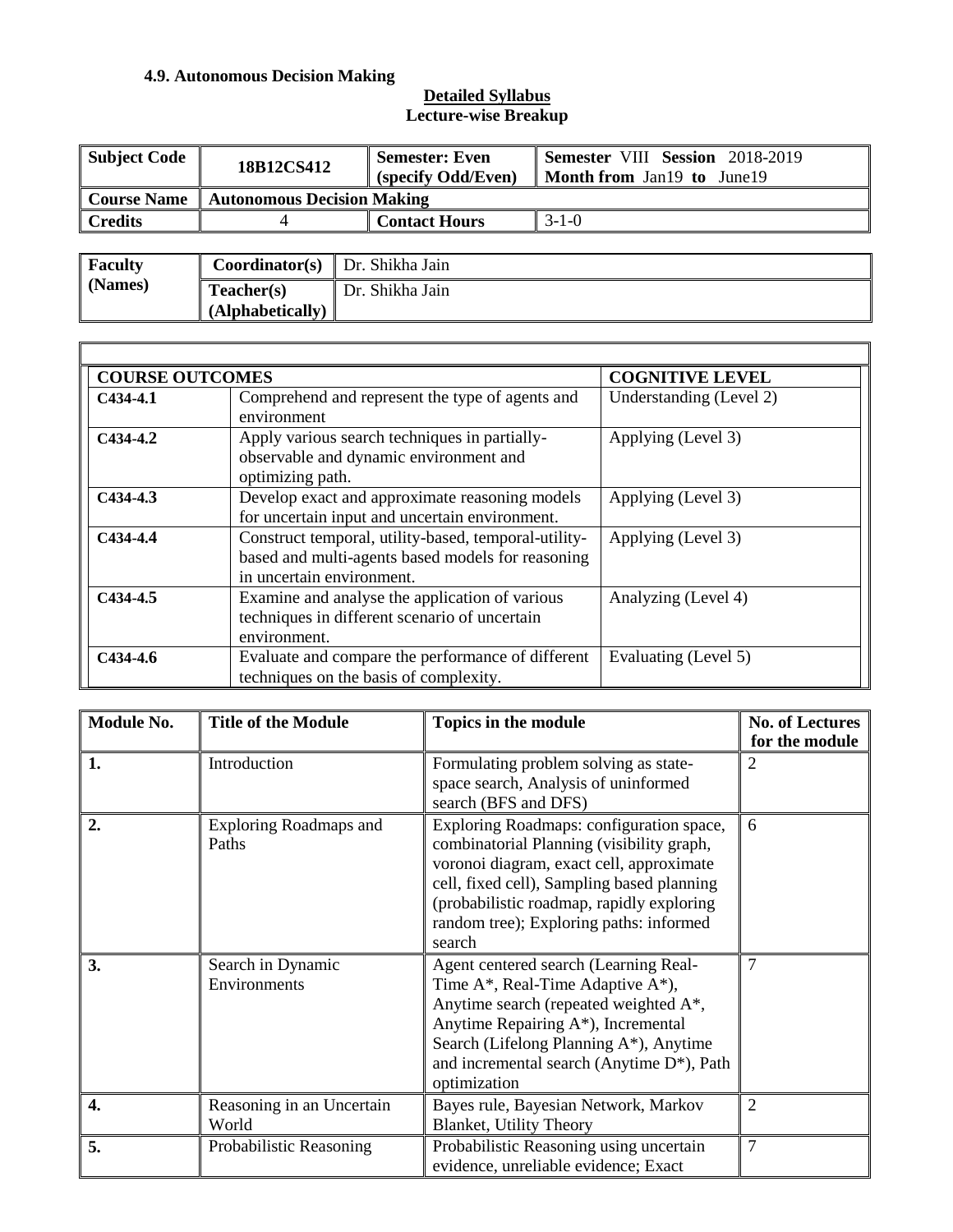|                                       |                                                  | inference in uncertain environment using<br>BN by enumeration and variable<br>elimination; Approximate Inference in<br>uncertain environment using BN by direct<br>sampling, rejection sampling, Likelihood<br>weighting and Markov Chain Monte Carlo<br>algorithm |                |
|---------------------------------------|--------------------------------------------------|--------------------------------------------------------------------------------------------------------------------------------------------------------------------------------------------------------------------------------------------------------------------|----------------|
| 6.                                    | Simple decision making                           | Simple decision making considering belief<br>and desire in uncertain environment, utility<br>based agent, decision network.                                                                                                                                        | 2              |
| 7.                                    | Inference in temporal Model                      | Markov Model; Reasoning over time using<br>Hidden Markov Model (HMM); Exact and<br>approximate inferencing using Dynamic<br>Bayesian network;                                                                                                                      | 5              |
| 8.                                    | Complex decision making                          | Complex decision making for a temporal<br>utility based agent in uncertain<br>environment using MDP and POMDP                                                                                                                                                      | $\overline{5}$ |
| 9.                                    | Multi-agent and<br><b>Reinforcement Learning</b> | Decision making multi-agent environment<br>in game theory, Nash equilibrium;<br>Reinforcement Learning                                                                                                                                                             | $\overline{4}$ |
| 10.                                   | Handling uncertain input                         | Handling uncertain input using fuzzy<br>systems.                                                                                                                                                                                                                   | $\overline{2}$ |
|                                       |                                                  | <b>Total number of Lectures</b>                                                                                                                                                                                                                                    | 42             |
| <b>Evaluation Criteria</b>            |                                                  |                                                                                                                                                                                                                                                                    |                |
| <b>Components</b>                     | <b>Maximum Marks</b>                             |                                                                                                                                                                                                                                                                    |                |
| T <sub>1</sub>                        | 20                                               |                                                                                                                                                                                                                                                                    |                |
| T2                                    | 20                                               |                                                                                                                                                                                                                                                                    |                |
| <b>End Semester Examination</b><br>35 |                                                  |                                                                                                                                                                                                                                                                    |                |
| <b>TA</b>                             | 25                                               |                                                                                                                                                                                                                                                                    |                |
| <b>Total</b>                          | 100                                              |                                                                                                                                                                                                                                                                    |                |

|                                                                       |  | <b>Recommended Reading material:</b> Author(s), Title, Edition, Publisher, Year of Publication etc. (Text books, |
|-----------------------------------------------------------------------|--|------------------------------------------------------------------------------------------------------------------|
| Reference Books, Journals, Reports, Websites etc. in the IEEE format) |  |                                                                                                                  |

|     | Russell, Stuart J., and Peter Norvig. Artificial intelligence: a modern approach. Malaysia; Pearson<br>Education Limited., 2016           |
|-----|-------------------------------------------------------------------------------------------------------------------------------------------|
|     | Barber, David. Bayesian reasoning and machine learning. Cambridge University Press, 2012.                                                 |
|     | Durrett, Rick. Probability: theory and examples. Vol. 49. Cambridge university press, 2019.                                               |
| 4.  | Shi, Zhongzhi. Advanced artificial intelligence. Vol. 1. World Scientific, 2011.                                                          |
| -5. | Maxim Likhachev, Dave Ferguson, Geoff Gordon, Anthony Stentz, and Sebastian Thrun, "Anytime search<br>in dynamic graphs", September 2008. |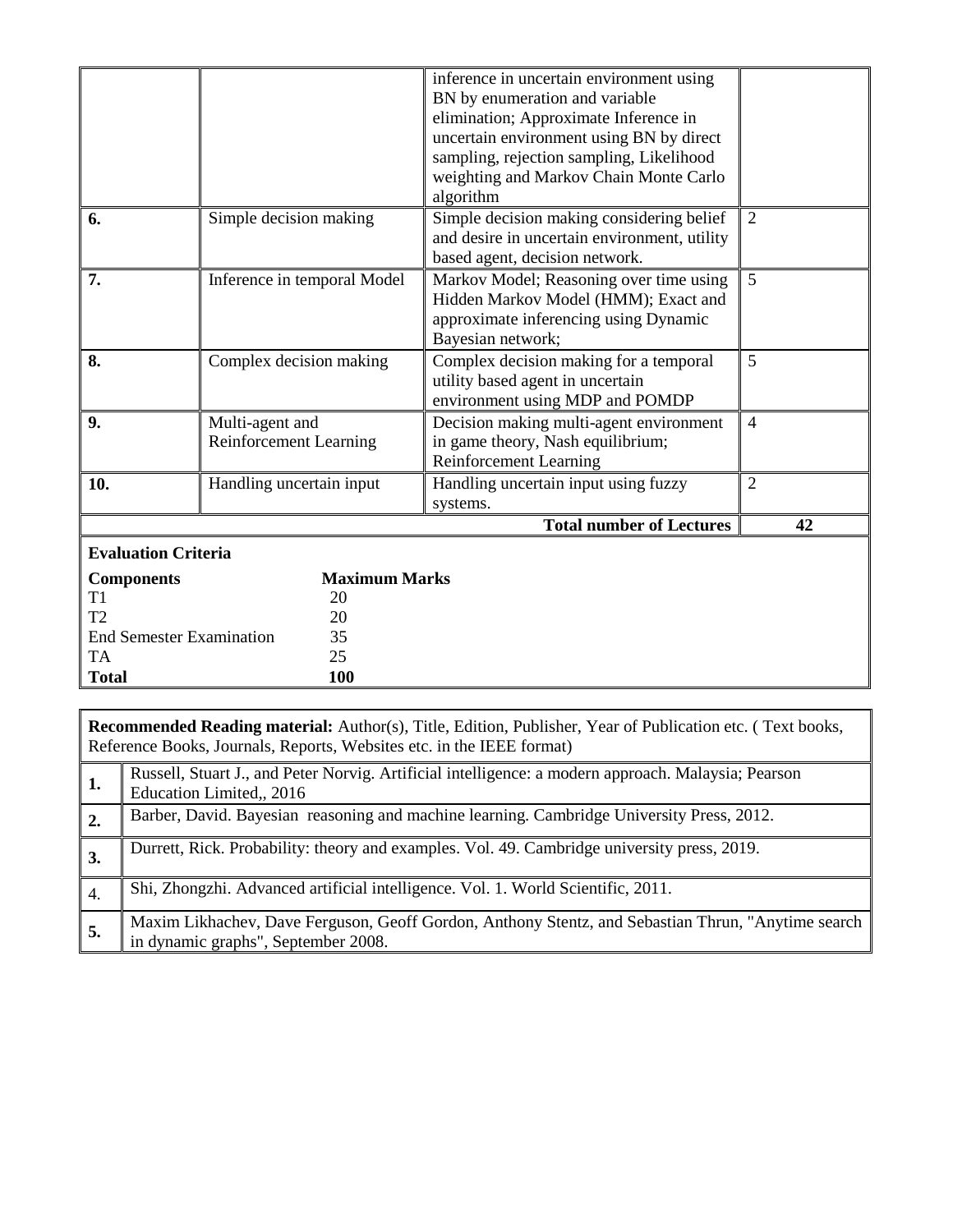# **4.11. Project Part – 2 (IT)**

| <b>Course Code</b>                                                                                        |                                                    | 15B29CI891                                                                                                                     | мар-м юс птеанар<br>Semester Even                                                               |                      |                            |  | Semester VIII Session 2018-2019 |          |
|-----------------------------------------------------------------------------------------------------------|----------------------------------------------------|--------------------------------------------------------------------------------------------------------------------------------|-------------------------------------------------------------------------------------------------|----------------------|----------------------------|--|---------------------------------|----------|
|                                                                                                           |                                                    |                                                                                                                                | (specify Odd/Even)                                                                              |                      |                            |  | Month from Jan to June 2019     |          |
|                                                                                                           |                                                    |                                                                                                                                |                                                                                                 |                      |                            |  |                                 |          |
| <b>Course Name</b><br><b>Project Part – II (IT)</b>                                                       |                                                    |                                                                                                                                |                                                                                                 |                      |                            |  |                                 |          |
| <b>Credits</b>                                                                                            |                                                    | 12                                                                                                                             |                                                                                                 | <b>Contact Hours</b> |                            |  | .                               |          |
| <b>Faculty (Names)</b>                                                                                    |                                                    | Coordinator(s)                                                                                                                 | Dr. Manish Kumar Thakur                                                                         |                      |                            |  |                                 |          |
| Teacher(s)<br>(Alphabetically)                                                                            |                                                    |                                                                                                                                | <b>Entire Department</b>                                                                        |                      |                            |  |                                 |          |
| <b>COURSE OUTCOMES</b>                                                                                    |                                                    |                                                                                                                                |                                                                                                 |                      |                            |  | <b>COGNITIVE LEVELS</b>         |          |
| C <sub>451.1</sub>                                                                                        |                                                    | Summarize the contemporary scholarly literature, activities, and<br>explored tools for hands-on in the respective project area |                                                                                                 |                      |                            |  | Understand Level (Level<br>2)   |          |
| C <sub>451.2</sub>                                                                                        |                                                    | List out the specific requirements to develop the workable solution for<br>the identified computing problem.                   |                                                                                                 |                      |                            |  | Analyze Level (Level 4)         |          |
| C <sub>451.3</sub>                                                                                        |                                                    | Develop a workable computing solutions for the identified problem                                                              |                                                                                                 |                      |                            |  | Create Level (Level 3)          |          |
| C451.4                                                                                                    | Evaluate the performance of the developed solution |                                                                                                                                |                                                                                                 |                      | Evaluate Level (Level 5)   |  |                                 |          |
| C <sub>451.5</sub>                                                                                        | formats                                            |                                                                                                                                | Compile the results and findings of the project in written and verbal<br>Create Level (Level 6) |                      |                            |  |                                 |          |
| <b>Module</b><br>No.                                                                                      |                                                    | <b>Title of the Module</b>                                                                                                     |                                                                                                 |                      | <b>List of Experiments</b> |  |                                 | $\bf CO$ |
| 1.                                                                                                        | .                                                  |                                                                                                                                | $\cdots$                                                                                        |                      |                            |  |                                 | $\cdots$ |
| 2.                                                                                                        | $\cdots$                                           |                                                                                                                                | .                                                                                               |                      |                            |  |                                 | .        |
| 3.                                                                                                        | .                                                  |                                                                                                                                | $\cdots$                                                                                        |                      |                            |  |                                 | .        |
| 4.                                                                                                        | .                                                  |                                                                                                                                | .                                                                                               |                      |                            |  |                                 | $\cdots$ |
| 5.                                                                                                        | $\cdots$                                           |                                                                                                                                | $\cdots$                                                                                        |                      |                            |  |                                 | .        |
| $\cdots$                                                                                                  | $\cdots$                                           |                                                                                                                                | $\cdots$                                                                                        |                      |                            |  |                                 | .        |
| n.                                                                                                        | $\cdots$                                           |                                                                                                                                | $\cdots$                                                                                        |                      |                            |  |                                 | $\cdots$ |
|                                                                                                           |                                                    |                                                                                                                                |                                                                                                 |                      |                            |  |                                 |          |
| <b>Evaluation Criteria</b>                                                                                |                                                    |                                                                                                                                |                                                                                                 |                      |                            |  |                                 |          |
| <b>Components</b><br>Mid Semester Viva<br>Final Viva<br>Project Report<br>Day to Day Work<br><b>Total</b> |                                                    | 20<br>30<br>20<br>30<br>100                                                                                                    | <b>Maximum Marks</b>                                                                            |                      |                            |  |                                 |          |

## **Detailed Syllabus Lab-wise Breakup**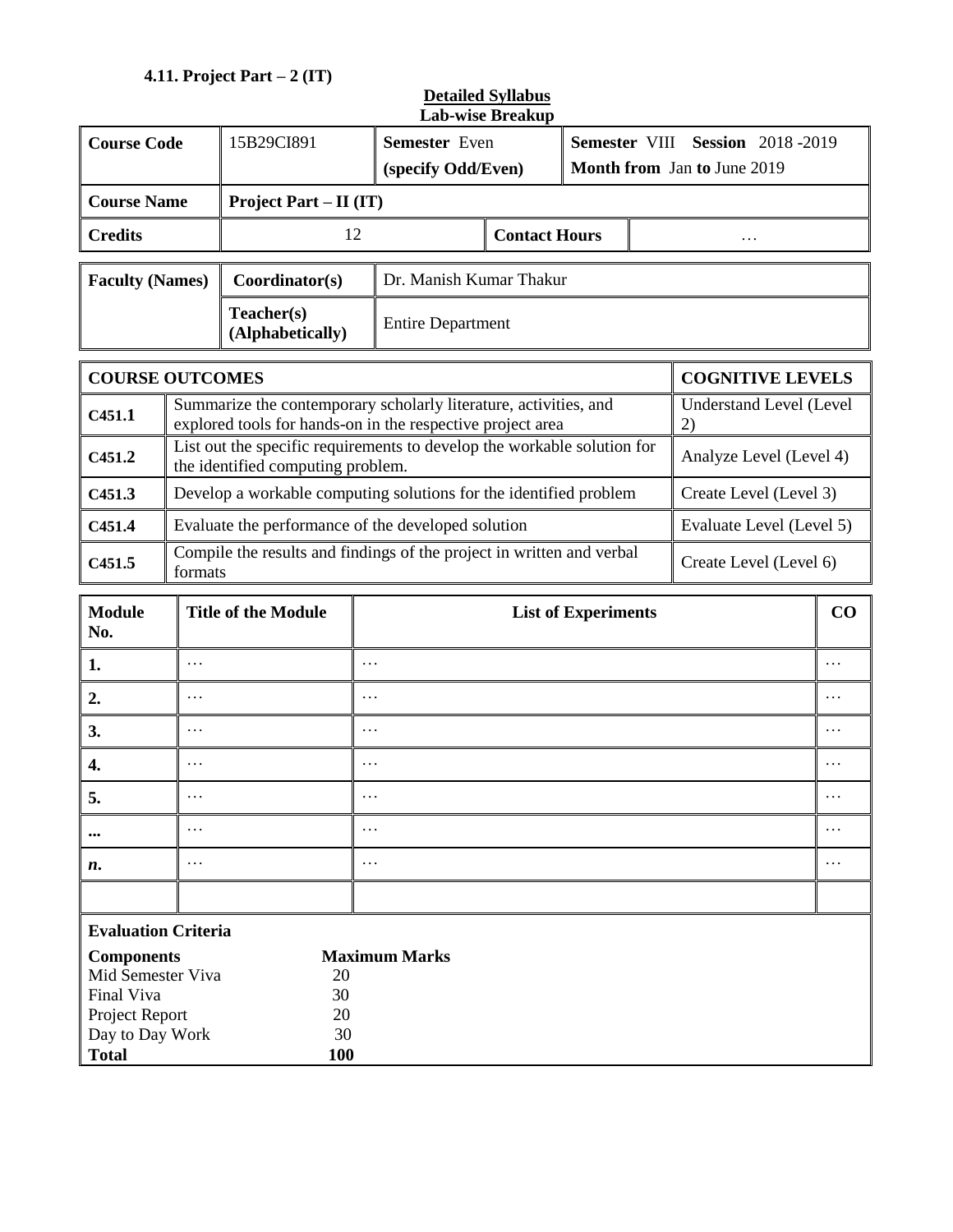| <b>Course Code</b>     | 18B12PH811<br><b>Semester Even</b><br>Semester VIII Session 2018-2019<br>Month from January to June                                                        |                                           |                                |                                                                                                                                                                                                                                                                                                |                                             |  |  |                    |                         |
|------------------------|------------------------------------------------------------------------------------------------------------------------------------------------------------|-------------------------------------------|--------------------------------|------------------------------------------------------------------------------------------------------------------------------------------------------------------------------------------------------------------------------------------------------------------------------------------------|---------------------------------------------|--|--|--------------------|-------------------------|
| <b>Course Name</b>     |                                                                                                                                                            | Photonics and Applications                |                                |                                                                                                                                                                                                                                                                                                |                                             |  |  |                    |                         |
| <b>Credits</b>         |                                                                                                                                                            |                                           | <b>Contact Hours</b><br>3<br>3 |                                                                                                                                                                                                                                                                                                |                                             |  |  |                    |                         |
| <b>Faculty (Names)</b> |                                                                                                                                                            | Coordinator(s)                            |                                | Navneet Kumar Sharma and Anshu Varshney                                                                                                                                                                                                                                                        |                                             |  |  |                    |                         |
|                        |                                                                                                                                                            | Teacher(s)<br>(Alphabetically)            |                                | Navneet Kumar Sharma and Anshu Varshney                                                                                                                                                                                                                                                        |                                             |  |  |                    |                         |
| <b>COURSE OUTCOMES</b> |                                                                                                                                                            |                                           |                                |                                                                                                                                                                                                                                                                                                |                                             |  |  |                    | <b>COGNITIVE LEVELS</b> |
| $C402-3.1$             |                                                                                                                                                            | in the generation of light                |                                | Recall the fundamental properties of light and the processes involved                                                                                                                                                                                                                          |                                             |  |  | Remembering $(C1)$ |                         |
| $C402-3.2$             |                                                                                                                                                            | Interpret the theory of fiber optics      |                                |                                                                                                                                                                                                                                                                                                |                                             |  |  |                    | Understanding (C2)      |
| $C402 - 3.3$           |                                                                                                                                                            |                                           |                                | Apply the fundamentals of various nonlinear optical effects in<br>technology; make use of holography and its applications                                                                                                                                                                      |                                             |  |  | Applying (C3)      |                         |
| $C402-3.4$             |                                                                                                                                                            | optical detectors and modulators of light |                                | Compare the operational principles, characteristics and trade-offs of                                                                                                                                                                                                                          |                                             |  |  | Analyzing (C4)     |                         |
| <b>Module</b><br>No.   | Title of the<br><b>Topics in the Module</b><br><b>Module</b>                                                                                               |                                           |                                |                                                                                                                                                                                                                                                                                                | No. of<br><b>Lectures</b> for<br>the module |  |  |                    |                         |
| 1.                     | Lasers                                                                                                                                                     |                                           |                                | Review of different types of laser systems. LEDs,<br>Semiconductor lasers, Quantum well lasers, Q-switching<br>and Mode locking in lasers.                                                                                                                                                     |                                             |  |  |                    | 8                       |
| 2.                     | <b>Fiber Optics</b>                                                                                                                                        |                                           |                                | Numerical aperture, Step and graded index multimode<br>fibers, attenuation and dispersion, modes in optical fibers.<br>Single mode fiber, mode cutoff and mode field diameter.<br>Connector and splice losses, Erbium doped fiber amplifier<br>and Characterization techniques including OTDR. |                                             |  |  |                    | 10                      |
| 3.                     |                                                                                                                                                            | Photo detectors                           |                                | Semiconductor photo detectors.                                                                                                                                                                                                                                                                 |                                             |  |  |                    | 5                       |
| 4.                     |                                                                                                                                                            | <b>Optical Electronics</b>                |                                | Wave propagation in anisotropic media, Electro-optic<br>effect: phase and amplitude modulation. Acousto-optic<br>effect: modulators, deflectors and tunable filters, Magneto-<br>optic effect: modulators.                                                                                     |                                             |  |  |                    | $\overline{4}$          |
| 5.                     |                                                                                                                                                            | Optical devices                           |                                | Electro-optical device, Acousto-optical device, Magneto-<br>optical device, Optical Communication.                                                                                                                                                                                             |                                             |  |  |                    | $\overline{2}$          |
| 6.                     | SHG, Sum and Difference frequency generation, parametric<br><b>Nonlinear Optics</b><br>amplification, wavelength converters, Self focusing with<br>lasers. |                                           |                                |                                                                                                                                                                                                                                                                                                | 6                                           |  |  |                    |                         |
| 7.                     | Holography                                                                                                                                                 |                                           | holography.                    | Recording and Reproduction of Hologram, Applications of                                                                                                                                                                                                                                        |                                             |  |  |                    | $\overline{4}$          |
| 8.                     | devices                                                                                                                                                    | Applications of<br>Photons in Memory      |                                | CD, VCD, DVD.                                                                                                                                                                                                                                                                                  |                                             |  |  |                    | $\mathbf{1}$            |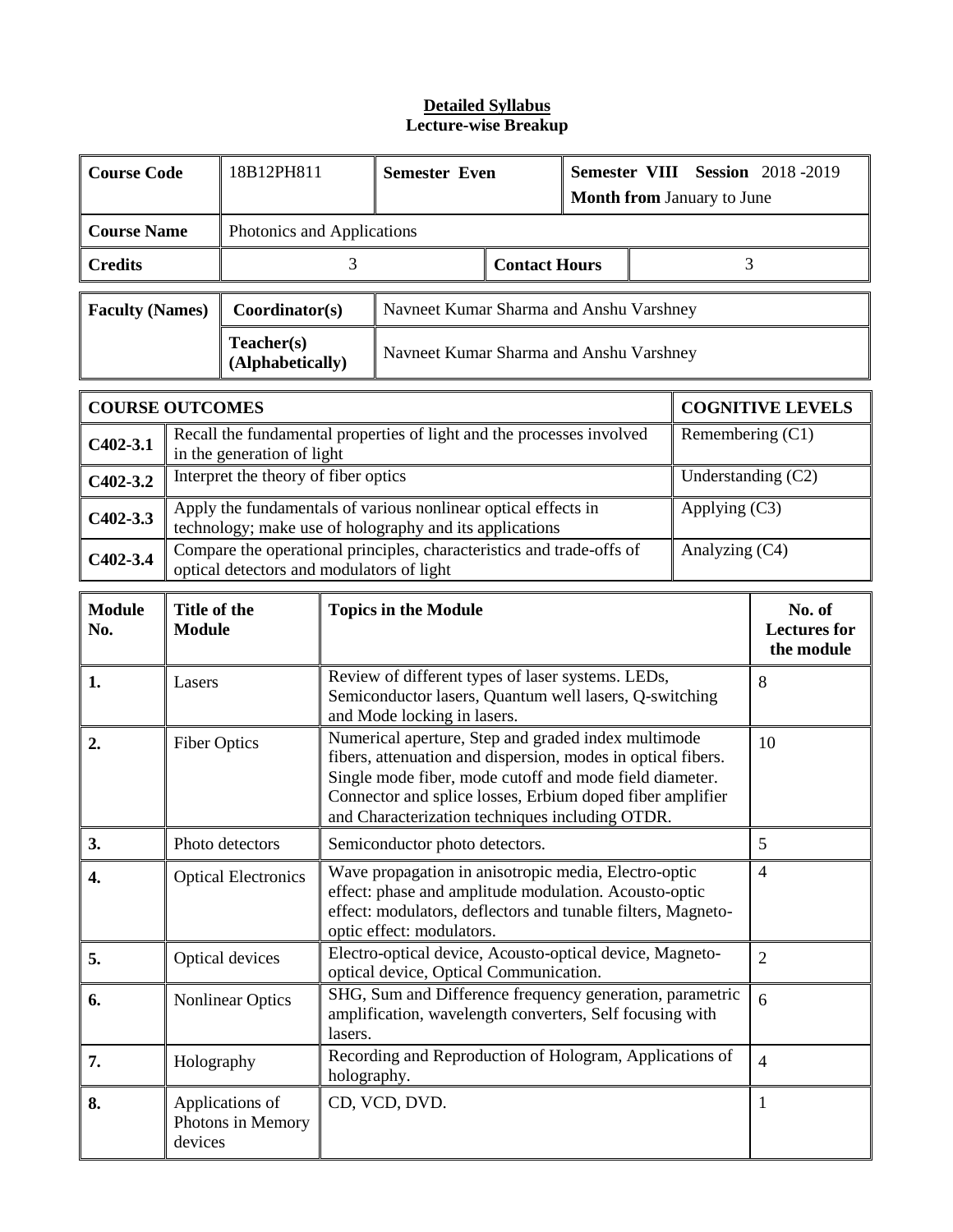|                |                            | <b>Total number of Lectures</b>                                                                                                                                                           | 40                                                               |  |  |  |  |  |
|----------------|----------------------------|-------------------------------------------------------------------------------------------------------------------------------------------------------------------------------------------|------------------------------------------------------------------|--|--|--|--|--|
|                | <b>Evaluation Criteria</b> |                                                                                                                                                                                           |                                                                  |  |  |  |  |  |
|                | <b>Components</b>          | <b>Maximum Marks</b>                                                                                                                                                                      |                                                                  |  |  |  |  |  |
| T1             |                            | 20                                                                                                                                                                                        |                                                                  |  |  |  |  |  |
| T <sub>2</sub> |                            | 20                                                                                                                                                                                        |                                                                  |  |  |  |  |  |
|                | End Semester Examination   | 35                                                                                                                                                                                        |                                                                  |  |  |  |  |  |
| <b>TA</b>      |                            |                                                                                                                                                                                           | 25 [2 Quiz (10 M), Attendance (10 M) and Cass performance (5 M)] |  |  |  |  |  |
| <b>Total</b>   |                            | 100                                                                                                                                                                                       |                                                                  |  |  |  |  |  |
|                |                            |                                                                                                                                                                                           |                                                                  |  |  |  |  |  |
|                |                            | <b>Recommended Reading material:</b> Author(s), Title, Edition, Publisher, Year of Publication etc. (Text books,<br>Reference Books, Journals, Reports, Websites etc. in the IEEE format) |                                                                  |  |  |  |  |  |
| 1.             |                            | R. P. Khare, Fiber Optics and Optoelectronics, Oxford University Press.                                                                                                                   |                                                                  |  |  |  |  |  |
| 2.             |                            | A. K. Ghatak and K. Thyagarajan, <i>Optical Electronics</i> , Cambridge university Press.                                                                                                 |                                                                  |  |  |  |  |  |
| 3.             |                            | A. K. Ghatak and K. Thyagarajan, An Introduction to Fiber Optics, Cambridge university Press.                                                                                             |                                                                  |  |  |  |  |  |
| 4.             |                            | B. B. Laud, <i>Lasers and Nonlinear Optics</i> , New Age International.                                                                                                                   |                                                                  |  |  |  |  |  |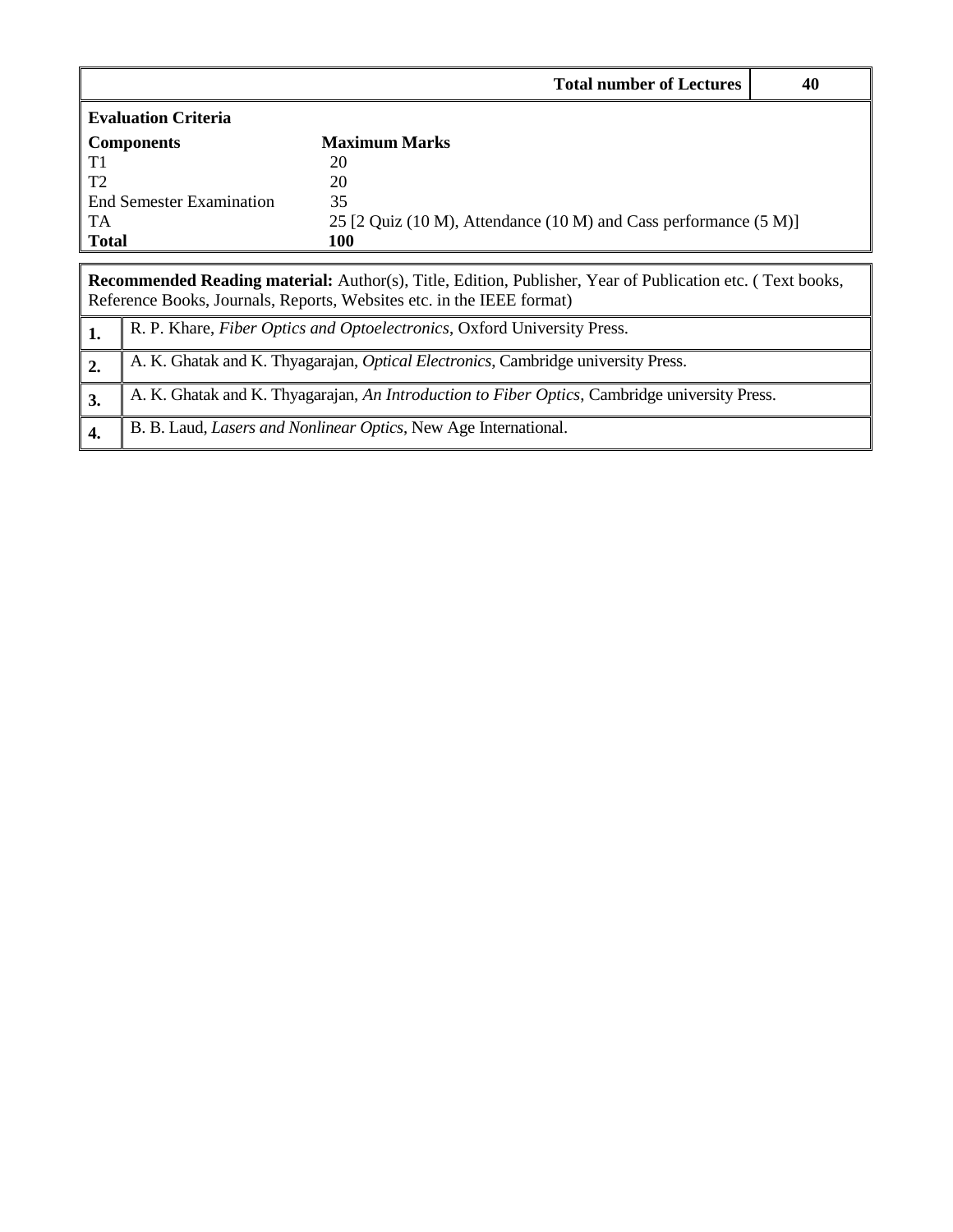| <b>Course Code</b><br>18B12PH812            |                                                                                                                                                                                                                                      |                                  |                             | Semester: VIII Session : 2018 -2019<br><b>Semester: Even</b><br><b>Month from: January to June</b>                                                                                                                                                                                                                                                                                                                                                                                                                           |  |   |  |                      |                                             |
|---------------------------------------------|--------------------------------------------------------------------------------------------------------------------------------------------------------------------------------------------------------------------------------------|----------------------------------|-----------------------------|------------------------------------------------------------------------------------------------------------------------------------------------------------------------------------------------------------------------------------------------------------------------------------------------------------------------------------------------------------------------------------------------------------------------------------------------------------------------------------------------------------------------------|--|---|--|----------------------|---------------------------------------------|
|                                             | <b>Course Name</b><br><b>Astrophysics</b>                                                                                                                                                                                            |                                  |                             |                                                                                                                                                                                                                                                                                                                                                                                                                                                                                                                              |  |   |  |                      |                                             |
| 3<br><b>Contact Hours</b><br><b>Credits</b> |                                                                                                                                                                                                                                      |                                  |                             |                                                                                                                                                                                                                                                                                                                                                                                                                                                                                                                              |  | 3 |  |                      |                                             |
| <b>Faculty (Names)</b>                      |                                                                                                                                                                                                                                      | Coordinator(s)                   |                             | Prof.Anirban Pathak and Dr. Sandeep Chhoker                                                                                                                                                                                                                                                                                                                                                                                                                                                                                  |  |   |  |                      |                                             |
|                                             |                                                                                                                                                                                                                                      | Teacher(s)<br>(Alphabetically)   |                             | Anirban Pathak and Sandeep Chokker                                                                                                                                                                                                                                                                                                                                                                                                                                                                                           |  |   |  |                      |                                             |
| <b>COURSE OUTCOMES</b>                      |                                                                                                                                                                                                                                      |                                  |                             |                                                                                                                                                                                                                                                                                                                                                                                                                                                                                                                              |  |   |  |                      | <b>COGNITIVE LEVELS</b>                     |
| $C402-4.1$                                  |                                                                                                                                                                                                                                      | different units                  |                             | Relate historical development of astrophysics with the modern<br>concepts and recall the mathematical techniques used $\&$ definition of                                                                                                                                                                                                                                                                                                                                                                                     |  |   |  | Remembering (C1)     |                                             |
| $C402-4.2$                                  | relativity                                                                                                                                                                                                                           |                                  |                             | Explain the models of universe, ideas of stellar astrophysics, life cycles<br>of stars, physical principles that rules galaxies, and general theory of                                                                                                                                                                                                                                                                                                                                                                       |  |   |  | Understanding $(C2)$ |                                             |
| $C402-4.3$                                  |                                                                                                                                                                                                                                      | related to astrophysical systems |                             | Apply mathematical principles and laws of physics to solve problems                                                                                                                                                                                                                                                                                                                                                                                                                                                          |  |   |  | Applying $(C3)$      |                                             |
| C402-4.4                                    | Compare different models of universe and decide which one is<br>Analyzing (C4)<br>logically acceptable and why                                                                                                                       |                                  |                             |                                                                                                                                                                                                                                                                                                                                                                                                                                                                                                                              |  |   |  |                      |                                             |
| <b>Module</b><br>No.                        | Title of the<br><b>Module</b>                                                                                                                                                                                                        |                                  | <b>Topics in the Module</b> |                                                                                                                                                                                                                                                                                                                                                                                                                                                                                                                              |  |   |  |                      | No. of<br><b>Lectures</b> for<br>the module |
| $\mathbf{1}$                                | Astrophysics                                                                                                                                                                                                                         | Introduction to                  |                             | Historical development of astrophysics (from mythology to<br>contemporary astrophysics), Mass, length and time scales in<br>astrophysics, sources of astronomical information (effect of<br>discovery of spectroscopes and photography), astronomy in<br>different bands of electromagnetic radiation (e.g. Optical<br>astronomy, infra-red astronomy radio astronomy, X-ray<br>astronomy. Gamma-ray astronomy etc. with specific<br>mention of Hubble space telescope). Kirchoff's law,<br>Doppler effect and Hubble's law. |  |   |  |                      | 8                                           |
| 2.                                          | Stellar<br>Classification and nomenclature of stars. Basic equations of<br>8<br>Astrophysics<br>stellar structure, main sequence, red giants and white<br>dwarfs, HR diagram, stellar evolution, supernovae, extra<br>solar planets. |                                  |                             |                                                                                                                                                                                                                                                                                                                                                                                                                                                                                                                              |  |   |  |                      |                                             |
| 3.                                          | Death of a star<br>End states of stellar collapse: degeneracy pressure of a<br>Fermi gas, structure of white dwarfs, Chandrasekhar mass<br>limit, neutron stars pulsars and black holes.                                             |                                  |                             |                                                                                                                                                                                                                                                                                                                                                                                                                                                                                                                              |  | 6 |  |                      |                                             |
| 4.                                          | Our galaxy                                                                                                                                                                                                                           |                                  |                             | The shape and size of Milky way and its interstellar mater                                                                                                                                                                                                                                                                                                                                                                                                                                                                   |  |   |  |                      | $\boldsymbol{2}$                            |
| 5.                                          | Extragalactic<br>astrophysics                                                                                                                                                                                                        |                                  |                             | Normal galaxies, active galaxies, cluster of galaxies, large-<br>scale distribution of galaxies.                                                                                                                                                                                                                                                                                                                                                                                                                             |  |   |  |                      | 6                                           |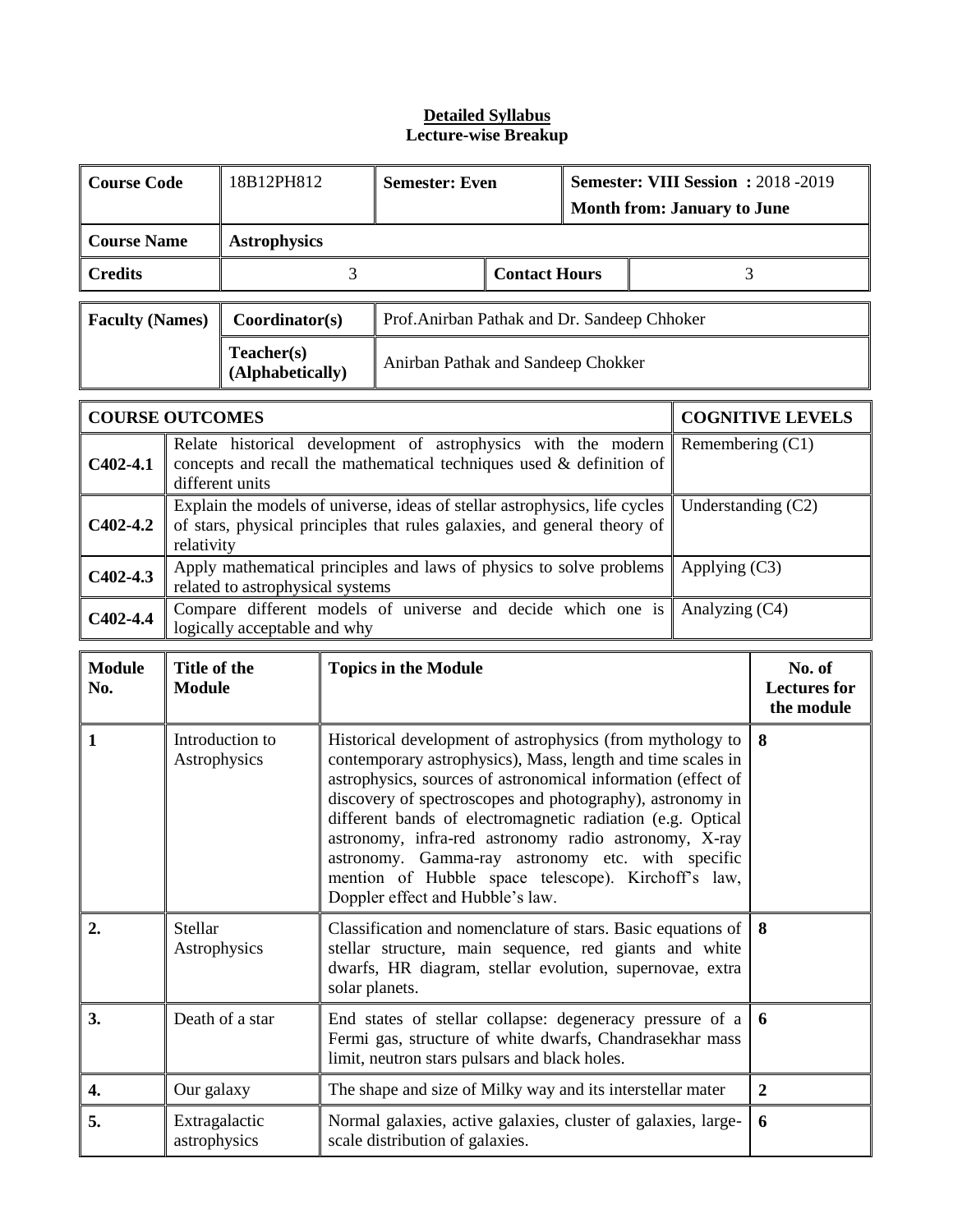| 6.                        | GTR and Models of<br>Universe                                                                                 | Qualitative idea of general theory of relativity (without<br>calculus)<br>and<br>implications.<br>using<br>tensor<br>its<br>Different models of universe. Specific attention to the ideas<br>related to big bang, cosmological constants, dark matter and<br>dark energy. | 6              |  |  |  |
|---------------------------|---------------------------------------------------------------------------------------------------------------|---------------------------------------------------------------------------------------------------------------------------------------------------------------------------------------------------------------------------------------------------------------------------|----------------|--|--|--|
| 7.                        | Astrobiology                                                                                                  | Drake equation and related questions.                                                                                                                                                                                                                                     | $\overline{2}$ |  |  |  |
| 8.                        | Conclusion                                                                                                    | Review of the present status of Astrophysics and open<br>questions.                                                                                                                                                                                                       | $\overline{2}$ |  |  |  |
|                           |                                                                                                               | <b>Total number of Lectures</b>                                                                                                                                                                                                                                           | 40             |  |  |  |
|                           | <b>Evaluation Criteria</b>                                                                                    |                                                                                                                                                                                                                                                                           |                |  |  |  |
| T1<br>T2                  | <b>Components</b>                                                                                             | <b>Maximum Marks</b><br>20<br>20                                                                                                                                                                                                                                          |                |  |  |  |
| <b>TA</b><br><b>Total</b> | <b>End Semester Examination</b>                                                                               | 35<br>25 [2 Quizes (10 M), Attendance (10 M) and Class performance (5 M)]<br>100                                                                                                                                                                                          |                |  |  |  |
|                           |                                                                                                               | Recommended Reading material: Author(s), Title, Edition, Publisher, Year of Publication etc. (Text books,<br>Reference Books, Journals, Reports, Websites etc. in the IEEE format)                                                                                        |                |  |  |  |
| 1.                        |                                                                                                               | Astrophysics for Physicists, Arnab Rai Choudhuri, Cambridge University Press, Delhi, 2010.                                                                                                                                                                                |                |  |  |  |
| 2.                        |                                                                                                               | Astrophysics: Stars and Galaxies, K D Abhyankar, University Press, Hyderabad, 2009.                                                                                                                                                                                       |                |  |  |  |
| 3.                        | Facts and Speculations in Cosmology, J V Narlikar and G Burbidge, Cambridge University Press, Delhi,<br>2009. |                                                                                                                                                                                                                                                                           |                |  |  |  |
| 4.                        |                                                                                                               | The Cosmic Century, Malcolm Longair, Cambridge University Press, Cambridge, 2006.                                                                                                                                                                                         |                |  |  |  |
| 5.                        |                                                                                                               | An Introduction to Astrophysics, BaidyanathBasu, Prentice Hall of India, Delhi 1997.                                                                                                                                                                                      |                |  |  |  |

**6.** Fundamentals of Equations of State, S. Eliezer, A Ghatak and Heinrich Hora, World Scientific, Singapore, 2002. Only Chapter 15.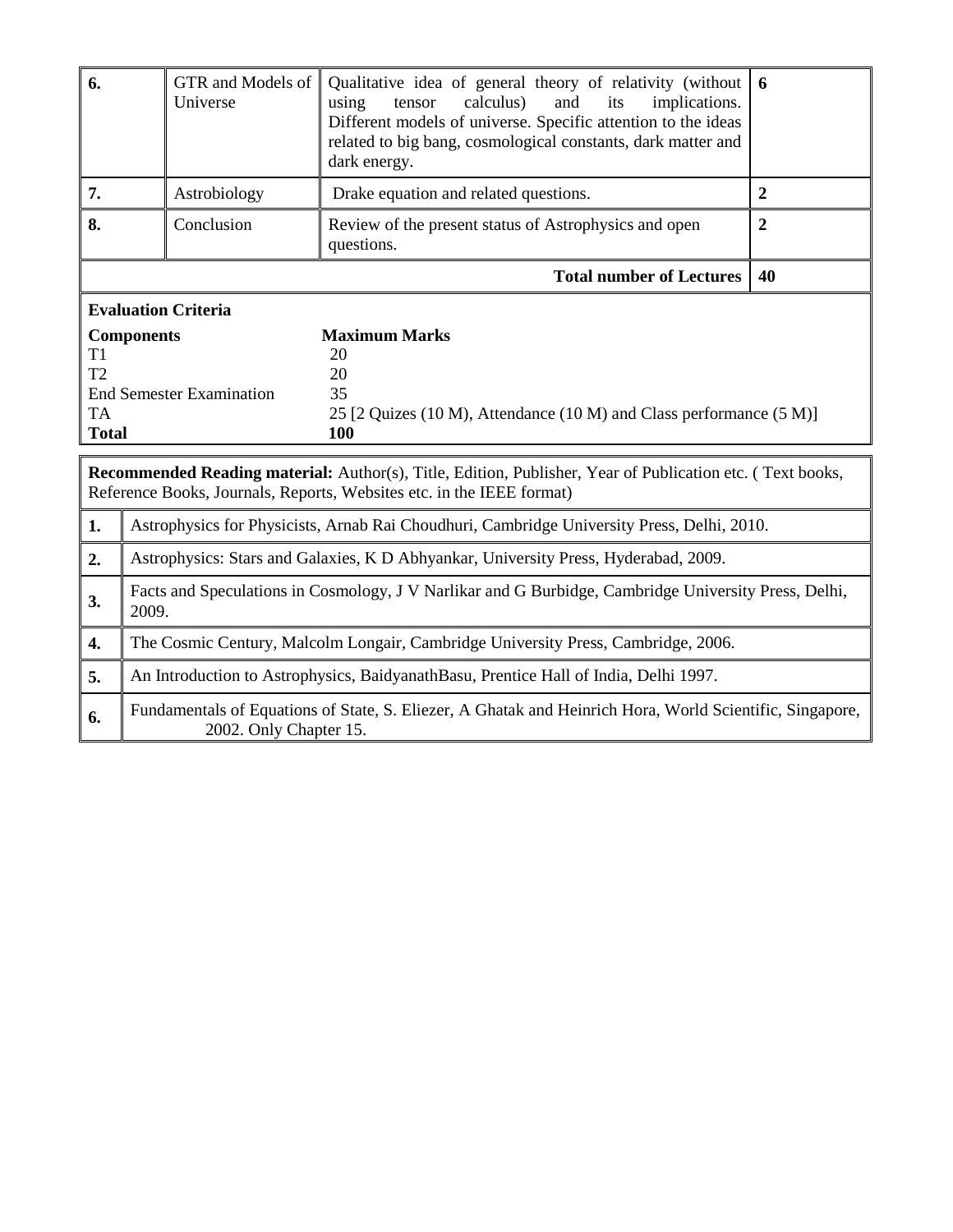| <b>Course Code</b>             |                                                                                                                                                                                                                       | 16B1NMA831                                  | Semester VIII Session 2018-2019<br>Semester Even<br>(specify Odd/Even)<br><b>Month from</b><br>2019 |                                                                                                                                                                                                                 |  |                       | January 2019 to June                        |  |
|--------------------------------|-----------------------------------------------------------------------------------------------------------------------------------------------------------------------------------------------------------------------|---------------------------------------------|-----------------------------------------------------------------------------------------------------|-----------------------------------------------------------------------------------------------------------------------------------------------------------------------------------------------------------------|--|-----------------------|---------------------------------------------|--|
| <b>Course Name</b>             |                                                                                                                                                                                                                       | <b>Optimization Techniques</b>              |                                                                                                     |                                                                                                                                                                                                                 |  |                       |                                             |  |
| <b>Credits</b>                 |                                                                                                                                                                                                                       | 3                                           | <b>Contact Hours</b><br>$3 - 0 - 0$                                                                 |                                                                                                                                                                                                                 |  |                       |                                             |  |
| <b>Faculty (Names)</b>         |                                                                                                                                                                                                                       | Coordinator(s)                              |                                                                                                     | Prof. A. K. Aggarwal                                                                                                                                                                                            |  |                       |                                             |  |
| Teacher(s)<br>(Alphabetically) |                                                                                                                                                                                                                       |                                             |                                                                                                     | Prof. A. K. Aggarwal                                                                                                                                                                                            |  |                       |                                             |  |
| <b>COURSE OUTCOMES</b>         |                                                                                                                                                                                                                       |                                             |                                                                                                     |                                                                                                                                                                                                                 |  |                       | <b>COGNITIVE LEVELS</b>                     |  |
|                                |                                                                                                                                                                                                                       |                                             |                                                                                                     | After pursuing the above mentioned course, the students will be able to:                                                                                                                                        |  |                       |                                             |  |
| $C402-2.1$                     |                                                                                                                                                                                                                       | programming problems (LPP).                 |                                                                                                     | apply generalized, revised and dual simplex method for linear                                                                                                                                                   |  |                       | Applying Level (C3)                         |  |
| $C402-2.2$                     |                                                                                                                                                                                                                       |                                             |                                                                                                     | apply graphical, algebraic and linear programming techniques for pure<br>and mixed strategy problems in game theory.                                                                                            |  |                       | Applying Level (C3)                         |  |
| $C402 - 2.3$                   |                                                                                                                                                                                                                       |                                             |                                                                                                     | classify and solve the problems on queuing and inventory models.                                                                                                                                                |  |                       | Analyzing Level (C4)                        |  |
| $C402 - 2.4$                   |                                                                                                                                                                                                                       |                                             |                                                                                                     | solve and analyze the network scheduling and sequencing problems.                                                                                                                                               |  |                       | Analyzing Level (C4)                        |  |
| $C402 - 2.5$                   | make use of dynamic programming technique to solve complex linear<br>programming problems.                                                                                                                            |                                             |                                                                                                     |                                                                                                                                                                                                                 |  |                       | Applying Level (C3)                         |  |
| $C402-2.6$                     | determine numerical solution of nonlinear multidimensional problems.                                                                                                                                                  |                                             |                                                                                                     |                                                                                                                                                                                                                 |  | Evaluating Level (C5) |                                             |  |
| <b>Module</b><br>No.           | Title of the<br><b>Module</b>                                                                                                                                                                                         |                                             | <b>Topics in the Module</b>                                                                         |                                                                                                                                                                                                                 |  |                       | No. of<br><b>Lectures</b> for<br>the module |  |
| 1.                             |                                                                                                                                                                                                                       | Review of Linear<br>Programming             |                                                                                                     | Convex sets, Linear Programming Problems (LPP),<br>graphical and simplex method, Big-M method, Two phase<br>method, generalized simplex method, revised simplex<br>method, Duality theory, dual simplex method. |  |                       | 08                                          |  |
| 2.                             |                                                                                                                                                                                                                       | Game Theory                                 |                                                                                                     | Rectangular Games, Minmax Theorem, Graphical Solution<br>of $2\times n$ , $3\times n$ , $m\times 2$ , $m\times 3$ and mxn Games, Reduction to<br>Linear Programming Problems.                                   |  |                       | 06                                          |  |
| 3.                             |                                                                                                                                                                                                                       | Queuing Theory &<br><b>Inventory Model:</b> |                                                                                                     | Introduction, Steady-State Solutions of Markovian<br>Queuing Models: M/M/1, M/M/1 with limited waiting<br>space, M/M/C, M/M/C with limited space, M/G/1,<br>Inventory Models.                                   |  |                       | 06                                          |  |
| 4.                             | Scheduling                                                                                                                                                                                                            | Sequencing $&$                              |                                                                                                     | Processing of Jobs through Machines, CPM and PERT.                                                                                                                                                              |  |                       | 06                                          |  |
| 5.                             | Discrete and Continuous Dynamic Programming, Simple<br>Dynamic<br>Illustrations.<br>Programming                                                                                                                       |                                             |                                                                                                     |                                                                                                                                                                                                                 |  | 06                    |                                             |  |
| 6.                             | Nonlinear<br>Unimodal function, One Dimensional minimization<br>Programming<br>problem, Newton's Method Golden Section, Fibonacci<br>Search, Bisection, Steepest Descent Method,<br>Multidimensional Newton's method. |                                             |                                                                                                     |                                                                                                                                                                                                                 |  |                       | 08                                          |  |
|                                |                                                                                                                                                                                                                       |                                             |                                                                                                     | <b>Total number of Lectures</b>                                                                                                                                                                                 |  |                       | 40                                          |  |
| <b>Evaluation Criteria</b>     |                                                                                                                                                                                                                       |                                             |                                                                                                     |                                                                                                                                                                                                                 |  |                       |                                             |  |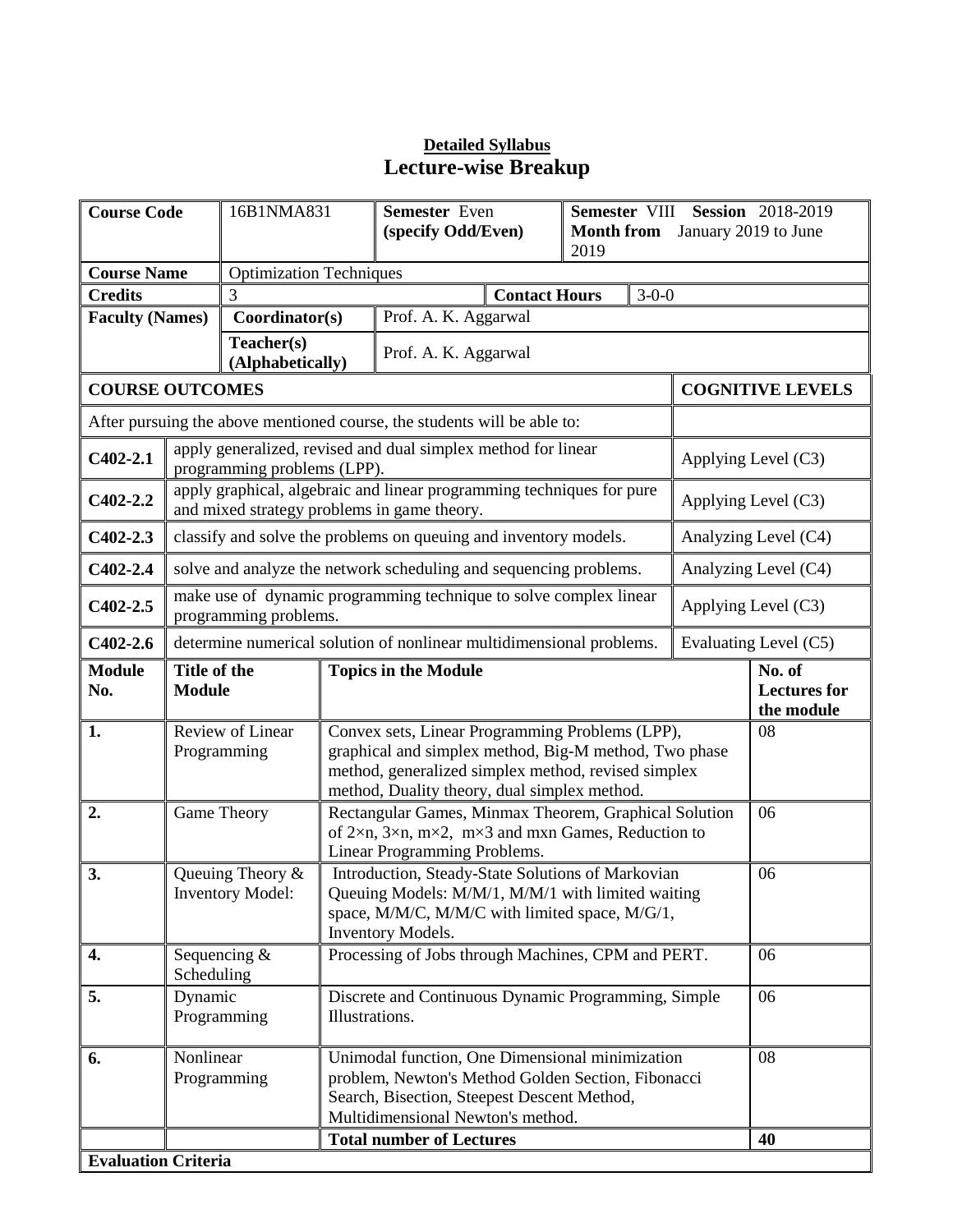|                | <b>Components</b>               | <b>Maximum Marks</b>                                                                                             |
|----------------|---------------------------------|------------------------------------------------------------------------------------------------------------------|
| T1             |                                 | 20                                                                                                               |
| T <sub>2</sub> |                                 | 20                                                                                                               |
|                | <b>End Semester Examination</b> | 35                                                                                                               |
| TA.            |                                 | 25 (Quiz, Assignments)                                                                                           |
| <b>Total</b>   |                                 | 100                                                                                                              |
|                |                                 | <b>Recommended Reading material:</b> Author(s), Title, Edition, Publisher, Year of Publication etc. (Text books, |
|                |                                 | Reference Books, Journals, Reports, Websites etc. in the IEEE format)                                            |
| 1.             |                                 | Taha H. A., Operations Research: An Introduction, 7th edition, PHI, 2002.                                        |
| 2.             |                                 | Rao, S. S. - Engineering Optimization, Theory and Practice, Third Edition, New Age International                 |
|                | Publishers, 2010.               |                                                                                                                  |
| 3.             |                                 | Wagner, H. M., Principles of Operations Research with Applications to Managerial Decisions, Prentice             |
|                | Hall of India Pvt. Ltd., 1975.  |                                                                                                                  |
| 4.             |                                 | Hillier F. and Lieberman G. J., Introduction to Operations Research, 6th edition, McGraw-Hill, 1995.             |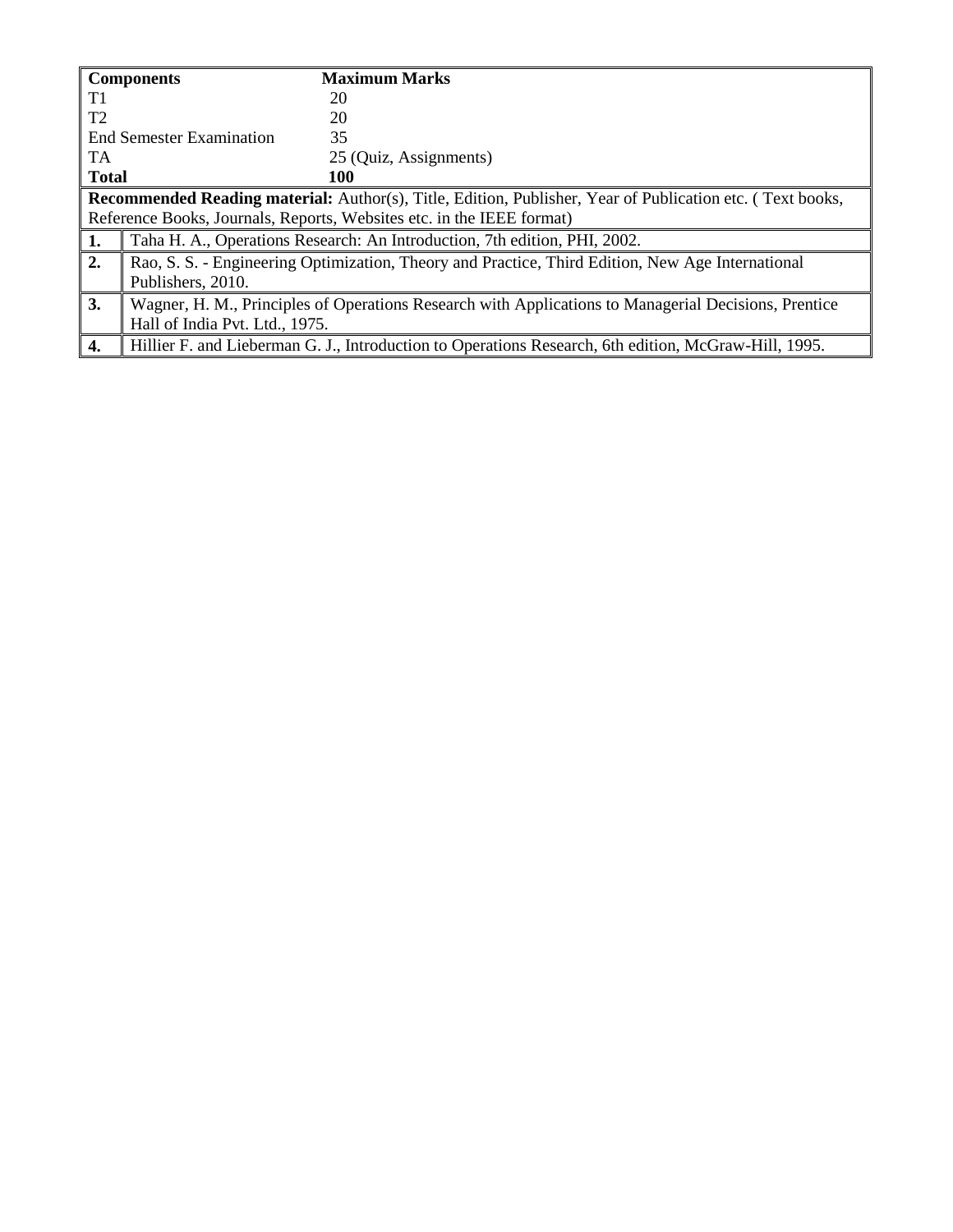|                                                                                                                                              | <b>Course Code</b><br>18B12BT415<br><b>Semester</b> Even<br><b>Semester VIII</b><br><b>Session</b> 2018-2019                                                                                                                                                                                                                                                                   |                                    |  |                                                                                                                                                                                                                                                                                                                                         |                         |  |                                |                 |                                             |  |
|----------------------------------------------------------------------------------------------------------------------------------------------|--------------------------------------------------------------------------------------------------------------------------------------------------------------------------------------------------------------------------------------------------------------------------------------------------------------------------------------------------------------------------------|------------------------------------|--|-----------------------------------------------------------------------------------------------------------------------------------------------------------------------------------------------------------------------------------------------------------------------------------------------------------------------------------------|-------------------------|--|--------------------------------|-----------------|---------------------------------------------|--|
|                                                                                                                                              |                                                                                                                                                                                                                                                                                                                                                                                |                                    |  | (specify Odd/Even)                                                                                                                                                                                                                                                                                                                      |                         |  | <b>Month from January-June</b> |                 |                                             |  |
| <b>Course Name</b>                                                                                                                           | <b>Intellectual Property Rights and Bioethics</b>                                                                                                                                                                                                                                                                                                                              |                                    |  |                                                                                                                                                                                                                                                                                                                                         |                         |  |                                |                 |                                             |  |
| <b>Contact Hours</b><br>3<br>3<br><b>Credits</b>                                                                                             |                                                                                                                                                                                                                                                                                                                                                                                |                                    |  |                                                                                                                                                                                                                                                                                                                                         |                         |  |                                |                 |                                             |  |
| <b>Faculty (Names)</b>                                                                                                                       |                                                                                                                                                                                                                                                                                                                                                                                | Coordinator(s)                     |  | 1.                                                                                                                                                                                                                                                                                                                                      | Prof. S Krishna Sundari |  |                                |                 |                                             |  |
|                                                                                                                                              |                                                                                                                                                                                                                                                                                                                                                                                | Teacher(s)<br>(Alphabetically)     |  | Prof. S Krishna Sundari<br>1.                                                                                                                                                                                                                                                                                                           |                         |  |                                |                 |                                             |  |
| <b>COURSE OUTCOMES</b>                                                                                                                       |                                                                                                                                                                                                                                                                                                                                                                                |                                    |  |                                                                                                                                                                                                                                                                                                                                         |                         |  |                                |                 | <b>COGNITIVE LEVELS</b>                     |  |
| C402-14.1                                                                                                                                    |                                                                                                                                                                                                                                                                                                                                                                                |                                    |  | Recall National and International IP rules and Agreements                                                                                                                                                                                                                                                                               |                         |  |                                |                 | Remember Level(C1)                          |  |
| C402-14.2                                                                                                                                    |                                                                                                                                                                                                                                                                                                                                                                                | with technological advancements    |  | Summarize various aspects of Intellectual Property Rights in context                                                                                                                                                                                                                                                                    |                         |  |                                |                 | Understand Level(C2)                        |  |
| $C402-14.3$                                                                                                                                  |                                                                                                                                                                                                                                                                                                                                                                                | speciality domains                 |  | Utilize different patent search engines and search patent literature in                                                                                                                                                                                                                                                                 |                         |  |                                | Apply Level(C3) |                                             |  |
| C402-14.4                                                                                                                                    | Identify appropriate guidelines related to engineering, professional,<br>and biotechnology research ethics                                                                                                                                                                                                                                                                     |                                    |  |                                                                                                                                                                                                                                                                                                                                         | Apply Level(C3)         |  |                                |                 |                                             |  |
| C <sub>4</sub> 02-14.5<br>Survey and classify patents, make a report and present the IPR status<br>Analyze Level(C4)<br>in different fields. |                                                                                                                                                                                                                                                                                                                                                                                |                                    |  |                                                                                                                                                                                                                                                                                                                                         |                         |  |                                |                 |                                             |  |
| <b>Module</b><br>No.                                                                                                                         | Title of the<br><b>Module</b>                                                                                                                                                                                                                                                                                                                                                  |                                    |  | <b>Topics in the Module</b>                                                                                                                                                                                                                                                                                                             |                         |  |                                |                 | No. of<br><b>Lectures</b> for<br>the module |  |
| 1.                                                                                                                                           | Intellectual                                                                                                                                                                                                                                                                                                                                                                   | <b>Property Rights</b>             |  | Different forms of Intellectual Property Rights - their<br>Relevance, Importance to Industry, Academia, Role of IPRs<br>in biotechnology, Patent Terminology: Patents,<br>Trademarks, Copyrights, Industrial Designs, Geographical<br>Indications, Trade secrets, non-disclosure agreements,<br>Patent Life and Geographical Boundaries |                         |  |                                |                 | $\overline{\mathbf{4}}$                     |  |
| 2.                                                                                                                                           | International<br>Overview of WTO, TRIPS, WIPO, GATT, International<br>organizations &<br>conventions, Trade agreements, Implication of TRIPS for<br><b>IPR</b><br>developing countries                                                                                                                                                                                         |                                    |  |                                                                                                                                                                                                                                                                                                                                         | $\overline{\mathbf{3}}$ |  |                                |                 |                                             |  |
| 3.                                                                                                                                           | Process involved in<br>Procedural steps in patenting, Process of filing, PCT<br>Patenting, Patent<br>application, pre-grant & post-grant opposition, PCT and<br>Search<br>Patent harmonization including Sui-generis system, Patent<br>Search methods, Patent Databases & Libraries, online tools,<br>Country-wise patent searches (USPTO, EPO, India etc.),<br>patent mapping |                                    |  |                                                                                                                                                                                                                                                                                                                                         | $\overline{\mathbf{4}}$ |  |                                |                 |                                             |  |
| 4.                                                                                                                                           |                                                                                                                                                                                                                                                                                                                                                                                | IPR in Agriculture<br>Technology & |  | Basic features of Indian Plant Varieties Protection &<br>Farmer's Rights Act, UPOV, Invention/ Discovery,                                                                                                                                                                                                                               |                         |  |                                |                 | $\overline{\mathbf{4}}$                     |  |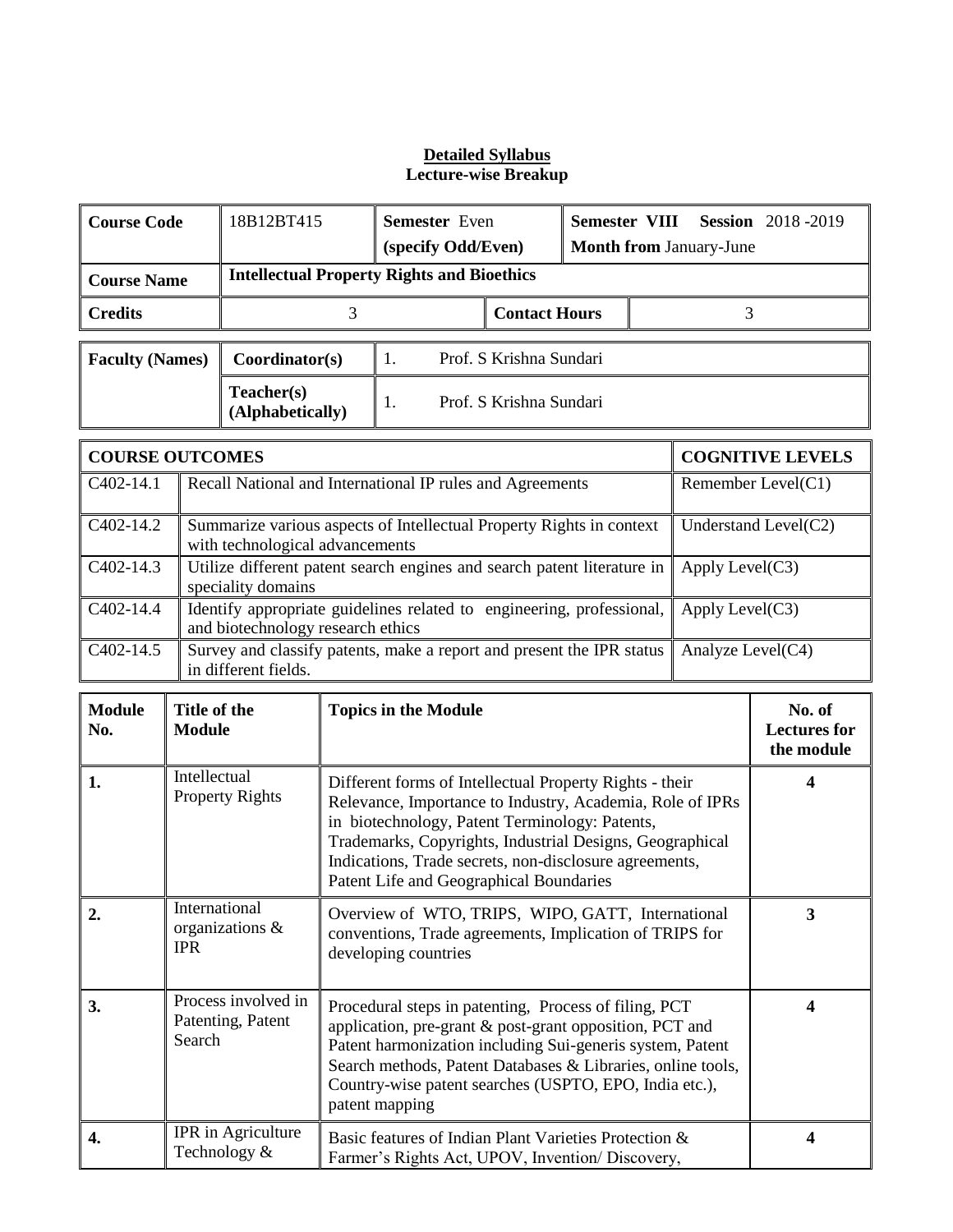|                                                   | Biotechnology                                                                      | Patentable subject matter, Generics, Compulsory Licensing,<br>Exclusive Marketing Rights (EMR), Bolar provision, Bayh-<br>Dole act, Second medical use                                                                                                          |                         |  |  |
|---------------------------------------------------|------------------------------------------------------------------------------------|-----------------------------------------------------------------------------------------------------------------------------------------------------------------------------------------------------------------------------------------------------------------|-------------------------|--|--|
| 5.                                                | Traditional<br>Knowledge and<br>Intellectual<br><b>Property Rights</b>             | The importance of Traditional Knowledge (TK) for<br>developing nations, protecting TK, The local, national and<br>global dimensions of the issues in TK and IPRs, Traditional<br>Medicine & IP Protection, Folklore, Patenting of Health<br>Foods: Case studies | 3                       |  |  |
| 6.                                                | Introduction to<br><b>Bioethics</b>                                                | Need of bioethics, applications and issues related to<br>Bioethics, Social and cultural issues                                                                                                                                                                  | $\overline{2}$          |  |  |
| 7.                                                | Bioethics &<br>Biodiversity                                                        | Conserving natural Biodiversity, convention on protecting<br>Biodiversity, Protocols in exchanging Biological material<br>across borders                                                                                                                        | $\boldsymbol{2}$        |  |  |
| 8.                                                | Bioethics &<br>GMO's                                                               | Issues and concerns pertaining to Genetically modified<br>foods & food crops, Organisms and their possible health<br>implications and mixing up with the gene-pool                                                                                              | $\overline{\mathbf{3}}$ |  |  |
| 9.                                                | <b>Bioethics</b> in<br>Medicine                                                    | Protocols of ethical concerns related to prenatal diagnosis,<br>gene therapy, Organ transplantation, Xenotransplantation,<br>ethics in patient care, Informed consent                                                                                           | 7                       |  |  |
| 10.                                               | Bioethics &<br>Cloning                                                             | Permissions and Procedures in Animal Cloning, Human<br>cloning, Risks and hopes                                                                                                                                                                                 | 3                       |  |  |
| 11.                                               | Bioethics in<br>Research                                                           | Stem cell research, Human Genome Project, Use of animals<br>in research, human volunteers for Clinical research, Studies<br>on Ethnic races                                                                                                                     |                         |  |  |
|                                                   | Ethics in Profession<br>Ethics related to professional streams, engineering<br>12. |                                                                                                                                                                                                                                                                 |                         |  |  |
|                                                   |                                                                                    |                                                                                                                                                                                                                                                                 | $\boldsymbol{2}$        |  |  |
|                                                   |                                                                                    | <b>Total number of Lectures</b>                                                                                                                                                                                                                                 | 42                      |  |  |
| T1<br>T <sub>2</sub><br><b>TA</b><br><b>Total</b> | <b>Evaluation Criteria</b><br><b>Components</b><br><b>End Semester Examination</b> | <b>Maximum Marks</b><br>20<br>20<br>35<br>25 (Assignments, Attendance)<br><b>100</b>                                                                                                                                                                            |                         |  |  |
|                                                   |                                                                                    | <b>Recommended Reading material:</b> Author(s), Title, Edition, Publisher, Year of Publication etc. (Text books,<br>Reference Books, Journals, Reports, Websites etc. in the IEEE format)                                                                       |                         |  |  |
| 1.                                                |                                                                                    | "Bioethics & Biosafety" by Sateesh MK, IK International publications, 2008                                                                                                                                                                                      |                         |  |  |
| 2.                                                |                                                                                    | USPTO Web Patent Databases at: www.uspto.gov/patft                                                                                                                                                                                                              |                         |  |  |
| 3.                                                | Government of India's Patents Website: patinfo.nic.in                              |                                                                                                                                                                                                                                                                 |                         |  |  |
| 4.                                                | Intellectual property India: www.ipindia.nic.in                                    |                                                                                                                                                                                                                                                                 |                         |  |  |
| 5.                                                | publication, 2006                                                                  | "Indian Patent Law: Legal and Business Implications" by AjitParulekar, Sarita D'Souza Macmillan India                                                                                                                                                           |                         |  |  |
| 6.                                                | and Carlson, G.A. University Press publication, 2003                               | "Agriculture and Intellectual Property Rights", edited by: Santaniello, V., Evenson, R.E., Zilberman, D.                                                                                                                                                        |                         |  |  |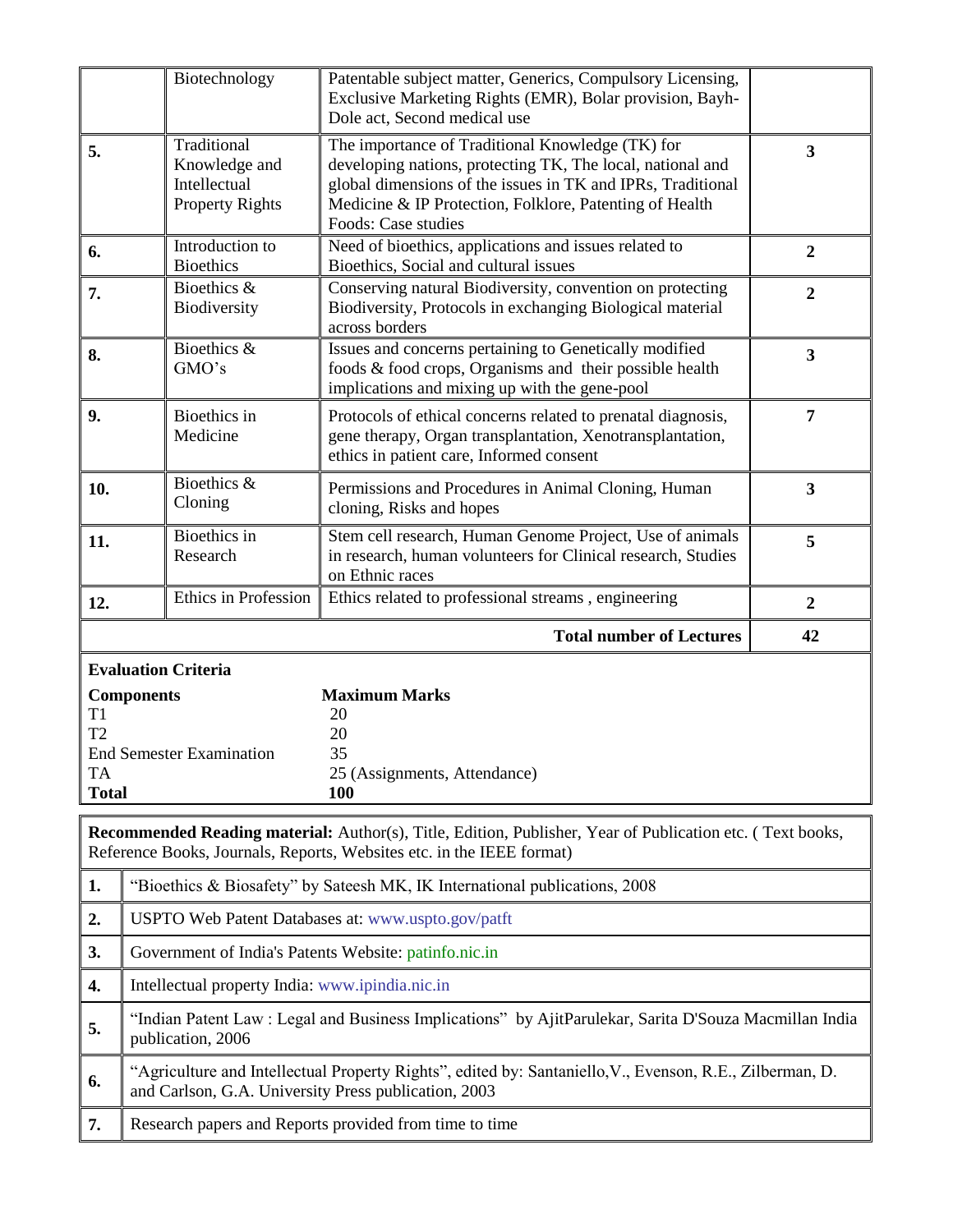|                        |                                | <b>Lecture-wise Breakup</b>                                                                                                                            |                                                     |  |         |  |  |  |  |
|------------------------|--------------------------------|--------------------------------------------------------------------------------------------------------------------------------------------------------|-----------------------------------------------------|--|---------|--|--|--|--|
| <b>Course Code</b>     | 19B12HS814                     | <b>Semester:</b> $8^{\text{th}}$ <b>Session:</b> 2018 -2019<br><b>Semester (specify)</b><br>Odd/Even): Even<br><b>Month from: January 18 - June 18</b> |                                                     |  |         |  |  |  |  |
| <b>Course Name</b>     |                                |                                                                                                                                                        | <b>Digital Transformation in Financial Services</b> |  |         |  |  |  |  |
| <b>Credits</b>         | 3                              |                                                                                                                                                        | <b>Contact Hours</b>                                |  | $3-0-0$ |  |  |  |  |
| <b>Faculty (Names)</b> | Coordinator(s)                 | Dr.Sakshi Varshney                                                                                                                                     |                                                     |  |         |  |  |  |  |
|                        | Teacher(s)<br>(Alphabetically) | Dr.Sakshi Varshney                                                                                                                                     |                                                     |  |         |  |  |  |  |

# **Detailed Syllabus**

|                 | <b>COGNITIVE</b><br><b>COURSE OUTCOMES</b><br><b>LEVELS</b>                                                                                |                         |  |  |  |  |
|-----------------|--------------------------------------------------------------------------------------------------------------------------------------------|-------------------------|--|--|--|--|
| $C402-$<br>31.1 | Outline the changes that influence the financial sector in digital age                                                                     | Understand<br>(Level 2) |  |  |  |  |
| $C402-$<br>31.2 | Evaluate the key differences between traditional business management and<br>technology management and the impact it has on business models | Evaluating<br>(Level 5) |  |  |  |  |
| $C402-$<br>31.3 | Analyze the new developments in Financial Technology in banking sector.                                                                    | Analyzing<br>(Level 4)  |  |  |  |  |
| C402-<br>31.4   | Analyze Consumer Behaviors & digital disruptions in Insurance                                                                              | Analyzing<br>(Level 4)  |  |  |  |  |
| C402-<br>31.5   | Evaluate the limits, risks and broader policy and social implications of digital<br>technology.                                            | Evaluating<br>(Level 5) |  |  |  |  |
| $C402-$<br>31.6 | Organising for Digital Innovation and Apply the knowledge of income tax by<br>digital filing of income tax.                                | Applying<br>(Level3)    |  |  |  |  |

| <b>Module</b><br>No. | Title of the<br><b>Module</b>                                              | <b>Topics in the Module</b>                                                                                                                                                                                          | No. of<br><b>Lectures for</b><br>the module |
|----------------------|----------------------------------------------------------------------------|----------------------------------------------------------------------------------------------------------------------------------------------------------------------------------------------------------------------|---------------------------------------------|
| 1.                   | Introduction                                                               | Financial services, Digitization, Digitalization, Digital<br>Transformation, digital tools in finance, importance and<br>risks. CASE STUDY OF BNP Paribus                                                            | 04                                          |
| $\overline{2}$ .     | Digital<br>Payment<br>System                                               | Electronic commerce, Advantages & Disadvantages of e<br>commerce, Categories of e commerce, E payment systems,<br>Electronic wallets, Smart Cards, credit cards, debit cards,<br><b>Advantages and Disadvantages</b> | 04                                          |
| 3.                   | Digitization<br>in<br><b>Banking</b>                                       | Banking: its types, evolution of e banking , otp, payment<br>mechanisms, RTGS, NEFT, AEPS, UPI, POS, Digital<br>wallets.                                                                                             | 06                                          |
| 4.                   | <b>Business</b><br>Models  <br>Digital<br>for<br><b>Financial Services</b> | Revenue stream Distribution strategy Partnership strategy<br>technology Implementation                                                                                                                               | 05                                          |
| 5.                   | Consumer<br>in<br><b>Behaviors</b><br>Digital Economy                      | Analysis of behavior of financial service user, financial<br>service provider, Principles of behavioral finance,                                                                                                     | 05                                          |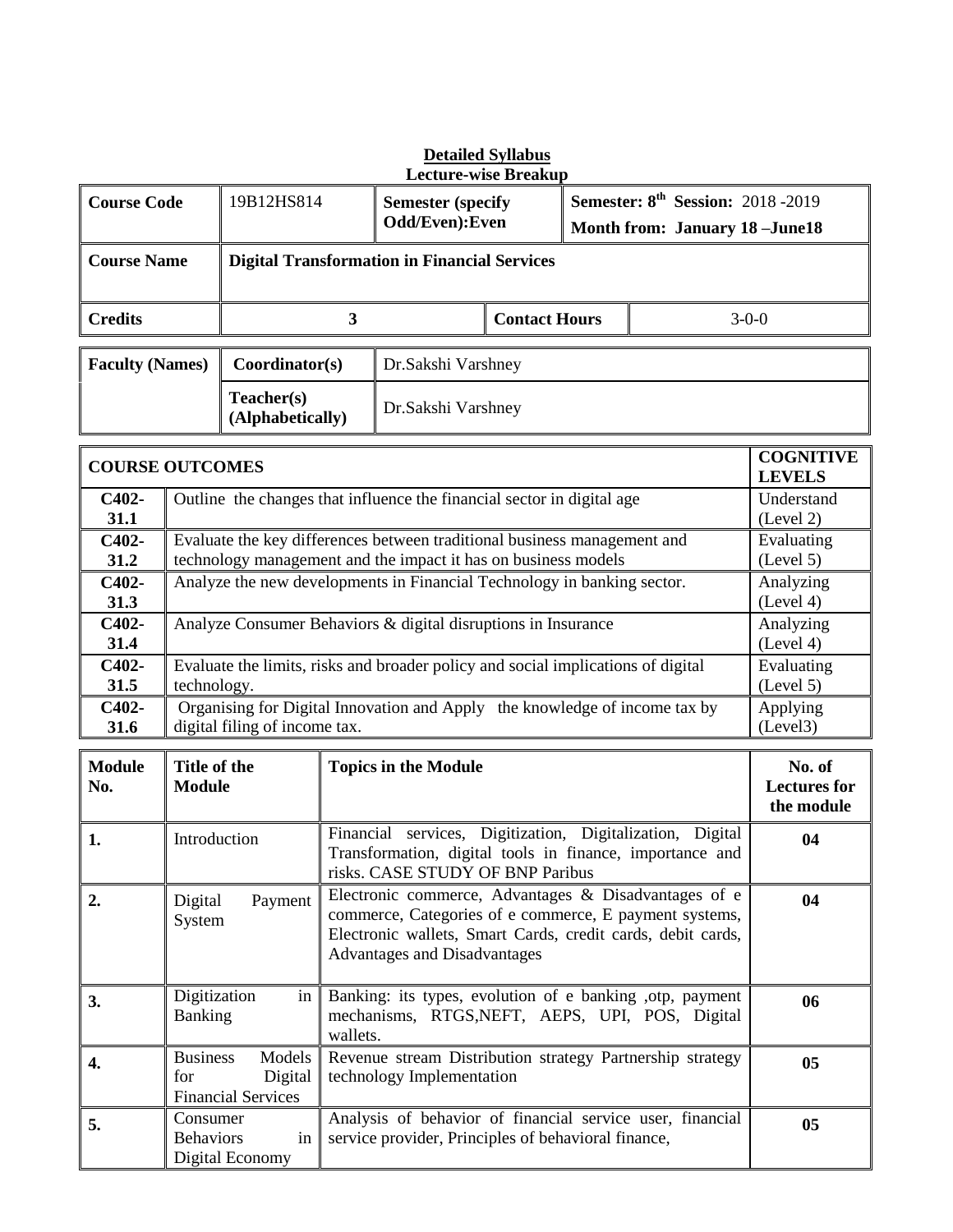| 6.             | Digital Disruptions<br>in Insurance                                                                                                                                                | Digital Changes in Life Insurance, Health & Other<br>Insurance                                                                                                                              | 06 |  |  |  |  |
|----------------|------------------------------------------------------------------------------------------------------------------------------------------------------------------------------------|---------------------------------------------------------------------------------------------------------------------------------------------------------------------------------------------|----|--|--|--|--|
| 7.             | Financial<br>Digital<br>Services Risk and<br>its Management                                                                                                                        | Strategic Risk, Regulatory, Operational Risk, Technology,<br>Financial, Political Risk, Fraud risk, Agent Management<br>Reputational Risk, Partnership Risk,<br>Risk<br>Risk.<br>Management | 08 |  |  |  |  |
| 8.             | Digital/E-Income<br>Tax Filing                                                                                                                                                     | Income tax filing, Issues related and suggestions $\&$<br>Organising for digital Innovation                                                                                                 | 04 |  |  |  |  |
|                |                                                                                                                                                                                    | <b>Total number of Lectures</b>                                                                                                                                                             | 42 |  |  |  |  |
|                | <b>Evaluation Criteria</b>                                                                                                                                                         |                                                                                                                                                                                             |    |  |  |  |  |
|                | <b>Components</b>                                                                                                                                                                  | <b>Maximum Marks</b>                                                                                                                                                                        |    |  |  |  |  |
| T1             |                                                                                                                                                                                    | 20                                                                                                                                                                                          |    |  |  |  |  |
| T <sub>2</sub> |                                                                                                                                                                                    | 20                                                                                                                                                                                          |    |  |  |  |  |
|                | <b>End Semester Examination</b>                                                                                                                                                    | 35                                                                                                                                                                                          |    |  |  |  |  |
| TA             |                                                                                                                                                                                    | 25 (Project, Presentation, Attendance)                                                                                                                                                      |    |  |  |  |  |
|                | <b>Total</b><br>100                                                                                                                                                                |                                                                                                                                                                                             |    |  |  |  |  |
|                | Recommended Reading material: Author(s), Title, Edition, Publisher, Year of Publication etc. (Text books,<br>Reference Books, Journals, Reports, Websites etc. in the IEEE format) |                                                                                                                                                                                             |    |  |  |  |  |
| 1.             | Scardovi C., Transformation in Investment Management. In: Digital Transformation in Financial Services.<br>Springer, Cham , 2017                                                   |                                                                                                                                                                                             |    |  |  |  |  |
| 2.             |                                                                                                                                                                                    | OECD (2018), Financial Markets, Insurance and Private Pensions: Digitalisation and Finance                                                                                                  |    |  |  |  |  |

Digital Financial Services and Risk Management, International Financial Corporation, World Bank, Africa, 2019. Accessed on 2019(Online).Available:

**3.** https://www.ifc.org/wps/wcm/connect/region\_\_ext\_content/ifc\_external\_corporate\_site/subsaharan+africa/resources/handbook-dfs-rm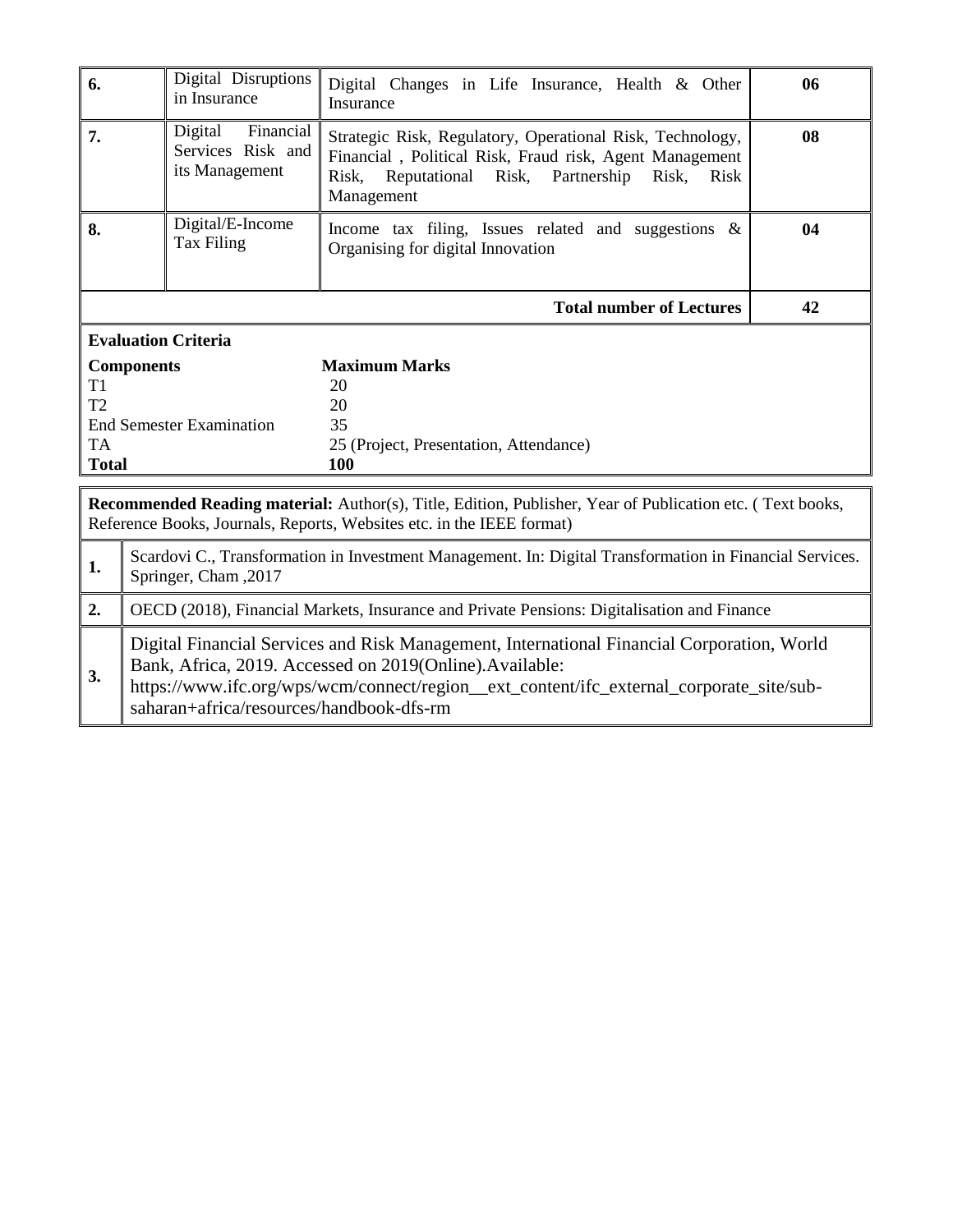| <b>Course Code</b>     |                                                           |                                                                                                                              | 19B1NHS812                                                                                         | <b>Semester-Even</b>                                                                                                                                        |                                                                                                                                      | Semester 8th Session 2018-2019<br>Month from January 2019 to June 2019 |                                                                                                                                                                              |                       |   |                                          |
|------------------------|-----------------------------------------------------------|------------------------------------------------------------------------------------------------------------------------------|----------------------------------------------------------------------------------------------------|-------------------------------------------------------------------------------------------------------------------------------------------------------------|--------------------------------------------------------------------------------------------------------------------------------------|------------------------------------------------------------------------|------------------------------------------------------------------------------------------------------------------------------------------------------------------------------|-----------------------|---|------------------------------------------|
| <b>Course Name</b>     |                                                           |                                                                                                                              | <b>International Finance</b>                                                                       |                                                                                                                                                             |                                                                                                                                      |                                                                        |                                                                                                                                                                              |                       |   |                                          |
| <b>Credits</b>         |                                                           |                                                                                                                              |                                                                                                    | 3                                                                                                                                                           |                                                                                                                                      | <b>Contact Hours</b>                                                   |                                                                                                                                                                              |                       |   | $3 - 0 - 0$                              |
| <b>Faculty (Names)</b> |                                                           |                                                                                                                              | Coordinator(s)                                                                                     |                                                                                                                                                             | Dr. Mukta Mani                                                                                                                       |                                                                        |                                                                                                                                                                              |                       |   |                                          |
|                        |                                                           |                                                                                                                              | Teacher(s)<br>(Alphabetically)                                                                     |                                                                                                                                                             | Dr. Mukta Mani                                                                                                                       |                                                                        |                                                                                                                                                                              |                       |   |                                          |
| <b>COURSE OUTCOMES</b> |                                                           |                                                                                                                              |                                                                                                    |                                                                                                                                                             |                                                                                                                                      |                                                                        |                                                                                                                                                                              |                       |   | <b>COGNITIVE LEVELS</b>                  |
| $C402-12.1$            |                                                           |                                                                                                                              |                                                                                                    |                                                                                                                                                             | Explain the global market scenario, its imperfections and risks<br>which affect the multinational businesses trade.                  |                                                                        |                                                                                                                                                                              |                       |   | Understanding level (C2)                 |
| C402-12.2              |                                                           |                                                                                                                              |                                                                                                    |                                                                                                                                                             | Analyze the international transactions of balance of payments and<br>understand their relationship with key macroeconomic indicators |                                                                        |                                                                                                                                                                              |                       |   | Analyzing level (C4)                     |
| $C402-12.3$            |                                                           | Apply the concepts of foreign exchange market and currency<br>derivatives for making transactions in foreign exchange market |                                                                                                    |                                                                                                                                                             |                                                                                                                                      |                                                                        |                                                                                                                                                                              | Applying level $(C3)$ |   |                                          |
| C402-12.4              |                                                           | Analyze the role of parity conditions and other factors in exchange<br>rate determination.                                   |                                                                                                    |                                                                                                                                                             |                                                                                                                                      |                                                                        |                                                                                                                                                                              | Analyzing level (C4)  |   |                                          |
|                        | C402-12.5                                                 |                                                                                                                              |                                                                                                    | Analyze the central bank's intervention in foreign exchange market<br>and evaluate the causes of exchange rate disequilibrium                               |                                                                                                                                      |                                                                        |                                                                                                                                                                              | Evaluating level (C5) |   |                                          |
| <b>Module</b><br>No.   | <b>Module</b>                                             |                                                                                                                              | Subtitle of the                                                                                    |                                                                                                                                                             | Topics in the module                                                                                                                 |                                                                        |                                                                                                                                                                              |                       |   | <b>No. of Lectures</b><br>for the module |
| 1.                     | Introduction                                              |                                                                                                                              |                                                                                                    | Financial Globalization and Risk, Global financial<br>Marketplace, Eurocurrency market and LIBOR, Theory of<br>comparative advantage, Globalization process |                                                                                                                                      |                                                                        |                                                                                                                                                                              |                       | 4 |                                          |
| 2.                     |                                                           |                                                                                                                              | <b>Balance of Payments</b>                                                                         | BOP transactions, accounting, Accounts of BOP, Capital<br>and Financial Accounts, BOP and key macroeconomic<br>variables                                    |                                                                                                                                      |                                                                        |                                                                                                                                                                              |                       | 4 |                                          |
| 3.                     |                                                           |                                                                                                                              | <b>Exchange Rates</b>                                                                              | in exchange rates                                                                                                                                           |                                                                                                                                      |                                                                        | Foreign Exchange market, functions, participants, types of<br>transactions: spot, forward and swap transactions<br>Methods of stating exchange rates, quotations and changes |                       |   | 6                                        |
| 4.                     | Foreign Exchange rate<br>determination and<br>forecasting |                                                                                                                              | Exchange rate determination theories, Currency market<br>intervention, disequilibrium, forecasting |                                                                                                                                                             |                                                                                                                                      |                                                                        |                                                                                                                                                                              |                       | 6 |                                          |
| 5.                     |                                                           |                                                                                                                              | Forward Exchange                                                                                   | Forward foreign exchange, premiums and discounts,<br>forward rates vs future spot rates, payoff profile, swaps,<br>forward quotations                       |                                                                                                                                      |                                                                        |                                                                                                                                                                              |                       |   | 6                                        |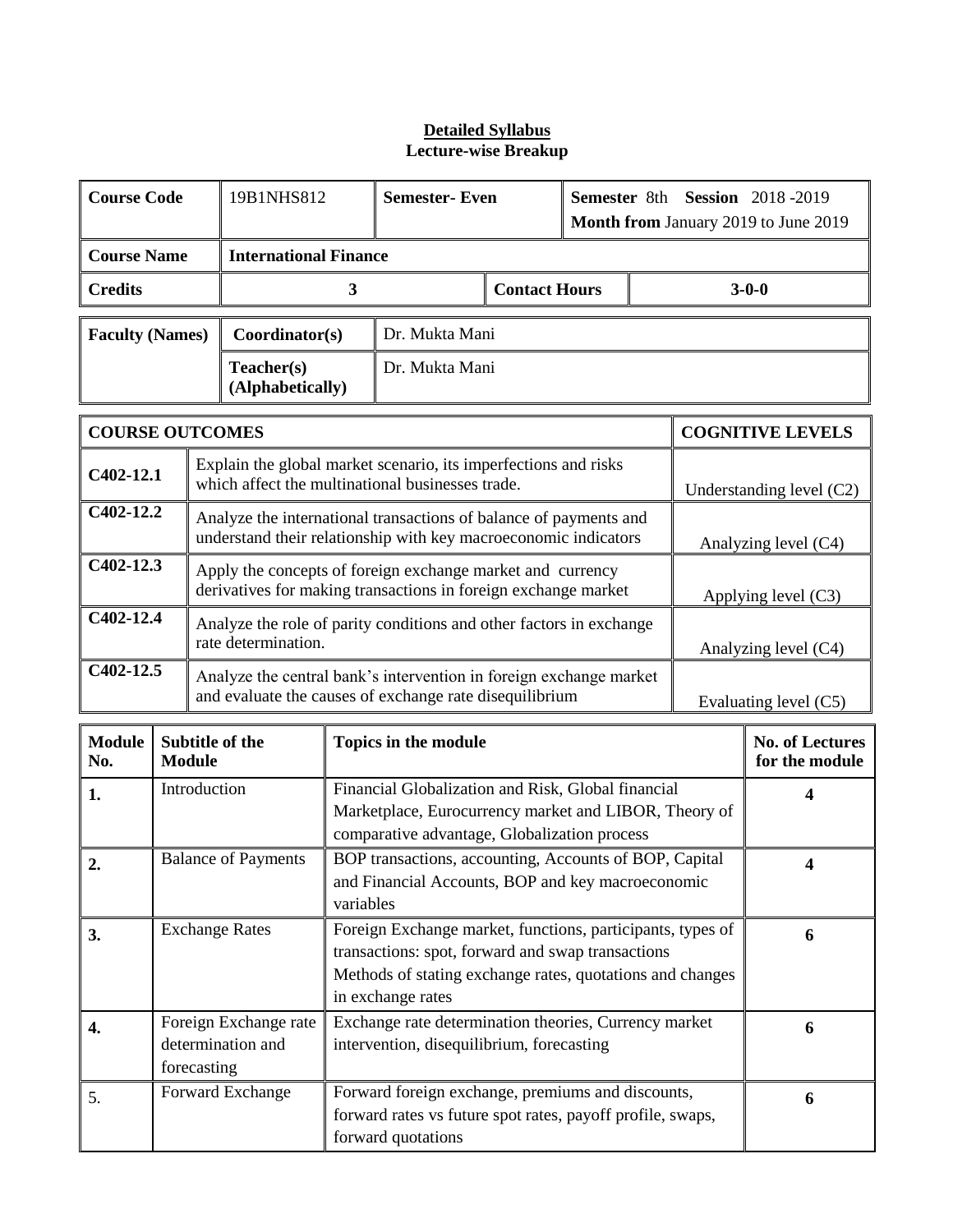|    |                             | <b>Total</b>                                                              |  |
|----|-----------------------------|---------------------------------------------------------------------------|--|
|    |                             | procedures                                                                |  |
|    | <b>Translation Exposure</b> | of translation, Translation methods, US translation                       |  |
| 8. | Transaction and             | Types of foreign exchange exposure, Hedging, Overview                     |  |
|    |                             | Forward rate, Prices, Interest rates and exchange rates in<br>equilibrium |  |
|    | Conditions                  | Prices and Exchange rates, Exchange rate pass-through,                    |  |
| 7. |                             |                                                                           |  |
|    | <b>International Parity</b> | Purchasing Power Parity and Interest Parity                               |  |
|    |                             |                                                                           |  |
|    | options market              | futures and options compared                                              |  |
| b. | Currency Futures and        | Foreign currency futures, Currency options, Forwards,                     |  |

| <b>Evaluation Criteria</b>      |                                                  |  |  |  |  |  |  |
|---------------------------------|--------------------------------------------------|--|--|--|--|--|--|
| <b>Components</b>               | <b>Maximum Marks</b>                             |  |  |  |  |  |  |
| T1                              | 20                                               |  |  |  |  |  |  |
| T <sub>2</sub>                  | 20                                               |  |  |  |  |  |  |
| <b>End Semester Examination</b> | 35                                               |  |  |  |  |  |  |
| TA                              | 25 (Class test, Assignment, Class participation) |  |  |  |  |  |  |
| <b>Total</b>                    | <b>100</b>                                       |  |  |  |  |  |  |
|                                 |                                                  |  |  |  |  |  |  |

|                  | <b>Recommended Reading material:</b> Author(s), Title, Edition, Publisher, Year of Publication etc. (Text books,<br>Reference Books, Journals, Reports, Websites etc. in the IEEE format) |  |  |  |  |  |  |
|------------------|-------------------------------------------------------------------------------------------------------------------------------------------------------------------------------------------|--|--|--|--|--|--|
| $\vert 1.$       | Eiteman, D K., Stonehill, A.I. and Moffett, M.H., <i>Multinational Business Finance</i> , 14 <sup>th</sup> Ed., Pearson<br>India Education, 2018.                                         |  |  |  |  |  |  |
| $\overline{2}$ . | Levi, M.D., <i>International Finance</i> , 4 <sup>th</sup> Ed., Routledge Publication, 2009.                                                                                              |  |  |  |  |  |  |
| 3.               | Jain, P K., Peyrard, J. and Yadav, S.S., <i>International Financial Management</i> , Macmillan India, 1999.                                                                               |  |  |  |  |  |  |
| $\overline{4}$ . | Desai, M.A., International Finance- A Casebook, Wiley India, 2007.                                                                                                                        |  |  |  |  |  |  |
| 5.               | Shapiro, Alan C., <i>Multinational Financial Management</i> , 7 <sup>th</sup> Ed., John Wiley and Sons Inc., 2003.                                                                        |  |  |  |  |  |  |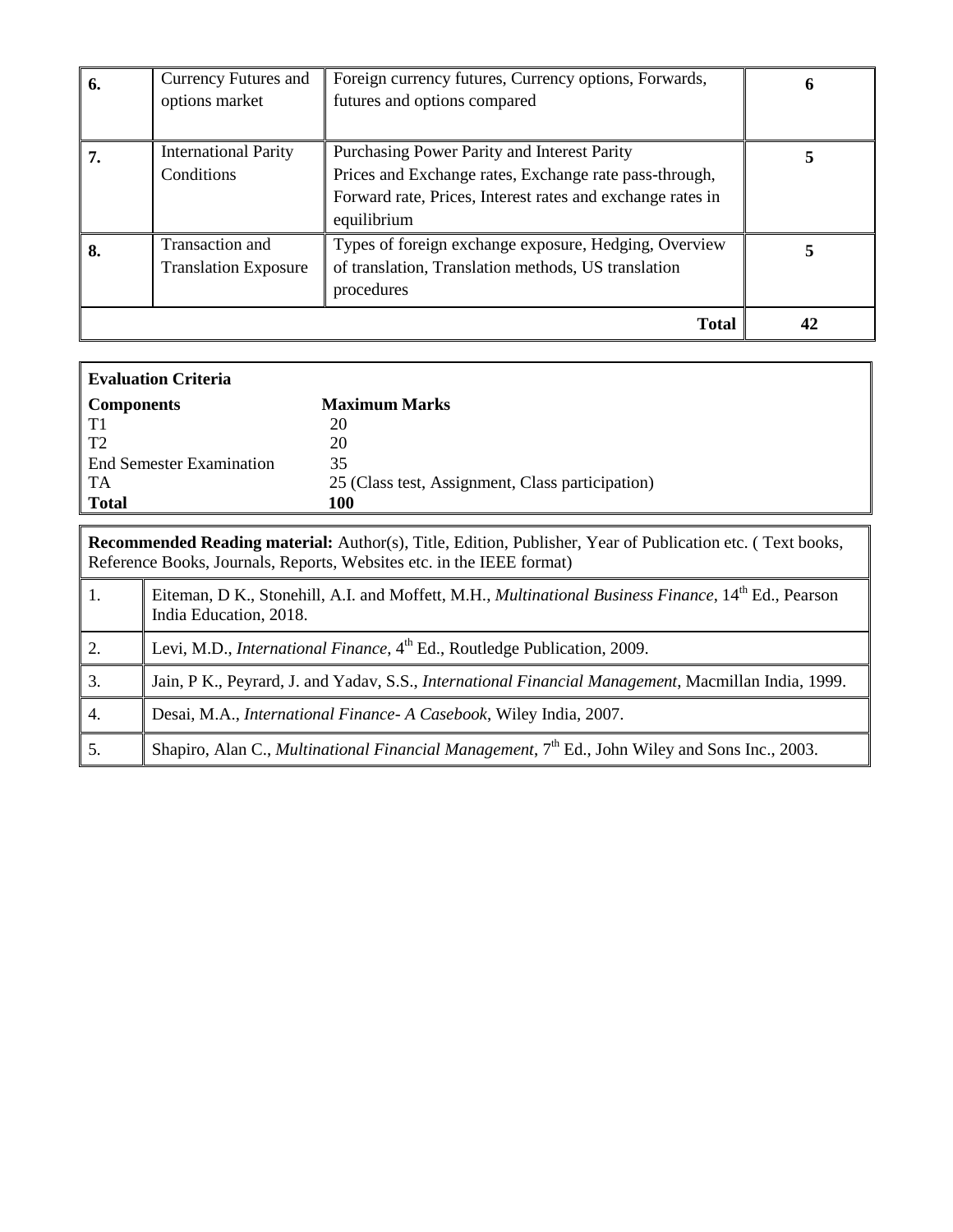| <b>Course Code</b> | 18B12HS815                           | <b>Semester Even</b> |  | Semester 8 <sup>th</sup> Session 2018 - 2019<br>Month from January 2019 to May 2019 |  |         |
|--------------------|--------------------------------------|----------------------|--|-------------------------------------------------------------------------------------|--|---------|
| <b>Course Name</b> | <b>QUALITY ISSUES IN ENGINEERING</b> |                      |  |                                                                                     |  |         |
| <b>Credits</b>     |                                      | <b>Contact Hours</b> |  |                                                                                     |  | $3-0-0$ |
|                    |                                      |                      |  |                                                                                     |  |         |

| Faculty (Names) | Coordinator(s)                 | Dr. Santoshi Sengupta |
|-----------------|--------------------------------|-----------------------|
|                 | Teacher(s)<br>(Alphabetically) | Dr. Santoshi Sengupta |

| <b>COURSE OUTCOMES</b> | <b>COGNITIVE LEVELS</b>                                                                                                                                                                   |                     |
|------------------------|-------------------------------------------------------------------------------------------------------------------------------------------------------------------------------------------|---------------------|
| C <sub>4</sub> 02-32.1 | Apply the concepts of quality within quality management systems<br>by understanding various perspectives, historical evolution; and<br>contributions of key gurus in the field of quality | Apply Level $(C3)$  |
| C <sub>4</sub> 02-32.2 | Determine the effectiveness of acceptance sampling using single<br>and double sampling plans and operating characteristic curves                                                          | Evaluate Level (C5) |
| C <sub>4</sub> 02-32.3 | Determine quality by employing a wide range of basic quality tools,<br>lean concepts and process improvement techniques such quality<br>function deployment                               | Evaluate Level (C5) |
| C402-32.4              | Examine the importance of six sigma, various quality standards,<br>awards, certifications                                                                                                 | Analyze Level (C4)  |

| <b>Module</b><br>No. | Title of the<br><b>Module</b>                             | <b>Topics in the Module</b>                                                                                                                                                                                                                       | No. of<br><b>Lectures for</b><br>the module |
|----------------------|-----------------------------------------------------------|---------------------------------------------------------------------------------------------------------------------------------------------------------------------------------------------------------------------------------------------------|---------------------------------------------|
| 1.                   | Fundamentals<br>of  <br>Quality                           | Perspectives and Definitions of Quality, Dimensions Of<br>Quality for Product and Service, History of Quality, Phases<br>of Quality Assurance, Alignment, Linkage, Reengineering,<br>Contribution of Gurus - Shewhart, Deming, Ishikawa,<br>Juran | 6                                           |
| 2.                   | Cost of Quality and<br>Function<br>Quality<br>Deployment  | Cost of Quality, Voice Of Customers: Kano's Model,<br>House Of Quality, QFD Process                                                                                                                                                               | 6                                           |
| 3.                   | <b>Basic</b><br>Tools<br>of <sub>1</sub><br>Quality       | Checksheets, Cause and Effect Diagrams, Histograms,<br>Flowcharts, Pareto Analysis, Scatter Diagrams, Run Charts                                                                                                                                  | 9                                           |
| 4.                   | <b>Statistical Thinking</b><br><b>And Applications</b>    | Acceptance Sampling, Single Sampling Plan, Double<br>Sampling Plan, Statistical Process Control, Specification<br>And Control Limits, Control Charts For Attributes, Control<br><b>Charts For Variables</b>                                       | 9                                           |
| 5.                   | <b>Six</b><br>Sigma,<br>Benchmarking and<br>Lean Concepts | Six Sigma, Capability Of A Process/Product/Service,<br>DMAIC Process, Benchmarking Meaning, Process,<br>Methods; JIT, Andon, Kanban, Kaizen, Poka-Yoke, 5-S, 7                                                                                    | 9                                           |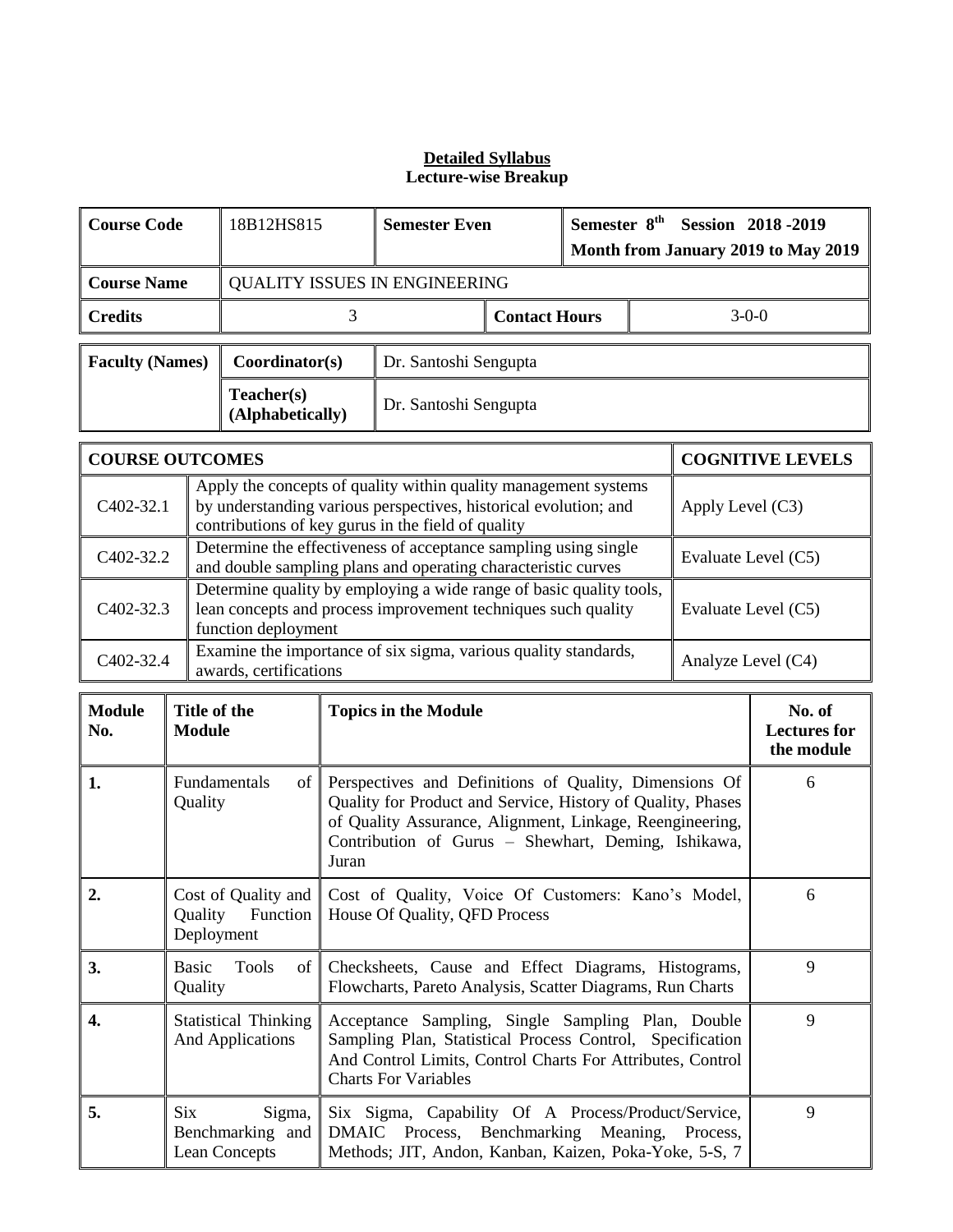|                                                                                                                                                                                           |                                                                                     |                            |                  | Mudas                                                                                     |   |  |  |  |
|-------------------------------------------------------------------------------------------------------------------------------------------------------------------------------------------|-------------------------------------------------------------------------------------|----------------------------|------------------|-------------------------------------------------------------------------------------------|---|--|--|--|
| 6.                                                                                                                                                                                        |                                                                                     | Quality<br>and Awards      | <b>Standards</b> | ISO Standards, MBNQA, RGNQA, Deming Prize                                                 | 3 |  |  |  |
| <b>Total number of Lectures</b>                                                                                                                                                           | 42                                                                                  |                            |                  |                                                                                           |   |  |  |  |
|                                                                                                                                                                                           |                                                                                     | <b>Evaluation Criteria</b> |                  |                                                                                           |   |  |  |  |
|                                                                                                                                                                                           | <b>Components</b>                                                                   |                            |                  | <b>Maximum Marks</b>                                                                      |   |  |  |  |
| T1                                                                                                                                                                                        |                                                                                     |                            |                  | 20                                                                                        |   |  |  |  |
| T <sub>2</sub>                                                                                                                                                                            |                                                                                     |                            |                  | 20                                                                                        |   |  |  |  |
|                                                                                                                                                                                           |                                                                                     | End Semester Examination   |                  | 35                                                                                        |   |  |  |  |
| TA.                                                                                                                                                                                       |                                                                                     |                            |                  | 25 (Project, Assignment, Case Study, Quiz, Oral Questions)                                |   |  |  |  |
| <b>Total</b>                                                                                                                                                                              |                                                                                     |                            |                  | <b>100</b>                                                                                |   |  |  |  |
|                                                                                                                                                                                           |                                                                                     |                            |                  |                                                                                           |   |  |  |  |
| <b>Recommended Reading material:</b> Author(s), Title, Edition, Publisher, Year of Publication etc. (Text books,<br>Reference Books, Journals, Reports, Websites etc. in the IEEE format) |                                                                                     |                            |                  |                                                                                           |   |  |  |  |
| 1.                                                                                                                                                                                        | NVS Raju, Total Quality Management, 1 <sup>st</sup> Edition, Cengage Learning, 2014 |                            |                  |                                                                                           |   |  |  |  |
| 2.                                                                                                                                                                                        |                                                                                     |                            |                  | Kanishka Bedi, Quality Management, 1 <sup>st</sup> Edition, Oxford University Press, 2006 |   |  |  |  |

**3.** D.H. Besterfield, Total Quality Management, Revised 3<sup>rd</sup> Edition, Pearson Education, 2011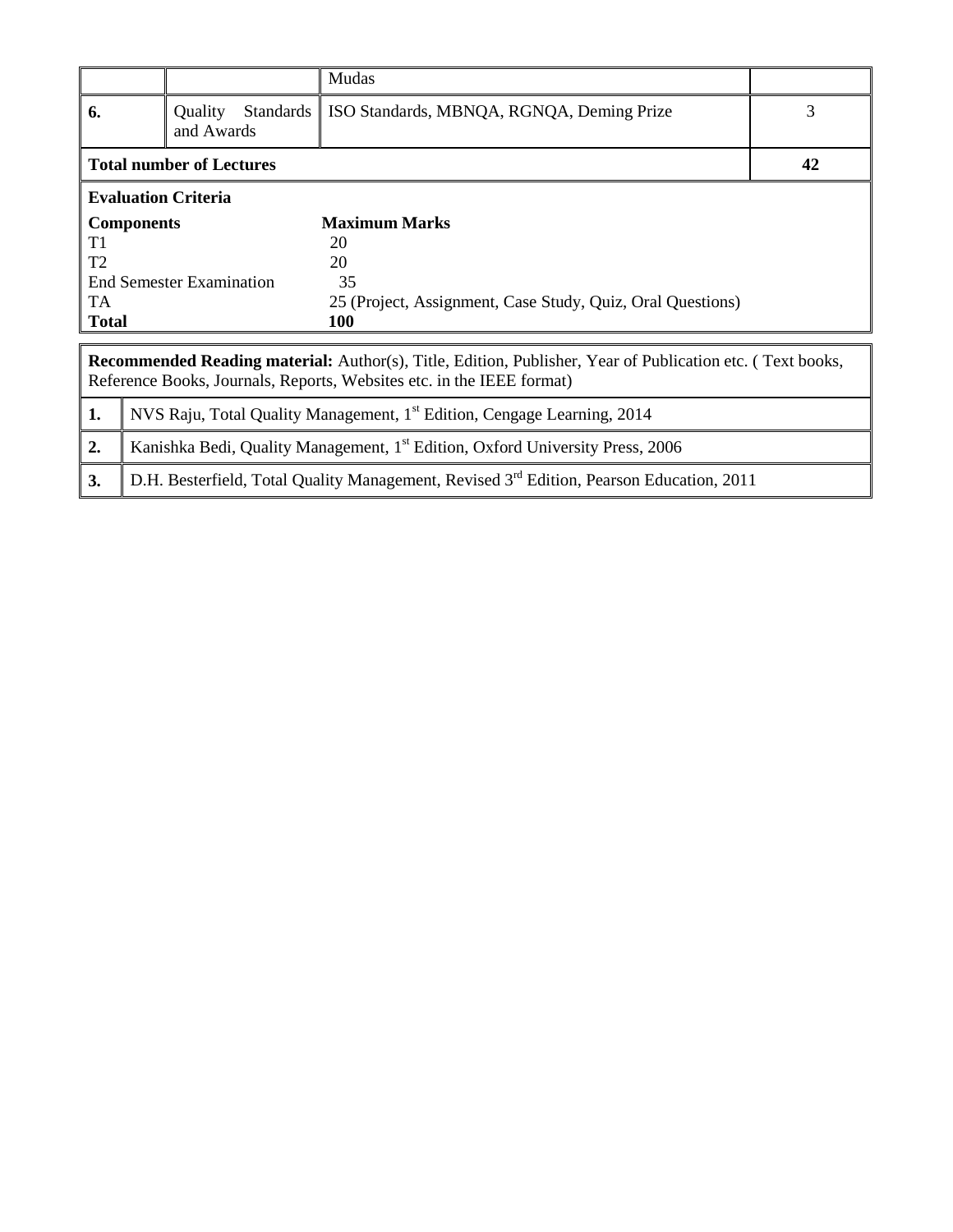| <b>Lecture-wise Breakup</b> |                                                                                                                                                            |                                                                                                                                                |                                         |                                                                                                                                                                                          |                      |            |                                                              |                                             |                          |  |
|-----------------------------|------------------------------------------------------------------------------------------------------------------------------------------------------------|------------------------------------------------------------------------------------------------------------------------------------------------|-----------------------------------------|------------------------------------------------------------------------------------------------------------------------------------------------------------------------------------------|----------------------|------------|--------------------------------------------------------------|---------------------------------------------|--------------------------|--|
| <b>Course Code</b>          |                                                                                                                                                            | 18B12NHS812                                                                                                                                    |                                         | Semester Even<br>(specify Odd/Even)                                                                                                                                                      |                      | Semester 8 | <b>Session</b> 2018-2019<br>Month from Jan 2018 to July 2018 |                                             |                          |  |
| <b>Course Name</b>          |                                                                                                                                                            | Social and Legal Issues                                                                                                                        |                                         |                                                                                                                                                                                          |                      |            |                                                              |                                             |                          |  |
| <b>Credits</b>              |                                                                                                                                                            |                                                                                                                                                | 3                                       |                                                                                                                                                                                          | <b>Contact Hours</b> |            |                                                              | $3 - 0 - 0$                                 |                          |  |
| <b>Faculty (Names)</b>      |                                                                                                                                                            | Coordinator(s)                                                                                                                                 |                                         | Dr Swati Sharma                                                                                                                                                                          |                      |            |                                                              |                                             |                          |  |
|                             |                                                                                                                                                            | Teacher(s)<br>(Alphabetically)                                                                                                                 |                                         | Dr Swati Sharma                                                                                                                                                                          |                      |            |                                                              |                                             |                          |  |
| <b>CO</b> Code              |                                                                                                                                                            | <b>COURSE OUTCOMES</b>                                                                                                                         |                                         |                                                                                                                                                                                          |                      |            |                                                              |                                             | <b>COGNITIVE LEVELS</b>  |  |
| C402-<br>10.1               |                                                                                                                                                            | individuals and businesses.                                                                                                                    |                                         | Demonstrate an understanding of social science and business law to                                                                                                                       |                      |            |                                                              |                                             | Understanding Level (C2) |  |
| C402-<br>10.2               |                                                                                                                                                            |                                                                                                                                                |                                         | Critically evaluate how information technology, contractual<br>agreements, rights and obligations affects business and society                                                           |                      |            |                                                              |                                             | Evaluating Level (C5)    |  |
| C402-<br>10.3               |                                                                                                                                                            | Analyse legal implications of societal laws.                                                                                                   |                                         |                                                                                                                                                                                          |                      |            |                                                              |                                             | Analyzing Level (C4)     |  |
| C402-<br>10.4               |                                                                                                                                                            |                                                                                                                                                |                                         | Develop acceptable attitudes with respect to ethical cultural and social<br>issues related to technology, system, information                                                            |                      |            |                                                              |                                             | Applying Level (C3)      |  |
| <b>Module</b><br>No.        | Title of the<br><b>Module</b>                                                                                                                              |                                                                                                                                                | <b>Topics in the Module</b>             |                                                                                                                                                                                          |                      |            |                                                              | No. of<br><b>Lectures</b> for<br>the module |                          |  |
| 1.                          |                                                                                                                                                            | Introduction                                                                                                                                   | Introduction to Social and Legal Issues |                                                                                                                                                                                          |                      |            |                                                              |                                             | $\mathbf{1}$             |  |
| 2.                          |                                                                                                                                                            | Social<br>Structure<br>Social Structure<br>and Impact<br>Social Impact on Information system and Technology<br>Corporate Social Responsibility |                                         |                                                                                                                                                                                          |                      | 6          |                                                              |                                             |                          |  |
| 3.                          | Ethics                                                                                                                                                     |                                                                                                                                                |                                         | Business Ethics & Values, Professional Conduct,<br>Code of ethics for an Engineer,<br>Ethics in Bio-Tech.                                                                                |                      |            |                                                              |                                             | 6                        |  |
| 4.                          | Societal Laws<br>Introduction to Constitution, Right to information,<br>Consumer Protection Act,                                                           |                                                                                                                                                |                                         |                                                                                                                                                                                          |                      | 8          |                                                              |                                             |                          |  |
| 5.                          | <b>Business Laws</b><br>Contract Act, Company Act, Negotiable Instruments<br>Acts                                                                          |                                                                                                                                                |                                         |                                                                                                                                                                                          |                      | 8          |                                                              |                                             |                          |  |
| 6.                          | Intellectual<br>Intellectual Property Issues: (What is Intellectual<br>Property &<br>Property, Copyright Law, Trademark and Law of<br>Cyberspace<br>Patent |                                                                                                                                                |                                         |                                                                                                                                                                                          | 5                    |            |                                                              |                                             |                          |  |
| 7.                          | and IT Act                                                                                                                                                 | Cyber Crime, Laws                                                                                                                              |                                         | Computer Crimes(Fraud and Embezzlement,<br>Sabotage & Information Theft, Intruders, Hacking&<br>Cracking), Computer Crime Laws, Digital Forgery,<br>Cyber Terrorism, Wiretapping, IT Act |                      |            |                                                              |                                             | 8                        |  |

# **Detailed Syllabus**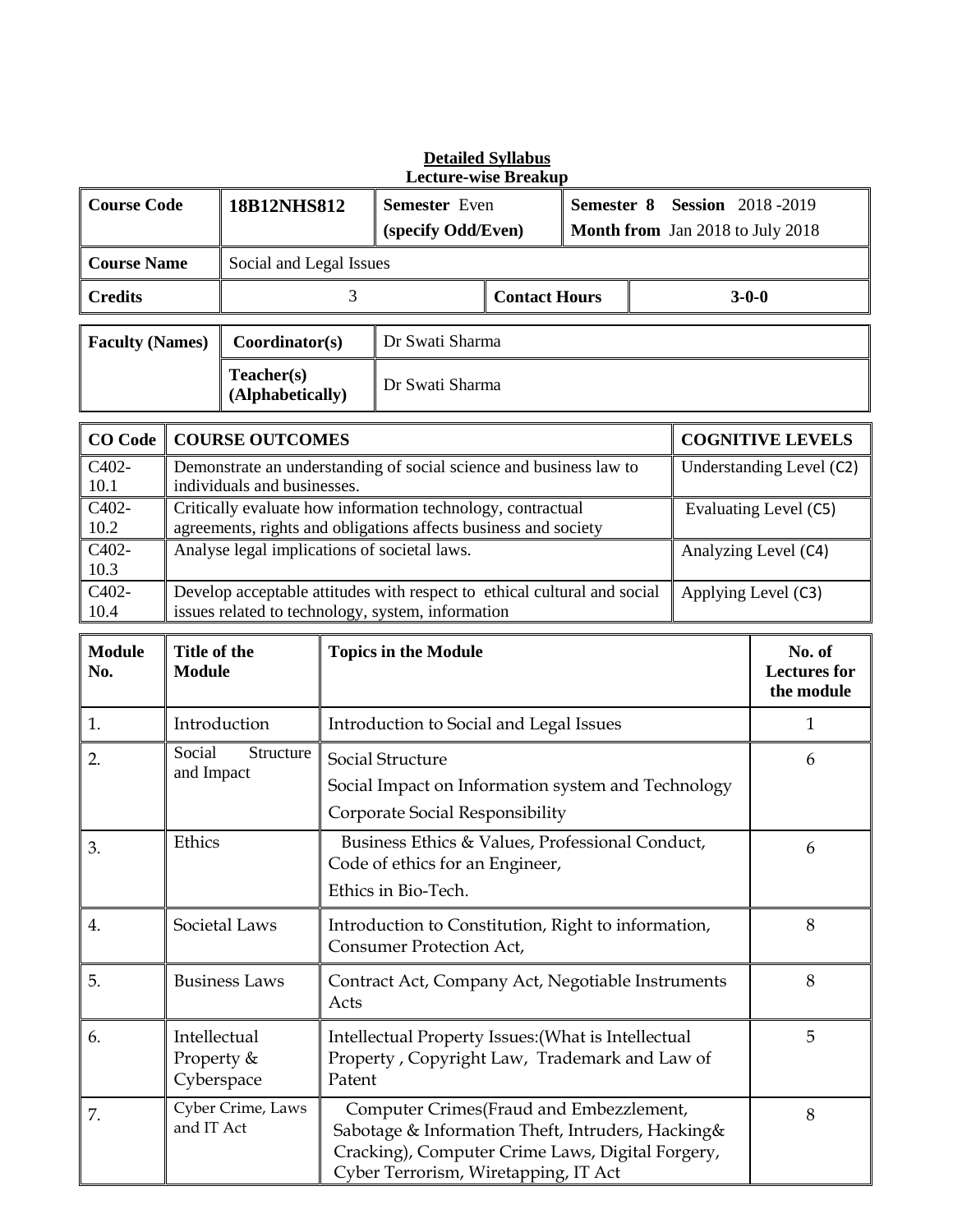|                  |                                                                                                                                                                 | <b>Total number of Lectures</b>                                                                                                                                                           | 42 |  |  |  |  |  |  |
|------------------|-----------------------------------------------------------------------------------------------------------------------------------------------------------------|-------------------------------------------------------------------------------------------------------------------------------------------------------------------------------------------|----|--|--|--|--|--|--|
|                  | <b>Evaluation Criteria</b>                                                                                                                                      |                                                                                                                                                                                           |    |  |  |  |  |  |  |
|                  | <b>Components</b>                                                                                                                                               | <b>Maximum Marks</b>                                                                                                                                                                      |    |  |  |  |  |  |  |
| T1               |                                                                                                                                                                 | 20                                                                                                                                                                                        |    |  |  |  |  |  |  |
| T <sub>2</sub>   |                                                                                                                                                                 | 20                                                                                                                                                                                        |    |  |  |  |  |  |  |
|                  | <b>End Semester Examination</b>                                                                                                                                 | 35                                                                                                                                                                                        |    |  |  |  |  |  |  |
| <b>TA</b>        |                                                                                                                                                                 | 25 (Assignment and Oral Viva)                                                                                                                                                             |    |  |  |  |  |  |  |
| <b>Total</b>     |                                                                                                                                                                 | <b>100</b>                                                                                                                                                                                |    |  |  |  |  |  |  |
|                  |                                                                                                                                                                 |                                                                                                                                                                                           |    |  |  |  |  |  |  |
|                  |                                                                                                                                                                 | <b>Recommended Reading material:</b> Author(s), Title, Edition, Publisher, Year of Publication etc. (Text books,<br>Reference Books, Journals, Reports, Websites etc. in the IEEE format) |    |  |  |  |  |  |  |
| 1.               | Press, 2010                                                                                                                                                     | Albuquerque D, Business Ethics Principles and Practices, 1 <sup>st</sup> edition, Oxford University                                                                                       |    |  |  |  |  |  |  |
| 2.               | Baase, S, A Gift Of Fire Social, Legal, & Ethical Issues in Computing and Internet, $2nd$ edition<br>Prentice Hall, US, 2006                                    |                                                                                                                                                                                           |    |  |  |  |  |  |  |
| 3.               | Diwan, P. & Kapoor, S., Cyber And E-Commerce Laws with information Technology Act, &<br>Rules, 2 <sup>nd</sup> edition, Prakesh Publication House, Jaipur, 2000 |                                                                                                                                                                                           |    |  |  |  |  |  |  |
| $\boldsymbol{4}$ |                                                                                                                                                                 | Gogna, P.P.S., A Text book of Business Law, 1 <sup>st</sup> ed, , S Chand & Company LTD.2000                                                                                              |    |  |  |  |  |  |  |
| 5                | Delhi, 2006                                                                                                                                                     | Ghosh, B., Ethics in Management and Indian Ethos, 2 <sup>nd</sup> Edition, Vikas Publishing house, New                                                                                    |    |  |  |  |  |  |  |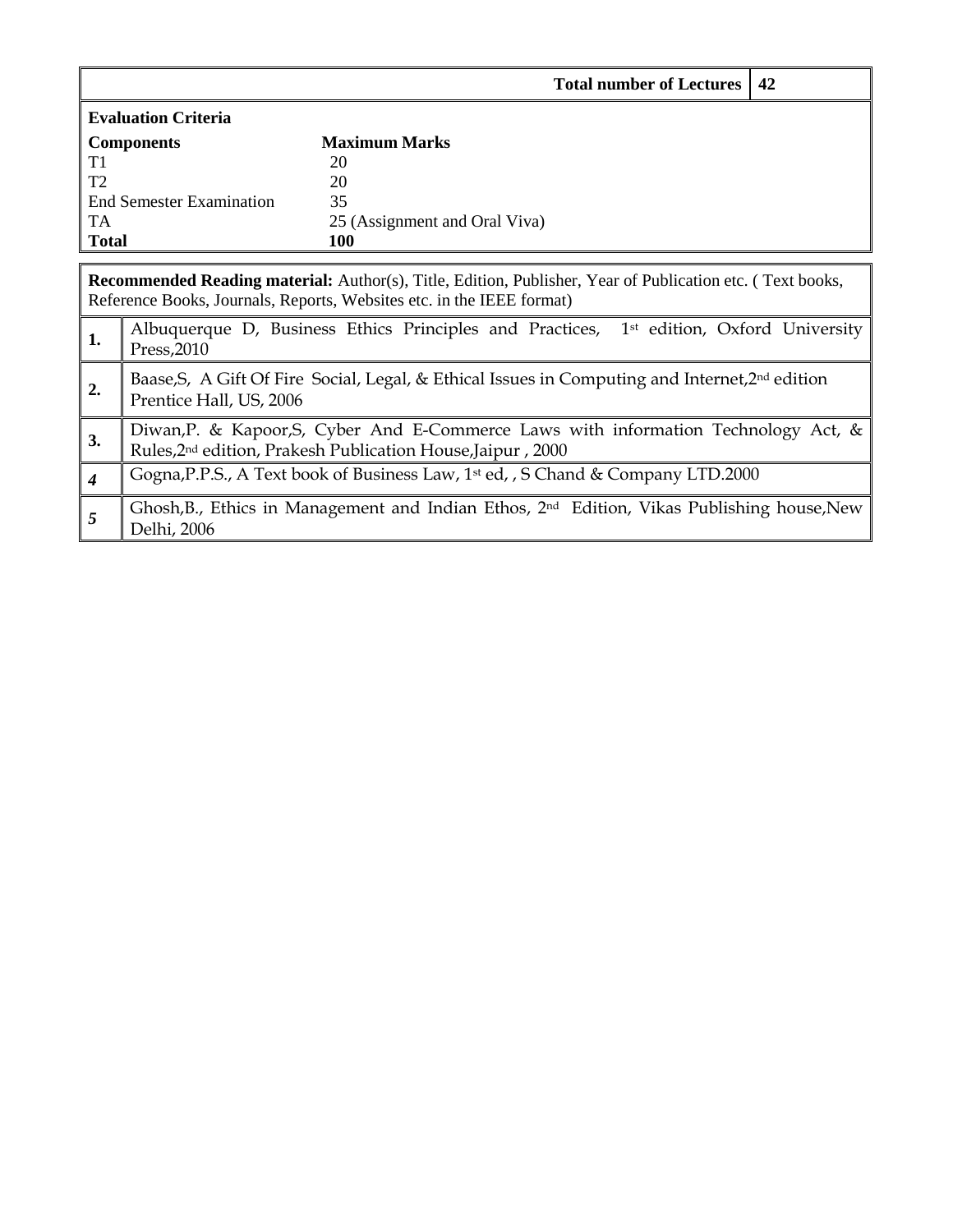# **Detailed Syllabus**

| <b>Course Code</b>     |                                                                  | 15B1NHS832                                                                                                                                                                                                                                           |                                                                                                                                                                              | Semester Even<br>(specify Odd/Even)                                                                                             |                      | Semester VIII Session 2018-2019<br>Month from Jan - July |   |                |                    |                                             |  |
|------------------------|------------------------------------------------------------------|------------------------------------------------------------------------------------------------------------------------------------------------------------------------------------------------------------------------------------------------------|------------------------------------------------------------------------------------------------------------------------------------------------------------------------------|---------------------------------------------------------------------------------------------------------------------------------|----------------------|----------------------------------------------------------|---|----------------|--------------------|---------------------------------------------|--|
| <b>Course Name</b>     |                                                                  | <b>International Studies</b>                                                                                                                                                                                                                         |                                                                                                                                                                              |                                                                                                                                 |                      |                                                          |   |                |                    |                                             |  |
| <b>Credits</b>         |                                                                  |                                                                                                                                                                                                                                                      | 3                                                                                                                                                                            | <b>Contact Hours</b>                                                                                                            |                      |                                                          |   | $3 - 0 - 0$    |                    |                                             |  |
| <b>Faculty (Names)</b> |                                                                  | Coordinator(s)                                                                                                                                                                                                                                       |                                                                                                                                                                              | Dr. Monica Chaudhary                                                                                                            |                      |                                                          |   |                |                    |                                             |  |
|                        |                                                                  | Teacher(s)<br>(Alphabetically)                                                                                                                                                                                                                       |                                                                                                                                                                              | Dr. Monica Chaudhary                                                                                                            |                      |                                                          |   |                |                    |                                             |  |
| <b>CO</b> Code         | <b>COURSE OUTCOMES</b>                                           |                                                                                                                                                                                                                                                      |                                                                                                                                                                              |                                                                                                                                 |                      |                                                          |   |                |                    | <b>COGNITIVE LEVELS</b>                     |  |
| $C402-8.1$             |                                                                  |                                                                                                                                                                                                                                                      |                                                                                                                                                                              | Interpret the major security issues in the Eurasia Region.                                                                      | Understanding $(C2)$ |                                                          |   |                |                    |                                             |  |
| C402-8.2               |                                                                  | Compare the developed and developing economies along with other<br>major international economic concepts and institutions.                                                                                                                           |                                                                                                                                                                              |                                                                                                                                 |                      |                                                          |   |                | Applying (C3)      |                                             |  |
| C402-8.3               |                                                                  |                                                                                                                                                                                                                                                      | Analyze the major historic, economic, political, socio-cultural and<br>technological issues from a global perspective.                                                       |                                                                                                                                 |                      |                                                          |   | Analyzing (C4) |                    |                                             |  |
| C402-8.4               |                                                                  | Discuss India's relations with USA, Russia and China.                                                                                                                                                                                                |                                                                                                                                                                              |                                                                                                                                 |                      |                                                          |   |                | Understanding (C2) |                                             |  |
| <b>Module</b><br>No.   | Title of the<br><b>Module</b>                                    |                                                                                                                                                                                                                                                      | <b>Topics in the Module</b>                                                                                                                                                  |                                                                                                                                 |                      |                                                          |   |                |                    | No. of<br><b>Lectures</b> for<br>the module |  |
| 1.                     |                                                                  | Introduction                                                                                                                                                                                                                                         |                                                                                                                                                                              | Introduction                                                                                                                    |                      |                                                          |   |                |                    | 1                                           |  |
| 2.                     | $\bullet$<br><b>Historical Aspects</b><br>$\bullet$<br>$\bullet$ |                                                                                                                                                                                                                                                      |                                                                                                                                                                              | Feudalism, Socialism, communism, Capitalism,<br>World War I<br>World War II: Allies & the world<br><b>Current Power Centers</b> |                      |                                                          |   |                |                    | 12                                          |  |
| 3.                     | Global Markets                                                   |                                                                                                                                                                                                                                                      | The politics of trade<br>٠<br>Liberal market economies—The United States<br>The rise of emerging markets—reaching where?<br>WTO, Trading blocks, International treaties<br>٠ |                                                                                                                                 |                      |                                                          |   |                | 6                  |                                             |  |
| 4.                     |                                                                  | Global Population, Migration<br>$\bullet$<br>Social-cultural<br>Human Rights - Amnesty, UNO, Geneva Convention<br>٠<br><b>Environmental and Ethical Issues</b><br>٠<br>Communication & Culture<br>$\bullet$                                          |                                                                                                                                                                              |                                                                                                                                 |                      |                                                          |   |                | $\overline{4}$     |                                             |  |
| 5.                     |                                                                  | Political<br>International Relations: Terrorism, United Nations<br>$\bullet$<br>Current Issues in International Politics: China & Sea<br>$\bullet$<br>Water, Israel - Palestine, Ukraine, European Union<br>Warfare in the Modern World<br>$\bullet$ |                                                                                                                                                                              |                                                                                                                                 |                      |                                                          |   | 8              |                    |                                             |  |
| 6.                     |                                                                  | Top 10 emerging technologies by World Economic<br>$\bullet$<br>Emerging<br>Forum 2018<br>Technologies                                                                                                                                                |                                                                                                                                                                              |                                                                                                                                 |                      |                                                          | 5 |                |                    |                                             |  |